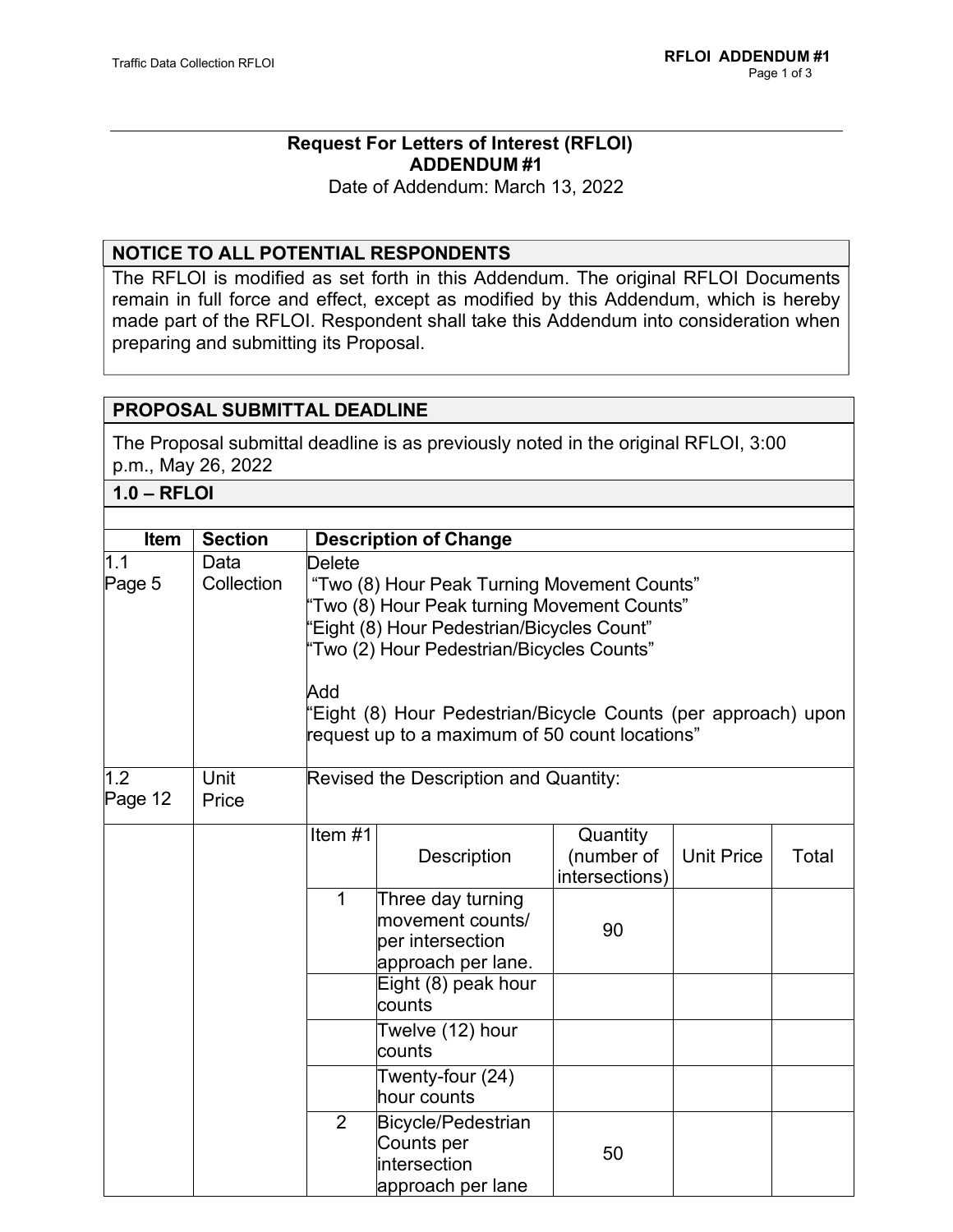| 2.0 - QUESTIONS AND ANSWERS                                                                                                                                                                                                                                                                                                                                                                                                                                                           |
|---------------------------------------------------------------------------------------------------------------------------------------------------------------------------------------------------------------------------------------------------------------------------------------------------------------------------------------------------------------------------------------------------------------------------------------------------------------------------------------|
| The following questions and answers are provided as a matter of information to clarify issues raised about<br>the RFLOI. To the extent that changes to the RFLOI are required based on the questions received, the<br>RFLOI has been modified as noted above in the RFLOI section of this Addendum.                                                                                                                                                                                   |
| Item Questions and Answers                                                                                                                                                                                                                                                                                                                                                                                                                                                            |
| 2.1<br>Question:<br><b>Requirements (Page 2)</b><br>"This page states that any firm wishing to be considered must be registered with<br>the NC Board of Examiners for Engineers and Surveyors. It also states that firms<br>not providing engineering services need not be registered. Data collection is not<br>typically considered engineering work or a professional service in the state of NC.<br>Can you please confirm whether the firm pursuing needs an engineer on staff?" |
| Answer: Though not required, it is strongly recommended that traffic count data<br>analysis and evaluation of existing conditions, deficiencies and countermeasures<br>be conducted by a Registered Engineer.                                                                                                                                                                                                                                                                         |
| Question:<br>Data Collection (Pg 5)<br>"Full intersection counts (Approach only)" - Are these turning movement counts or<br>machine (tube) counts at just the approaches of a given intersection?                                                                                                                                                                                                                                                                                     |
| Answer: Tube counts are acceptable. Vendor will have to provide counts for each<br>approach per lane.                                                                                                                                                                                                                                                                                                                                                                                 |
| "Twenty-four (24) hour approach counts (each and both directions) (Machine counts<br>only)" - Approach counts are mentioned here along with "each and both directions".<br>This item seems to describe bi-directional machine (tube) counts. Can you please<br>confirm?                                                                                                                                                                                                               |
| Answer: See above response.                                                                                                                                                                                                                                                                                                                                                                                                                                                           |
| "Two (8) Hour Peak Turning Movement Counts" - This item is mentioned twice<br>consecutively within the traffic counts section. Are these 2 different types of tasks?<br>Additionally, are they intended to be 2-hour or 8-hour?                                                                                                                                                                                                                                                       |
| Answer: This task is deleted from the RFLOI.                                                                                                                                                                                                                                                                                                                                                                                                                                          |
| "Can you please define the "ped group counts" task? Is this simply a ped count per<br>screenline or intersection approach, or is it something different?"                                                                                                                                                                                                                                                                                                                             |
| Answer: Pedestrian group counts are per intersection approach.                                                                                                                                                                                                                                                                                                                                                                                                                        |
| Question:                                                                                                                                                                                                                                                                                                                                                                                                                                                                             |
| <b>Traffic Count Locations (Pg 13-16)</b><br>-What would the general distribution of count types be for the list of locations? Will<br>some or all of them be needing turning movement counts or is it simply a list of<br>locations that will be needing data collection of one type or another?                                                                                                                                                                                     |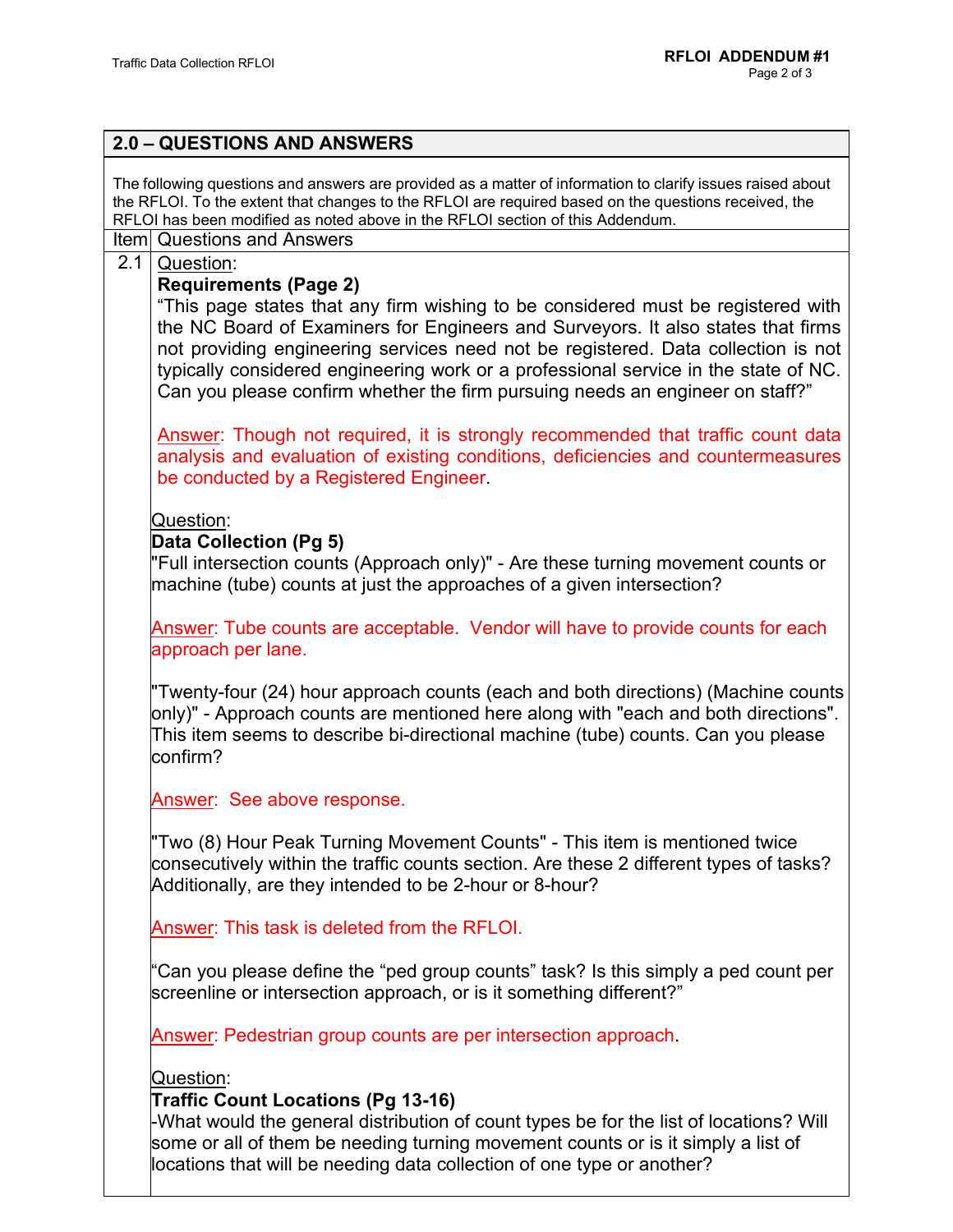Answer: The vendor will provide turning movement counts and traffic collection data for ninety (90) of the identified count locations in this RFLOI as described under Data Collection/Tasks.

Question:

# **Appendix B (Pg 12)**

"Can you please confirm the duration of the turning movement counts located on the price sheet? Additionally, how many are there? Is it the full list of 168 on the subsequent pages? Can you please confirm the desired quantity of bike/ped (optional) counts? Or should we leave that quantity as 1 just for pricing purposes? Where should we put the pricing for the other requested items described on pages 5 and 6?"

Answer: Please see Addendum 1.2 above.

Question**:**

### **Appendix D (Pg 17-41)**

Should this Appendix D be signed/notarized and included with the LOI submittal?

Answer: Yes

# Question:

"Other than the traffic data collection discipline what would the other disciplines be used for? There is a Line in the contract scope that reads "we will assist with understanding regional traffic flow patterns, monitor the performance of the transportation network, and validate the regional travel demand model." Outside of using our Traffic Data Collection discipline and collecting data at all the locations in appendix C how would we be using the other 3 disciplines in assisting with the scope."

Answer: Though not required, it is strongly recommended that raw traffic count data analysis be conducted by a Registered Engineer to assist the MPO interpret raw data and evaluate existing conditions, deficiencies and countermeasures.

This Addenda 1 is being issued to further clarify and specify all services sought from the successful proposer.

# **END OF ADDENDUM**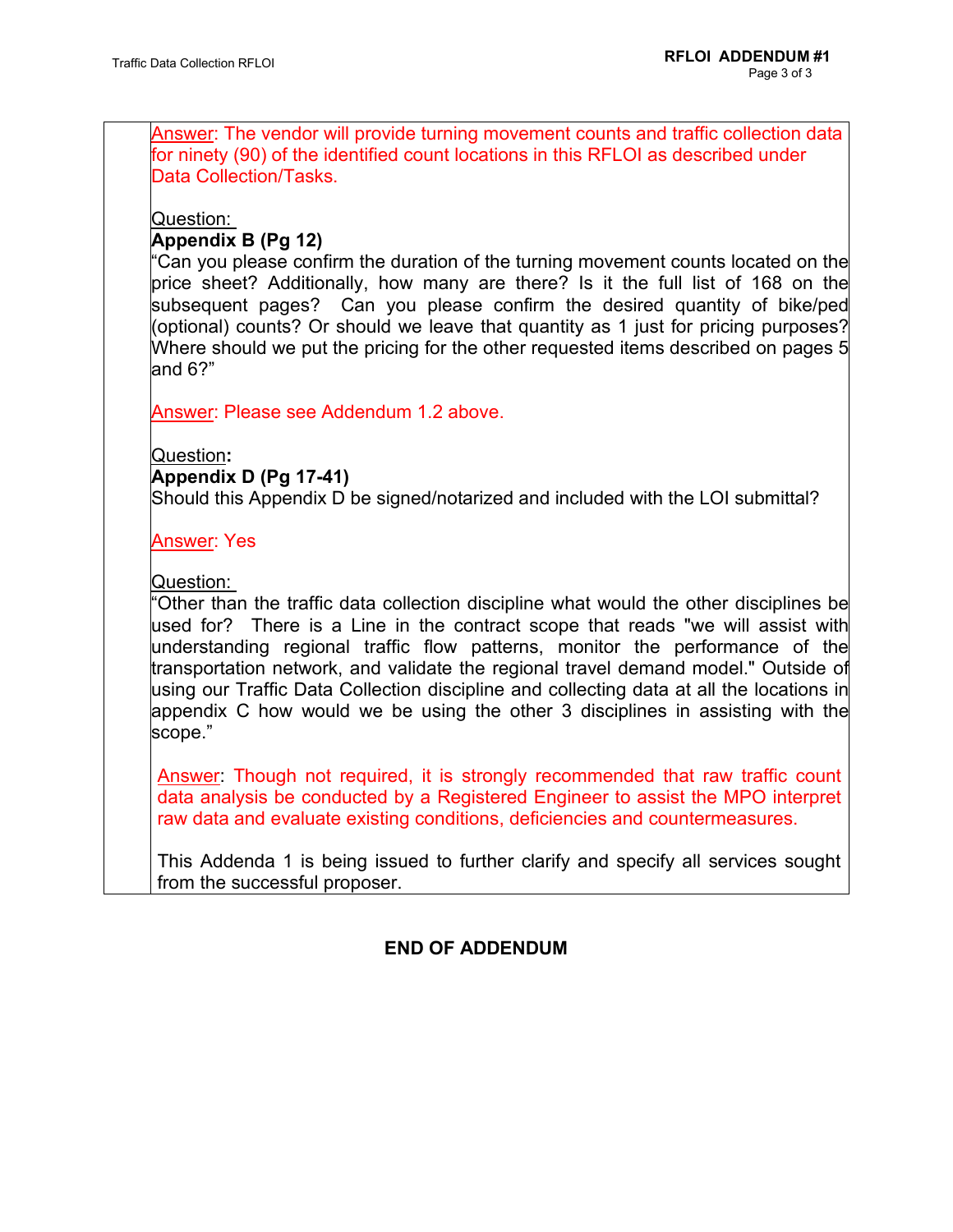# **CITY OF BURLINGTON REQUEST for LETTERS of INTEREST (RFLOI) TRAFFIC DATA COLLECTION**

| TITLE:                                  | <b>TRAFFIC DATA COLLECTION</b> |
|-----------------------------------------|--------------------------------|
| <b>ISSUE DATE:</b>                      | <b>APRIL 26, 2022</b>          |
| <b>SUBMITTAL DEADLINE: MAY 26, 2022</b> |                                |
| <b>ISSUING AGENCY:</b>                  | <b>CITY OF BURLINGTON</b>      |

#### **SYNOPSIS** SUBCONSULTANTS ARE PERMITTED UNDER THIS CONTRACT

This contract shall be partially reimbursed with Federal-aid funding through the North Carolina Department of Transportation (hereinafter referred to as the "Department"). The solicitation, selection, and negotiation of a contract shall be conducted in accordance with all Department requirements and guidelines and meet all legal and insurance needs required by the Burlington – Graham Metropolitan Planning Organization and City of Burlington.

The primary firm and/or subconsultant firm(s) shall be pre-qualified by the Department to perform any combination of the Discipline Codes listed below for the City of Burlington. Discipline Codes required are

- (26) Capacity Analysis Intersections and Corridors
- $(252)$  Traffic Impact Studies
- (309) Traffic Data Collection
- $(462)$  Traffic Operations

#### **WORK CODES for each primary and/or subconsultant firm(s) SHALL be listed on the respective RS-2 FORMS (see section 'SUBMISSION ORGANIZATION AND INFORMATION REQUIREMENTS').**

#### **This RFLOI is to solicit responses (LETTERS of INTEREST, or LOIs) from qualified firms to provide professional consulting services to:**

Provide professional consulting services to Burlington on behalf of the Burlington-Graham Metropolitan Planning Organization (herein after referred to as Burlington) to supplement its traffic data collection program by contracting for those services with a qualified and experienced firm (hereinafter referred to as the VENDOR). Traffic counts will assist Burlington staff to understand regional traffic flow patterns and monitor the performance of the transportation network. Burlington uses traffic counts to calibrate and validate the regional travel demand model and assess traffic impacts and traffic signal timings which is used to develop the Transportation Improvement Program and Metropolitan Transportation Plan. The results of the data collected under this contract will provide valuable input into the development of traffic operations, conceptual and safety studies, and support other transportation system functions.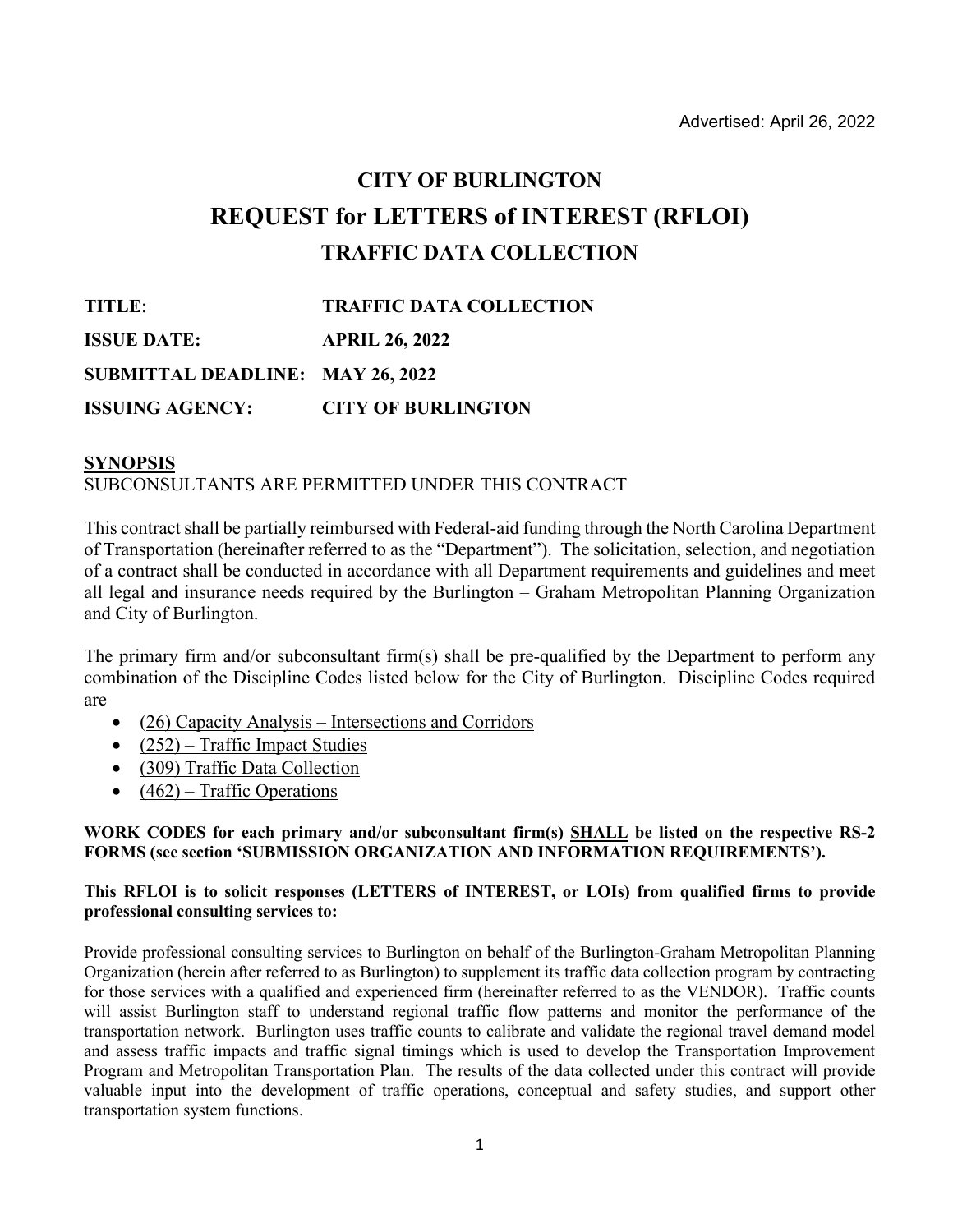### Electronic LOIs should be submitted in .pdf format using software such ADOBE Acrobat.

LOIs SHALL BE RECEIVED ELECTRONICALLY OR BY MAIL NO LATER THAN 3:00 PM, MAY 26, 2022

The address for electronic deliveries is: [wmallette@burlingtonnc.gov](mailto:wmallette@burlingtonnc.gov)

The address for mailings is:

**Regional Traffic Count Program RFQ C/o Ms. Wannetta Mallette, PTP BGMPO Administrator City of Burlington PO Box 1358 Burlington, NC 27215**

### **LOIs RECEIVED AFTER THIS DEADLINE WILL NOT BE CONSIDERED**.

Except as provided below any firm wishing to be considered must be properly registered with the Office of the Secretary of State and with the North Carolina Board of Examiners for Engineers and Surveyors. Any firm proposing to use corporate subsidiaries or subcontractors must include a statement that these companies are properly registered with the North Carolina Board of Examiners for Engineers and Surveyors and/or the NC Board for Licensing of Geologists. The Engineers performing the work and in responsible charge of the work must be registered Professional Engineers in the State of North Carolina and must have a good ethical and professional standing. It will be the responsibility of the selected private firm to verify the registration of any corporate subsidiary or subcontractor prior to submitting a Letter of Interest. Firms which are not providing engineering services need not be registered with the North Carolina Board of Examiners for Engineers and Surveyors. Some of the services being solicited may not require a license. It is the responsibility of each firm to adhere to all laws of the State of North Carolina.

The firm must have the financial ability to undertake the work and assume the liability. The selected firm will be required to furnish proof of Professional Liability and Umbrella Liability insurance coverages in the minimum amounts of \$1,000,000.00 and \$5,000,000.00, respectively. The firm(s) must have an adequate accounting system to identify costs chargeable to the project.

# **SCOPE OF WORK**

Burlington is soliciting proposals for the services of a firm/team for the following contract scope of work:

# **PROPOSED CONTRACT SCOPE**

This LOI describes a scope of services to be performed that is intended to be representative of desired activities, products, and outcomes. Proposers are encouraged to suggest modifications to the tasks and products or to expand specific tasks that would enable a more effective traffic counting program. Potential proposers should carefully review all requirements contained in this document for submittal and prepare a written proposal that is responsive to those requirements.

Burlington desires to improve the safety and efficiency of the regional traffic network by supplementing its traffic data collection program by procuring traffic data collection and monitoring from a qualified and experienced vendor. Traffic counts will assist Burlington/BGMPO staff and its member agencies to understand regional traffic flow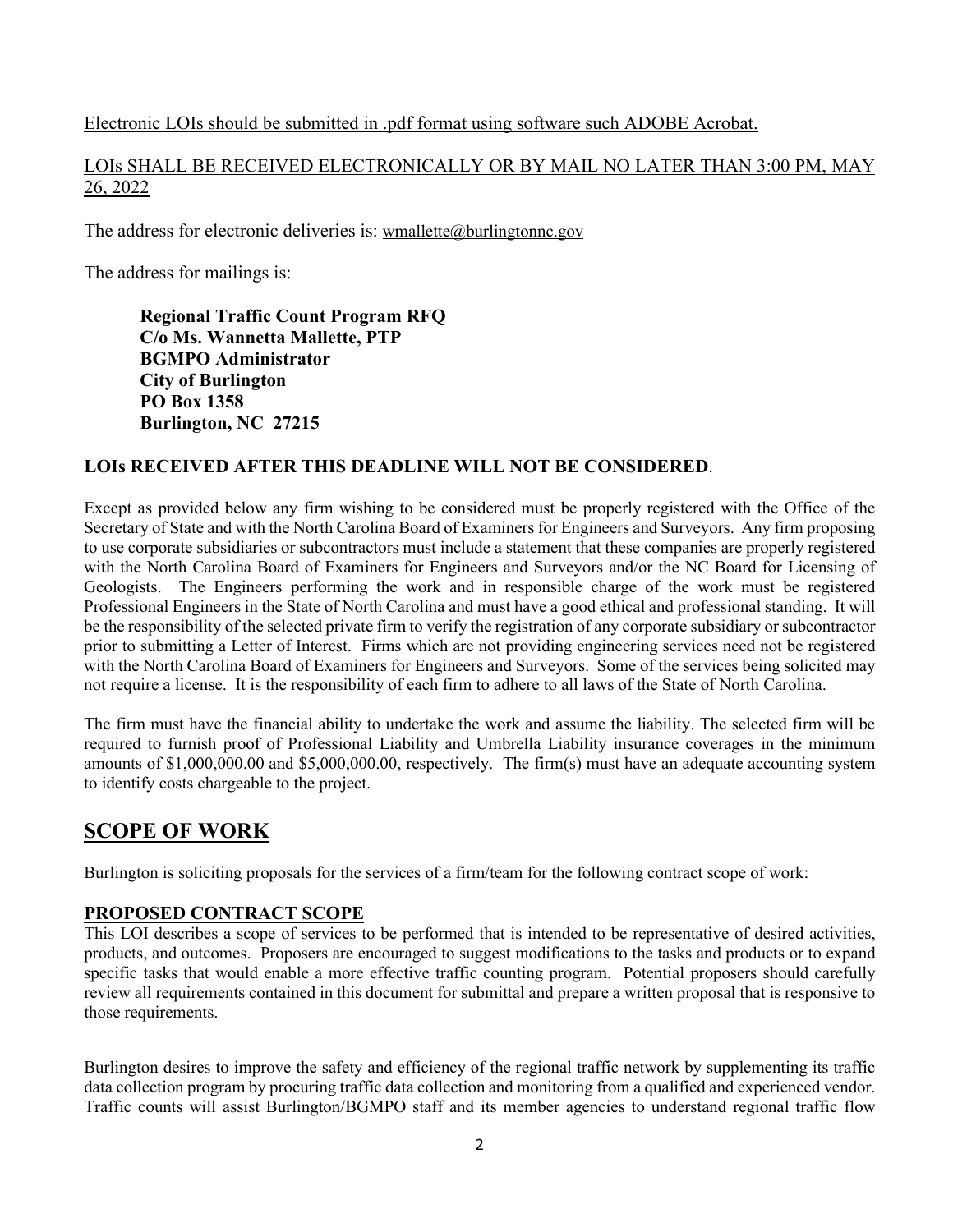patterns, monitor the performance of the transportation network, and validate the regional travel demand model. The results of the data collected will provide valuable input into the development of regional traffic operations, metropolitan transportation plans and the management of traffic infrastructure remotely.

The contract executed for this project will require that full copyrights to the data are assigned to Burlington, meaning that Burlington is free to redistribute the data to its member jurisdictions, other agencies, the private sector and the general public. This includes the display and distributions of the data through its website to the world-wide-web.

This LOI does not commit the Burlington to award a contract or to pay any costs incurred in preparation of a response to this request. The Burlington reserves the right to accept or reject any or all quotes received as a result of this request, to negotiate with qualified proposers or to cancel in part or in its entirety this LOI, if such action is in the best interests of Burlington.

# *PROJECT LOCATION*

The BGMPO is located in central North Carolina, approximately 60 miles west of Raleigh and 25 miles east of Greensboro and its member jurisdictions include the cities of Burlington, Graham, and Mebane, the towns of Elon, Gibsonville, Haw River, Whitsett, Green Level, the Village of Alamance, and portions of Alamance, Guilford and Orange counties. The major transportation facility within the study area is the I-85/40 corridor. The general project area is shown in Figure 1.



Figure 1. Burlington-Graham Urban Boundary Map

The tasks identified in this scope of services represent the extent of activities and products that Burlington requires to meet the objectives of its 2022-2023 traffic counting program. All work performed must comply with Federal, North Carolina Department of Transportation (NCDOT), and local requirements associated with the funding source(s) being used for this project.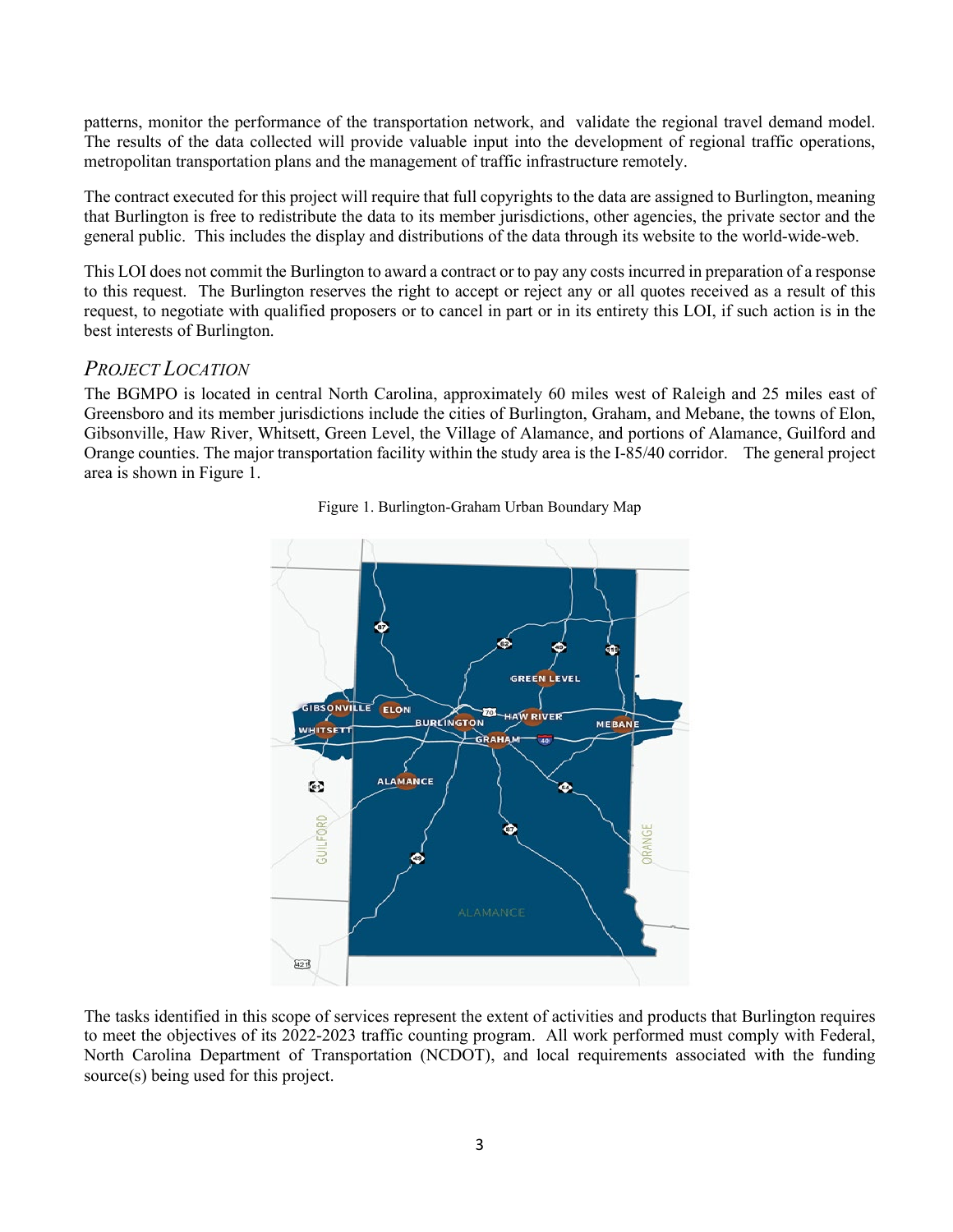The VENDOR shall provide all equipment, materials, and labor necessary to conduct special and routine traffic volume, turning movement and pedestrian counts and collecting other related traffic data at specified locations throughout the BGMPO planning area. The traffic count locations are listed in Appendix C. Burlington reserves the right to adjust contract quantities for turning movement counts up or down by  $\frac{1}{2}$ -10% without a change in unit cost. Such changes may result from field conditions, discussions with member jurisdictions or the VENDOR, or other factors. Because some intersections are not oriented north/south and east/west, the VENDOR shall specify both direction and the street name for all the intersection approaches in the data deliveries.

The bike/pedestrian counts included in the contract shall be optional services and the specific locations will be identified after discussions with Burlington based on the priority lists of potential needs or member jurisdictions requests.

### *REPORTS*

- 1. The data collected by the VENDOR will be verified by Burlington.
- 2. Prior to the Burlington's acceptance of the data:
	- a. The VENDOR shall ensure that all contractual documents and support forms have been prepared on Microsoft Excel or Shapefiles (GIS desktop applications).
- 3. The information provided to the Burlington, in an electronic format, must be submitted in a format acceptable to the Burlington and compatible with count extraction and reporting software and equipment utilized by the Burlington. At a minimum, shall contain the following information:
	- a. Station identification number (district, county, city, station number, direction and lane)
	- b. State Road Number
	- c. Weather condition
	- d. Road condition
	- e. Operator
	- f. Start and stop dates
	- g. Start and stop times
	- h. Data file name
	- i. Count interval
	- j. Location/segment
	- k. Latitude and Longitude for GIS (out to five (5) decimal place minimum for accuracy)
	- l.
- 4. Where applicable (i.e. vehicle movement counts, pedestrian volume counts, etc.) the VENDOR shall utilize the procedures and report the collected data utilizing VENDOR forms reviewed and approved by the Burlington. Variations in forms and procedures will be permitted if the data collection and presentation is substantially unchanged. All variations of forms and procedures shall be approved in writing and in advance by the Burlington's Project Manager.
- 5. Delivery of all completed work products shall be to the Burlington's Project Manager via SharePoint, OneDrive or some other data delivery format at: [wmallette@burlingtonnc.gov.](mailto:wmallette@burlingtonnc.gov)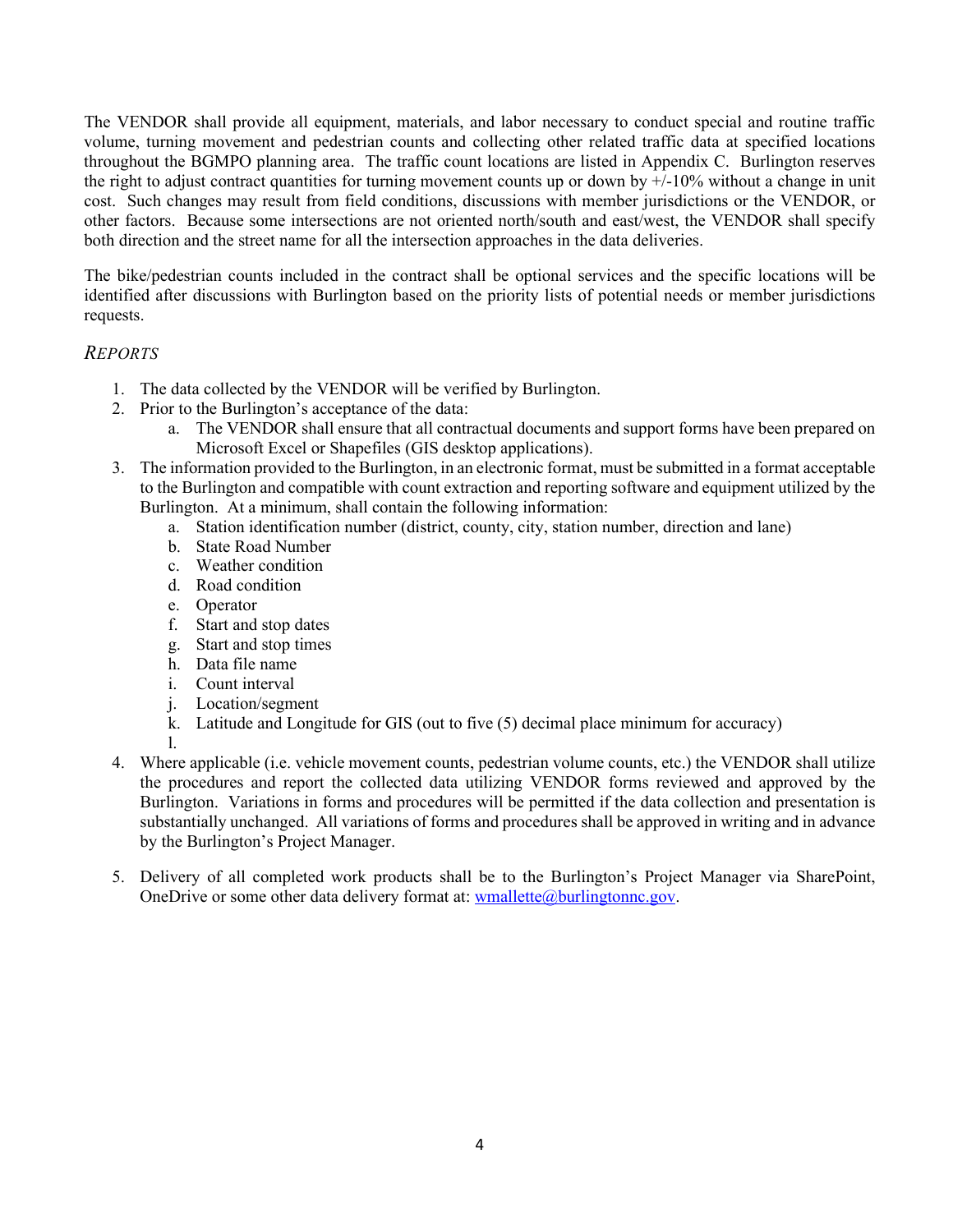### GENERAL REQUIREMENTS

- A. The VENDOR will provide a proposal that briefly states understanding of the work to be done and a positive commitment to perform the work within the scheduled time period.
- B. The traffic data collection will involve the collection of turning movement counts (vehicle, pedestrian, and bicycle) at signalized or unsignalized intersections, or any other location identified by the Burlington. The VENDOR will provide the results of the data collection as expeditiously as possible while maintaining a high degree of accuracy. All raw data shall be submitted with each task in 15-minute intervals within MS Excel format.
- C. All count data shall be submitted monthly to Burlington. Burlington will process the VENDOR's invoice once the traffic count data has been reviewed and accepted by Burlington.
- D. The VENDOR's work shall be performed and/or directed by the key personnel identified in the technical/fee proposal presented by the VENDOR. Any changes in the indicated personnel or the VENDOR's proposal shall be subject to review and approval by the Burlington.
- E. There will be no pre-proposal meeting to address questions regarding this LOI. However, proposers are encouraged to submit questions via email to Wannetta Mallette [\(wmallette@burlingtonnc.gov\)](mailto:wmallette@burlingtonnc.gov). Responses to the questions received from all proposers will be emailed within two weeks of the LOI deadline.
- F. The contract award for this project is anticipated to occur by June 2022. All collection activities described in the scope of work are planned September 1, 2022 – May 30, 2023. Intersection counts should be completed within the time period as specified in the project schedule in Appendix A. The contract will be conditional upon an annual approval and notice to proceed based on satisfactory work the previous year (September 1,  $2022 - May 30, 2023$ ).

# *DATA COLLECTION*

Tasks associated with this proposal will be assigned to the VENDOR by means of work orders issued by the Burlington are as follows:

| <b>Task</b> | <b>Traffic Counts</b>                                  |  |  |
|-------------|--------------------------------------------------------|--|--|
|             | Three (3) consecutive days of full intersection counts |  |  |
|             | (Approach only)                                        |  |  |
|             | Full intersection counts (Approach only)               |  |  |
|             | Twenty-four (24) hour approach counts (each and both   |  |  |
|             | directions) (Machine counts only)                      |  |  |
|             | 15-minute volume<br>a)                                 |  |  |
|             | AM peak hour volume<br>b)                              |  |  |
|             | PM peak hour volume<br>$\mathbf{c}$ )                  |  |  |
|             | Total volume<br>d)                                     |  |  |
|             | The beginning time of the AM and PM peak hours<br>e)   |  |  |
|             | The AM and PM peak hour factors (PHF)                  |  |  |
|             | Twelve (12) Hour of Turning Movement Counts            |  |  |
|             | Two (8) Hour Peak Turning Movement Counts              |  |  |
|             | Two (8) Hour Peak Turning Movement Counts              |  |  |
|             | Eight (8) Hour Pedestrian/Bicycles Counts              |  |  |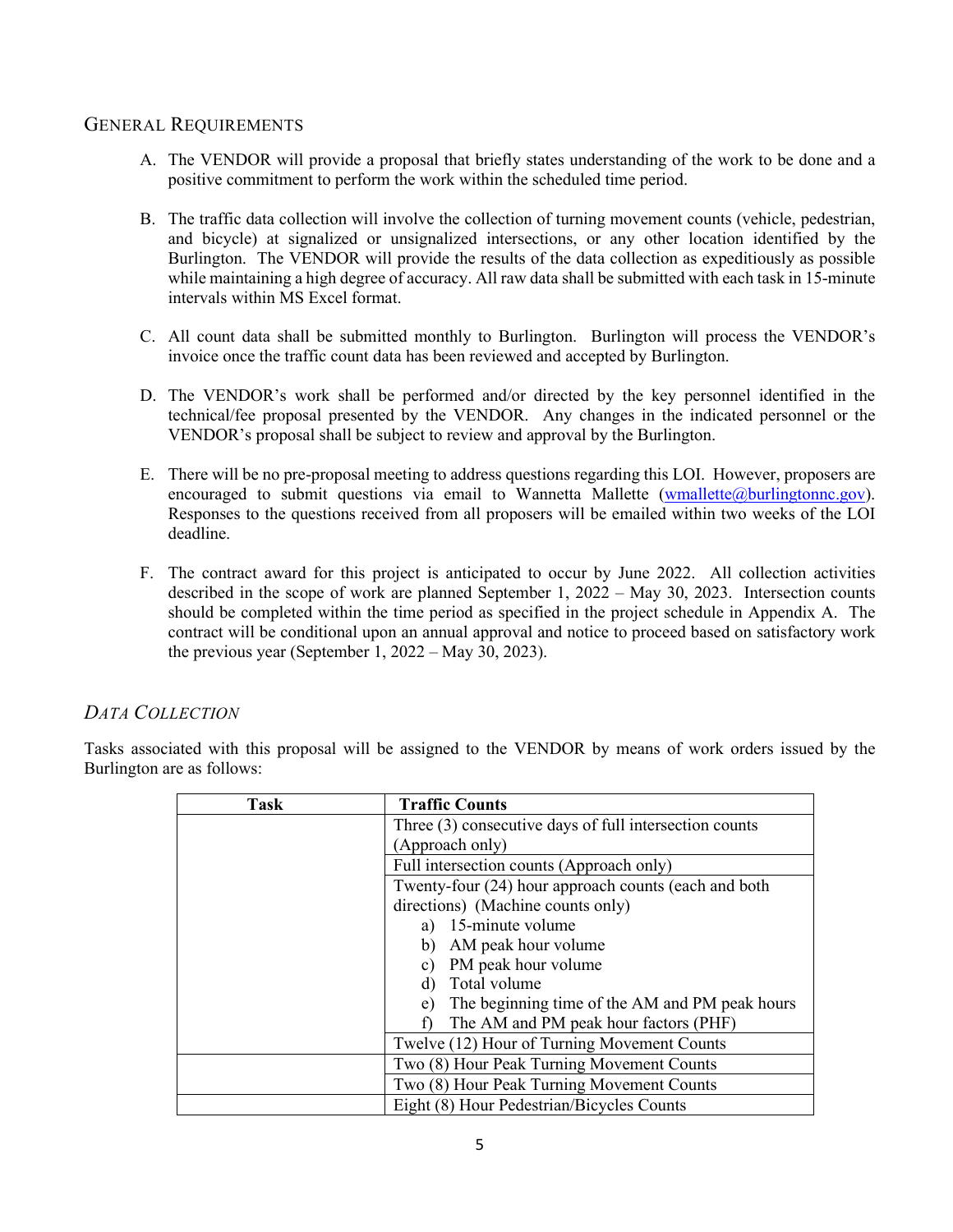| <b>Optional Tasks</b> |                                         |  |
|-----------------------|-----------------------------------------|--|
|                       | Two (2) Hour Pedestrian/Bicycles Counts |  |
|                       | Pedestrian Group Size Study             |  |

# **PROPOSED CONTRACT TIME:** JUNE 29, 2022 - MAY 30, 2023 AND EXTENSIONS

# **PROPOSED CONTRACT PAYMENT TYPE:** LUMP SUM

### **SUBMITTAL REQUIREMENTS**

All LOIs are limited to fifteen (15) pages (RS-2 forms are not included in the page count) inclusive of the cover sheet and shall be typed on  $8-1/2$ " x 11" sheets, single-spaced, one-sided.

Fold out pages are not allowed. In order to reduce costs and to facilitate recycling; binders, dividers, tabs, etc. are prohibited. One staple in the upper left-hand corner is preferred.

LOIs containing more than fifteen (15) pages will not be considered.

One (1) copy of the LOI in fifteen (15) pages should be submitted.

Firms submitting LOIs are encouraged to carefully check them for conformance to the requirements stated above. If LOIs do not meet ALL of these requirements, they will be disqualified. No exception will be granted.

#### **SELECTION PROCESS**

Following is a general description of the selection process:

- Burlington's Section Committee will review all qualifying LOI submittals
- Burlington's Selection Committee MAY, at Burlington's discretion, shortlist a minimum of three (3) firms to be interviewed. IF APPLICABLE, dates of shortlisting and dates for interviews are shown in the section SUBMISSION SCHEDULE AND KEY DATES at the end of the RFLOI.
- In order to be considered for selection, consultants must submit a complete response to this RFLOI prior to the specified deadlines. Failure to submit all information in a timely manner will result in disqualification.

# **TITLE VI NONDISCRIMINATION NOTIFICATION**

Burlington in accordance with the provisions of Title VI of the Civil Rights Act of 1964 (78 Stat. 252, 42 US.C §§ 2000d to 2000d-4) and the Regulations, hereby notifies all RESPONDENTS that it will affirmatively ensure that any contract entered into pursuant to this advertisement, disadvantaged business enterprises will be afforded full and fair opportunity to submit LETERS of INTEREST (LOIs) in response to this ADVERTISEMENT and will not be discriminated against on the grounds of race, color, or national origin in consideration for an award.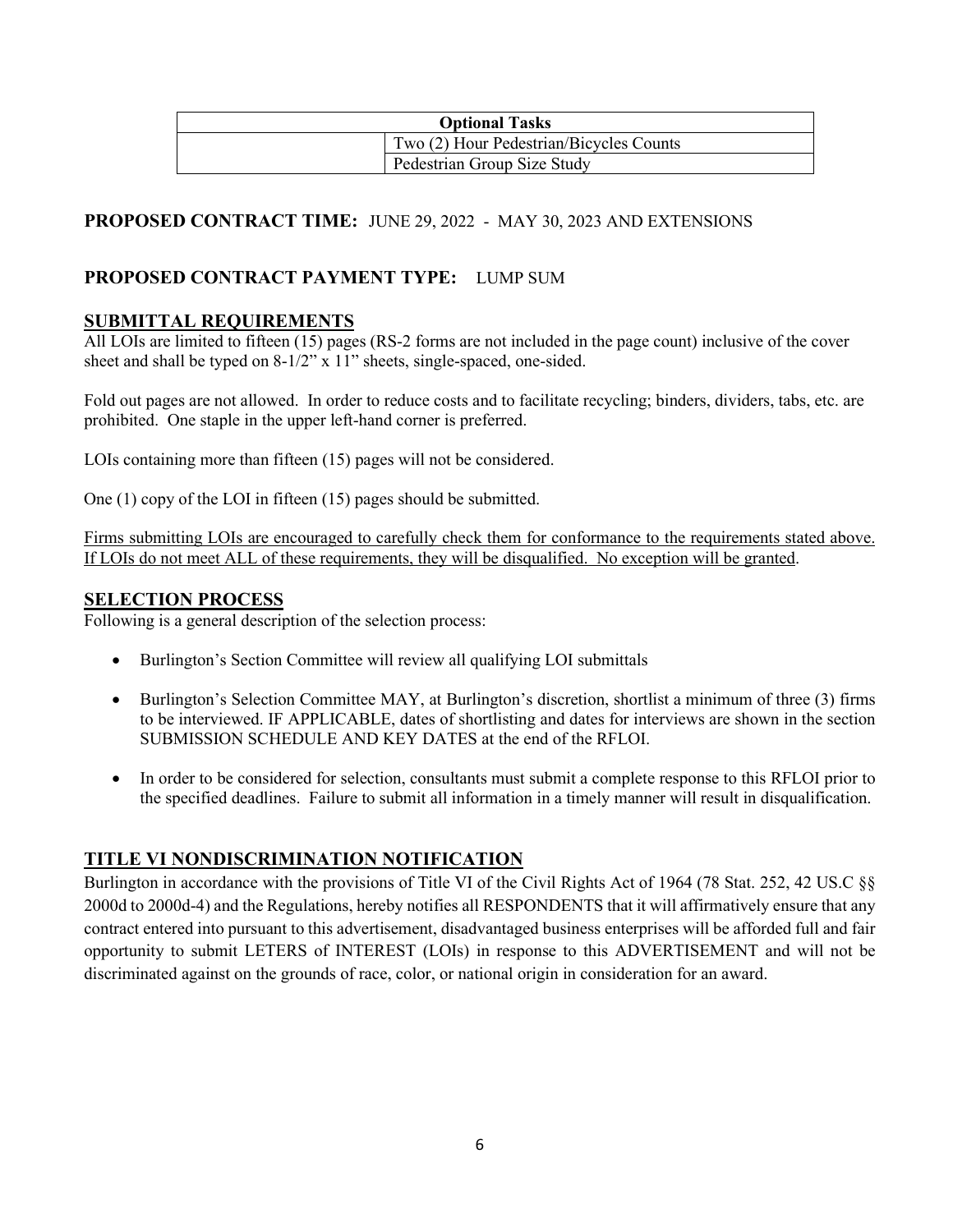# **SMALL PROFESSIONAL SERVICE FIRM (SPSF) PARTICIPATION**

The Department encourages the use of Small Professional Service Firms (SPSF). Small businesses determined to be eligible for participation in the SPSF program are those meeting size standards defined by the Small Business Administration (SBA) regulations, 13 CFR Part 121 in Sector 54 under the North American Industrial Classification System (NAICS). The SPSF program is a race, ethnicity, and gender-neutral program designed to increase the availability of contracting opportunities for small businesses on federal-, state-, or locally funded contracts. SPSF participation is not contingent upon the funding source.

The Firm, at the time the proposal is submitted, shall submit a listing of all SPSF firms that will participate in the performance of the identified work. The participation shall be submitted on the Department's Subconsultant Form RS-2. RS-2 forms may be accessed on the Department website at [NCDOT Connect Guidelines & Forms.](https://connect.ncdot.gov/business/consultants/Pages/Guidelines-Forms.aspx)

The SPSF must be qualified with the Department to perform the work for which they are listed.

### **PREQUALIFICATION**

The Department maintains on file the qualifications and key personnel for each approved discipline, as well as any required samples of work. Each year of the anniversary date of the company, the firm shall renew its prequalified disciplines. If your firm has not renewed its application as required by your anniversary date or if your firm is not currently prequalified, please submit an application to the Department **prior to submittal of your proposal**. An application may be accessed on the Department's website at ["Prequalifying Private Consulting Firms"](https://connect.ncdot.gov/business/Prequal/Pages/Private-Consulting-Firm.aspx) – Learn how to become Prequalified as a Private Consulting Firm with NCDOT. Having this data on file with the Department eliminates the need to resubmit this data with each proposal.

Professional Services Contracts are race and gender neutral and do not contain goals. However, the Respondent is encouraged to give every opportunity to allow Disadvantaged, Minority-Owned and Women-Owned Business Enterprises (DBE/MBE/WBE) subconsultant utilization on all LOIs, contracts and supplemental agreements. The Firm, subconsultant and subfirm shall not discriminate on the basis of race, religion, color, national origin, age, disability or sex in the performance of this contract.

# **DIRECTORY OF FIRMS AND DEPARTMENT ENDORSEMENT**

Real-time information about firms doing business with the Department, and information regarding their prequalifications and certifications, is available in the Directory of Transportation Firms. The Directory can be accessed on the Department's website at [Directory of Firms](https://www.ebs.nc.gov/VendorDirectory/default.html) -- Complete listing of certified and prequalified firms.

The listing of an individual firm in the Department's directory shall not be construed as an endorsement of the firm.

# **SELECTION CRITERIA**

### **All prequalified firms who submit responsive proposals will be considered.**

In selecting a firm/team, the selection committee will take into consideration qualification information including such factors as:

|  | UNDERSTANDING OF THE PROJECT | $(30\%)$ |
|--|------------------------------|----------|
|--|------------------------------|----------|

2. EXPERIENCE, MANAGEMENT AND SUCCESSFUL PERFORMANCE WITH (40%) SIMILAR TRANSPORTATION PROJECTS IN PAST FIVE (5) YEARS (Firms will be evaluated on their project approach and overall experience.)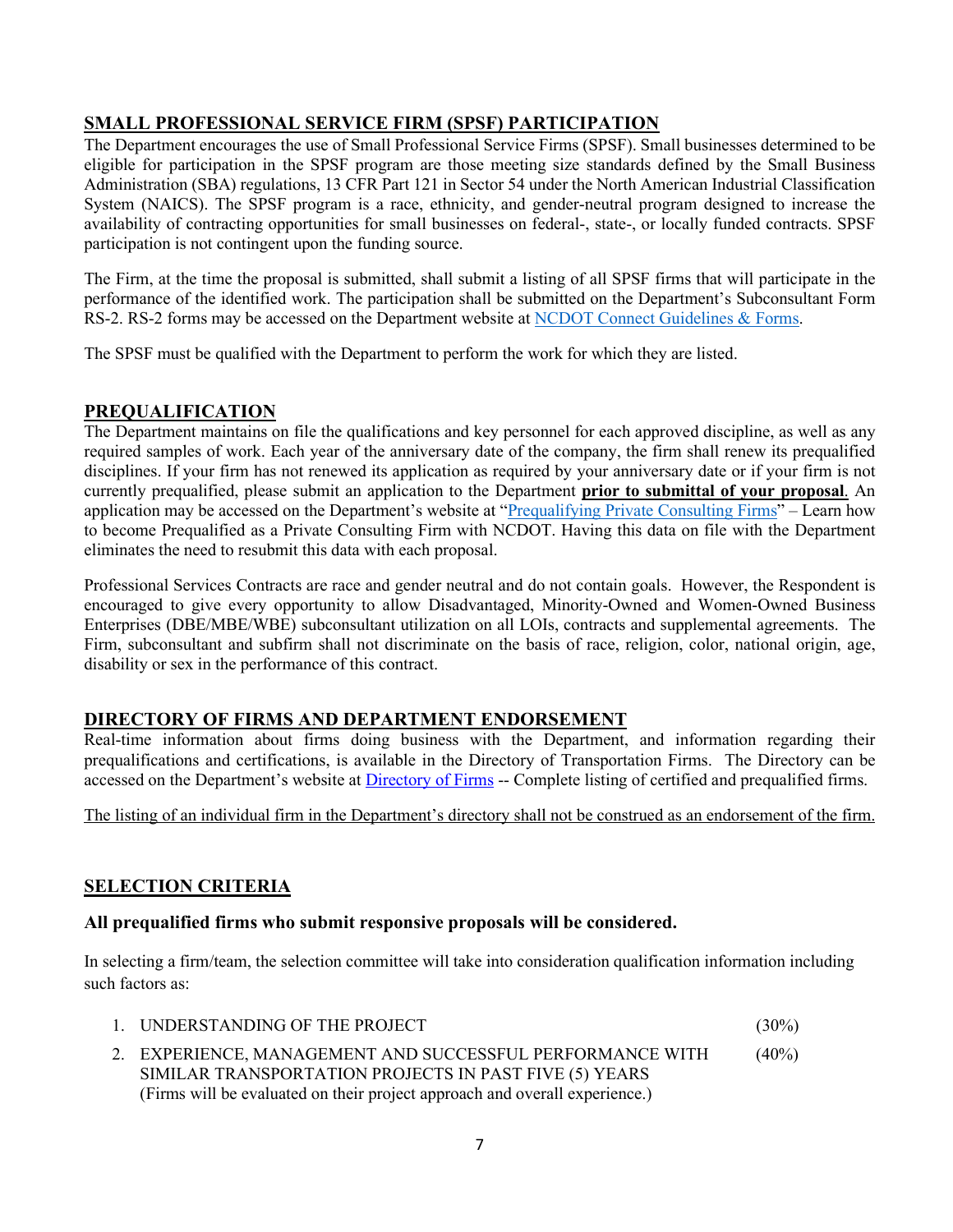# 3. QUALIFICATIONS AND FIRM HISTORY (20%) 4. REFERENCES (10%)

**TOTAL (100%)** 

After reviewing qualification, if firms are equal on the evaluation review, then those qualified firms with proposed SPSF participation will be given priority consideration.

### **SUBMISSION ORGANIZATION AND INFORMATION REQUIREMENTS**

The LOI should be addressed to **Wannetta Mallette, PTP, MPO Administrator**, and must include the name, address, telephone number, and e-mail address of the prime consultant's contact person for this RFLOI.

The LOI must also include the information outlined below:

Chapter 1- Introduction

The introduction should demonstrate the consultant's overall qualifications to fulfill the requirements of the scope of work and should contain the following elements of information:

- Expression of firm's interest in the work;
- Statement of whether firm is on register;
- Date of most recent private engineering firm qualification;
- Statement regarding firm's(') possible conflict of interest for the work; and
- Summation of information contained in the letter of interest.

#### Chapter 2 -Team Qualifications

This chapter should elaborate on the general information presented in the introduction, to establish the credentials and experience of the consultant to undertake this type of effort. The following must be included.

- 1. Identify recent, similar projects the firm, acting as the prime contractor, has conducted which demonstrates its ability to conduct and manage the project. Provide a synopsis of each project and include the date competed, and contact person.
- 2. If subconsultants are involved, provide corresponding information describing their qualifications as requested in bullet number 1 above.

#### Chapter 3 – Team Experience

This chapter must provide the names, classifications, and location of the firm's North Carolina employees and resources to be assigned to the advertised work; and the professional, credentials and experience of the persons assigned to the project, along with any unique qualifications of key personnel. Although standard personnel resumes may be included, identify pertinent team experience to be applied to this project. Specifically, the Department is interested in the experience, expertise, and total quality of the consultant's proposed team. If principals of the firm will not be actively involved in the study/contract/project, do not list them. This submittal shall clearly indicate the Consultant's Project Manager, other key Team Members, and his/her qualifications for the proposed work. Also, include the team's organization chart for the Project/Plan. A Capacity Chart/Graph (available work force) should also be included. Any other pertinent information should also be listed in this section.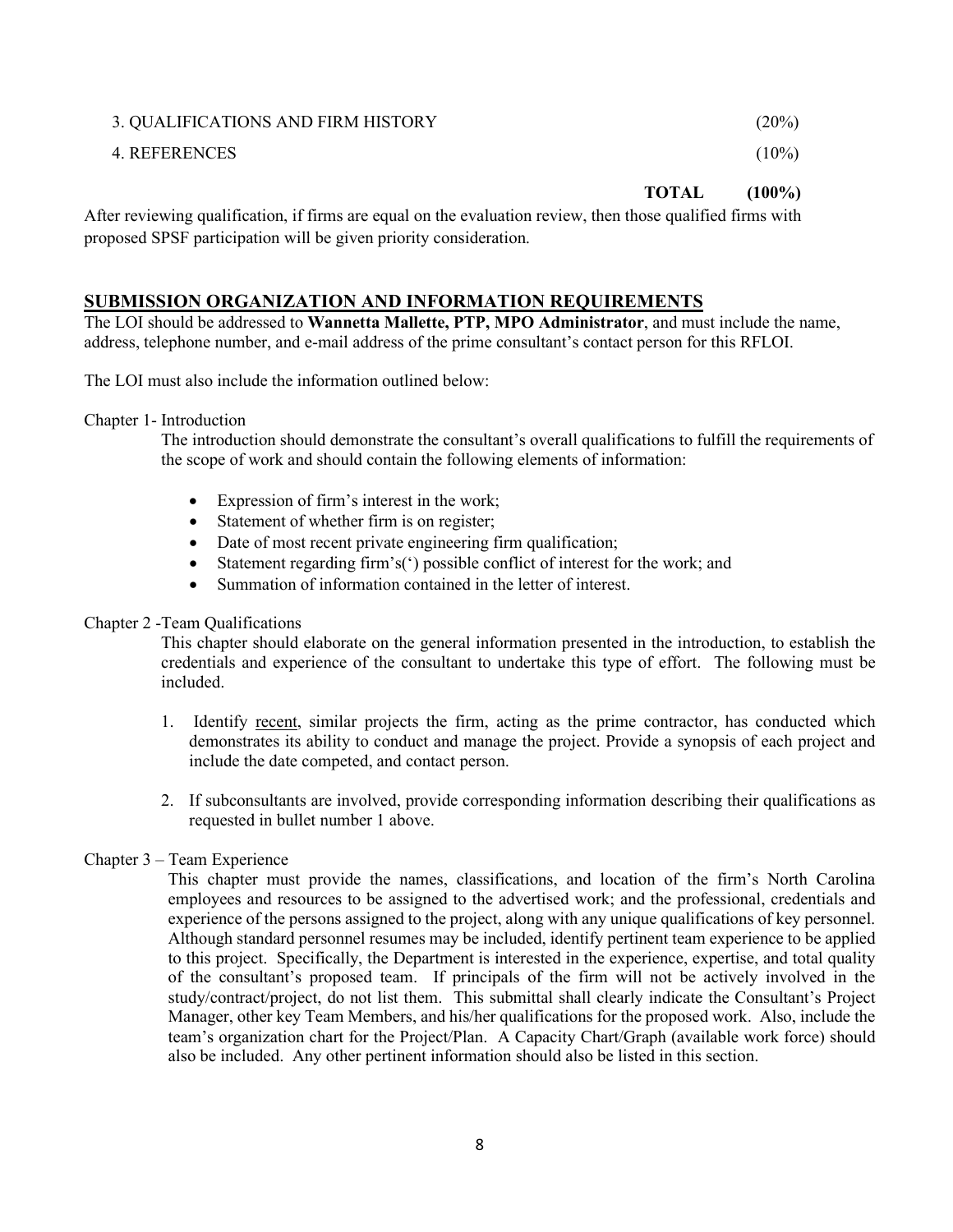**Note:** If a project team or subconsultant encounters personnel changes, or any other changes or significance dealing with the company, NCDOT should be notified immediately.

Chapter 4 – Technical Approach

The consultant shall provide information on its understanding of, and approach to accomplish this project, including their envisioned scope for the work and any innovate ideas/approaches, and a schedule to achieve the dates outlined in this RFLOI (if any project specific dates are outlined below).

#### APPENDICES –

CONSULTANT CERTIFICATION Form RS-2

Completed Form: RS-2 forms SHALL be submitted with the firm's letter of interest. This section is limited to the number of pages required to provide the requested information.

Submit Form RS-2 forms for the following:

- Prime Consultant Firm
	- o Prime Consultant Form RS-2 Rev 1/14/08; and
- ANY/ALL Subconsultant firms (If Subconsultants are allowed under this RFLOI) to be, or anticipated to be, utilized by your firm.
	- o Subconsultant Form RS-2 Rev 11508.
	- o In the event the firm has no subconsultant, it is required that this be indicated on the Subconsultant Form RS-2 by entering the word "None" or the number "ZERO" and signing the form.

Complete and sign each Form RS-2 (instructions are listed on the form).

The required forms are available on the Department's website at: [https://connect.ncdot.gov/business/consultants/Pages/Guidelines\\_Forms.aspx](https://connect.ncdot.gov/business/consultants/Pages/Guidelines_Forms.aspx)

> [Prime Consultant](mailto:https://connect.ncdot.gov/business/Turnpike/NCTA%20Documents/Form%20RS-2%20Prime%20Contractor.pdf) Form RS-2 Subconsultant Form RS-2

All submission, correspondence, and questions concerning this RFLOI should be directed to Wannetta Mallette, MPO Administrator a[t wmallette@burlingtonnc.gov.](mailto:wmallette@burlingtonnc.gov) IF APPLICABLE, questions may be submitted electronically only, to the contact above. Responses will be issued in the form of an addendum available to all interested parties. Interested parties should also send a request, by email only, to the person listed above to be placed on a public correspondence list to ensure future updates regarding the RFLOI or other project information can be conveyed. Questions must be submitted to the person listed above no later than April 14, 2022. The last addendum will be issued no later than April 21, 2022.

The firm selected will be required to comply with the City of Burlington and NCDOT insurance requirements, which may include Workmen's Compensation, Comprehensive General Liability Insurance, Business Automobile Liability Insurance, Valuable Papers Insurance, and Professional Liability Insurance.

All proposals become the property of Burlington upon submittal and a matter of public record after award of a contract, including any confidential information. Burlington may request additional work if additional funding is made available prior to contract approval, or during the term of this contract.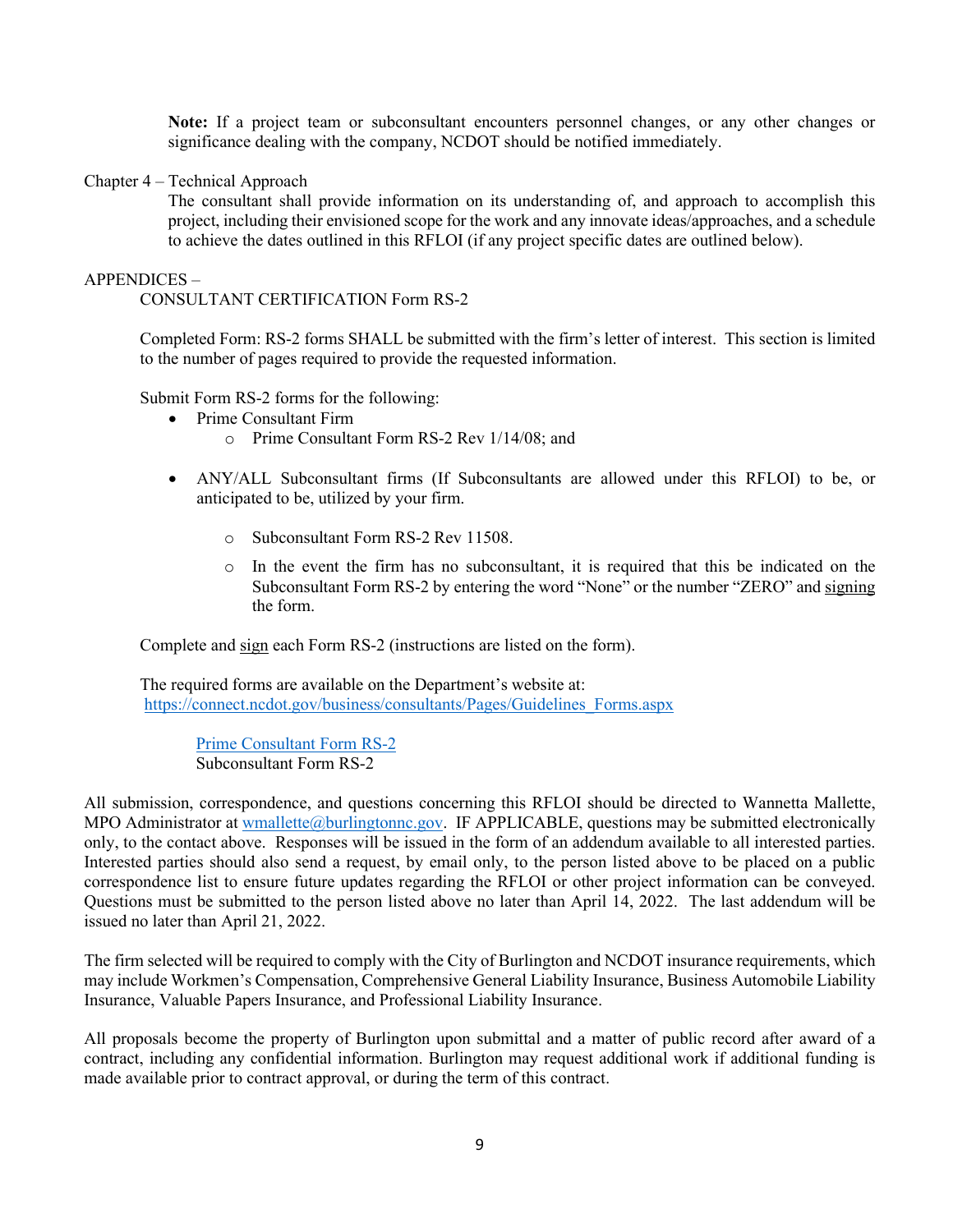Please note that there will be no public opening of proposals. Prices and other proposal information shall not be made public until the proposal is awarded. At that time the executed contract and purchase order will become public information. Proposals must be valid for a minimum period of ninety (90) days from the due date. Proposals may not be withdrawn after the submission date.

### **SUBMISSION SCHEDULE AND KEY DATES**

| <b>RFLOI Release:</b>                 | April 26, 2022                      |
|---------------------------------------|-------------------------------------|
| Deadline for Questions:               | May 6, 2022                         |
| Issue Final Addendum:                 | May 13, 2022                        |
| Deadline for LOI Submission:          | May 26, 2022                        |
| <b>Shortlist Announced:</b>           | May 31, 2022                        |
| Consultant Interviews*:               | Week of June 6, 2022 (if necessary) |
| Firm Selection and Notification**:    | June 23, 2022                       |
| <b>Anticipated Notice to Proceed:</b> | June 29, 2022                       |
|                                       |                                     |

\*Notification will ONLY be sent to shortlisted firms \*\*Notification will ONLY be sent to selected firms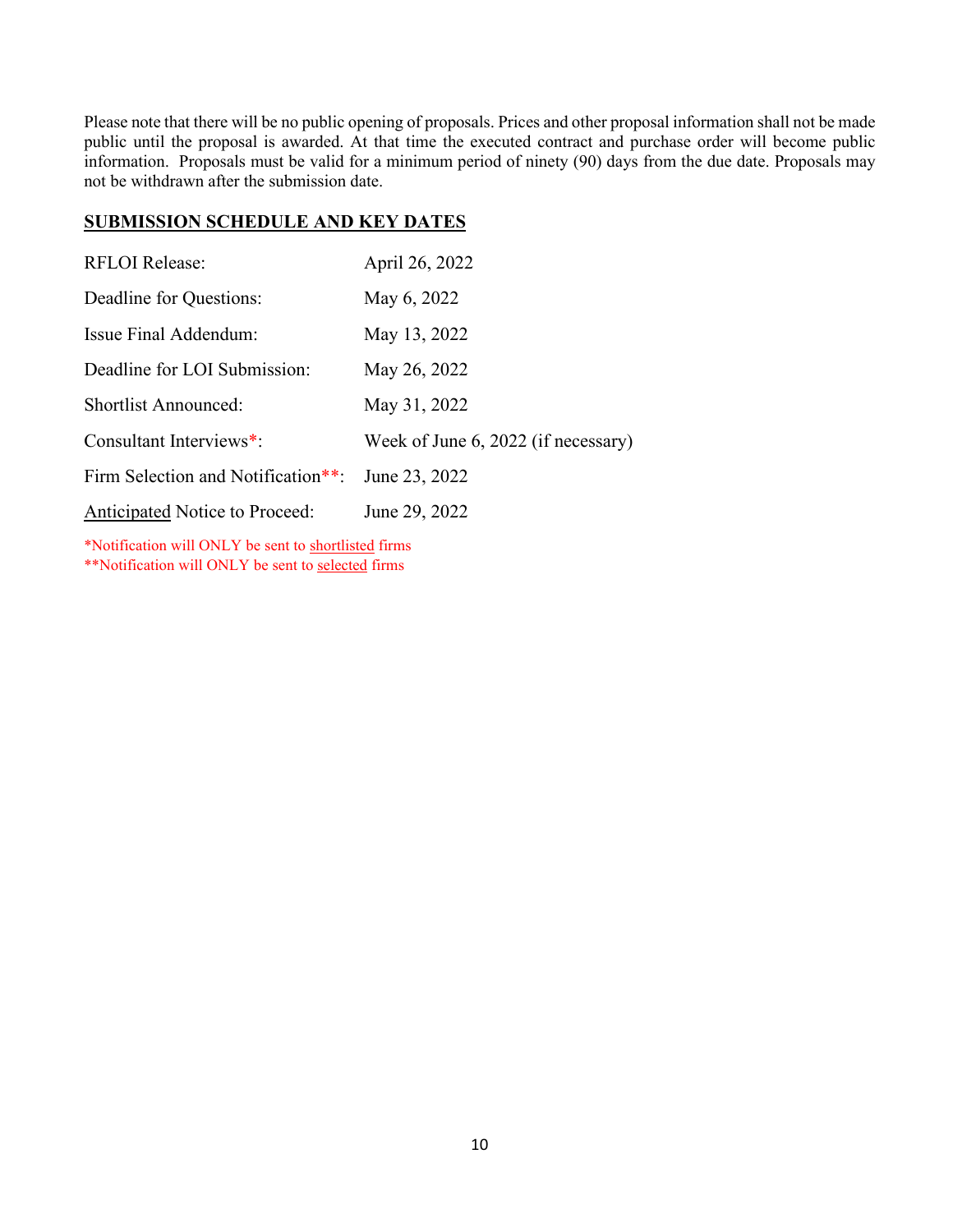# APPENDIX A

# **SCHEDULE**

The VENDOR shall complete all assigned work orders according to the following schedule:

- a. Work orders with one (1) to five (5) task locations will be completed within fourteen (14) working days.
- b. Work orders with six (6) to twelve (12) task locations will be completed within twentyone (21) working days.
- c. Work orders with thirteen (13) to twenty (20) task locations will be completed within thirty (30) working days.
- d. The schedule for work orders that have in excess of twenty (20) task locations will be pro-rated based on the above schedule. For example, the VENDOR shall be provided forth-four (44) working days to complete a work order having twenty-three (23) task locations.

### Holidays

Traffic data collection will normally avoid count periods near holidays and special occasions or any dates identified by the BGMPO that may have atypical traffic patterns.

### Definition:

Working days shall be interpreted as Tuesday through Thursday, except for city recognized holidays.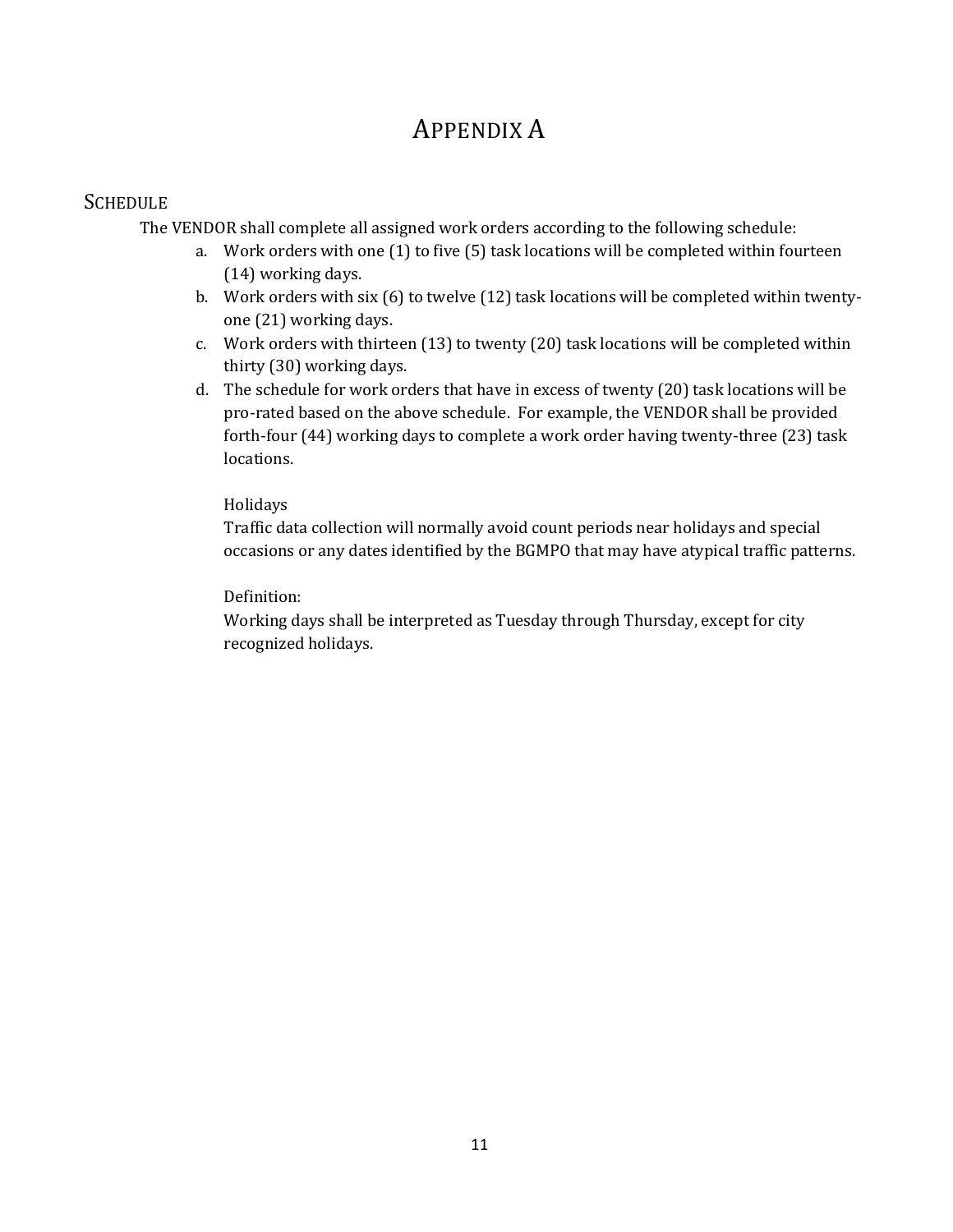# APPENDIX B

# COST SHEET

# *ESTIMATE OF LABOR*

The VENDOR shall, in a tabular format, provide an estimate of the number of man-hours needed to complete each task. The table should indicate the following:

- a. Task number and description
- b. Number of man-hours needed to accomplish each task, listed by position classification (for example, project manager, planner, clerical); and
- c. Subtotal of man-hours for each task and the total man-hours for the project. If the proposer's approach to the project indicates changes in the BGMPO's Scope of Services, this table should reflect those changes.

# **Unit Price**

The VENDOR shall provide a unit price proposal for the provision of services as described herein. The unit price amount shall be inclusive of all costs associated with the project that generally describes the level of effort required to perform the work and identifies the unit price amount of all work to be performed (direct labor, fee, overhead, and direct non-salary cost). The VENDOR will provide a statement that the proposal, including price page, will remain valid and irrevocable for at least ninety (90) days:

| Item#              | <b>Description</b>                   | Quantity | <b>Unit Price</b> | <b>Total</b> |
|--------------------|--------------------------------------|----------|-------------------|--------------|
|                    | <b>Turning Movement</b><br>Counts    |          |                   |              |
|                    | Bike/Pedestrian Counts<br>(Optional) |          |                   |              |
| <b>Grand Total</b> |                                      |          |                   |              |

The VENDOR shall honor the prices quoted above throughout the duration of the contract. BGMPO may opt to proceed with them at any time prior to contract completion.

I hereby certify that I am qualified and authorized to submit this quotation as stated above for and in behalf of:

| Company name: |  |  |  |
|---------------|--|--|--|
|               |  |  |  |
|               |  |  |  |

By: \_\_\_\_\_\_\_\_\_\_\_\_\_\_\_\_\_\_\_\_\_\_\_\_\_\_\_\_\_\_\_\_\_\_\_\_\_\_\_\_\_\_\_\_\_\_\_\_\_\_\_\_\_\_\_\_\_\_\_\_\_\_\_\_\_\_\_\_\_\_\_\_\_\_\_\_

Title: \_\_\_\_\_\_\_\_\_\_\_\_\_\_\_\_\_\_\_\_\_\_\_\_\_\_\_\_\_\_\_\_\_\_\_\_\_\_\_\_\_\_\_\_\_\_\_\_\_\_\_\_\_\_\_\_\_\_\_\_\_\_\_\_\_\_\_\_\_\_\_\_\_\_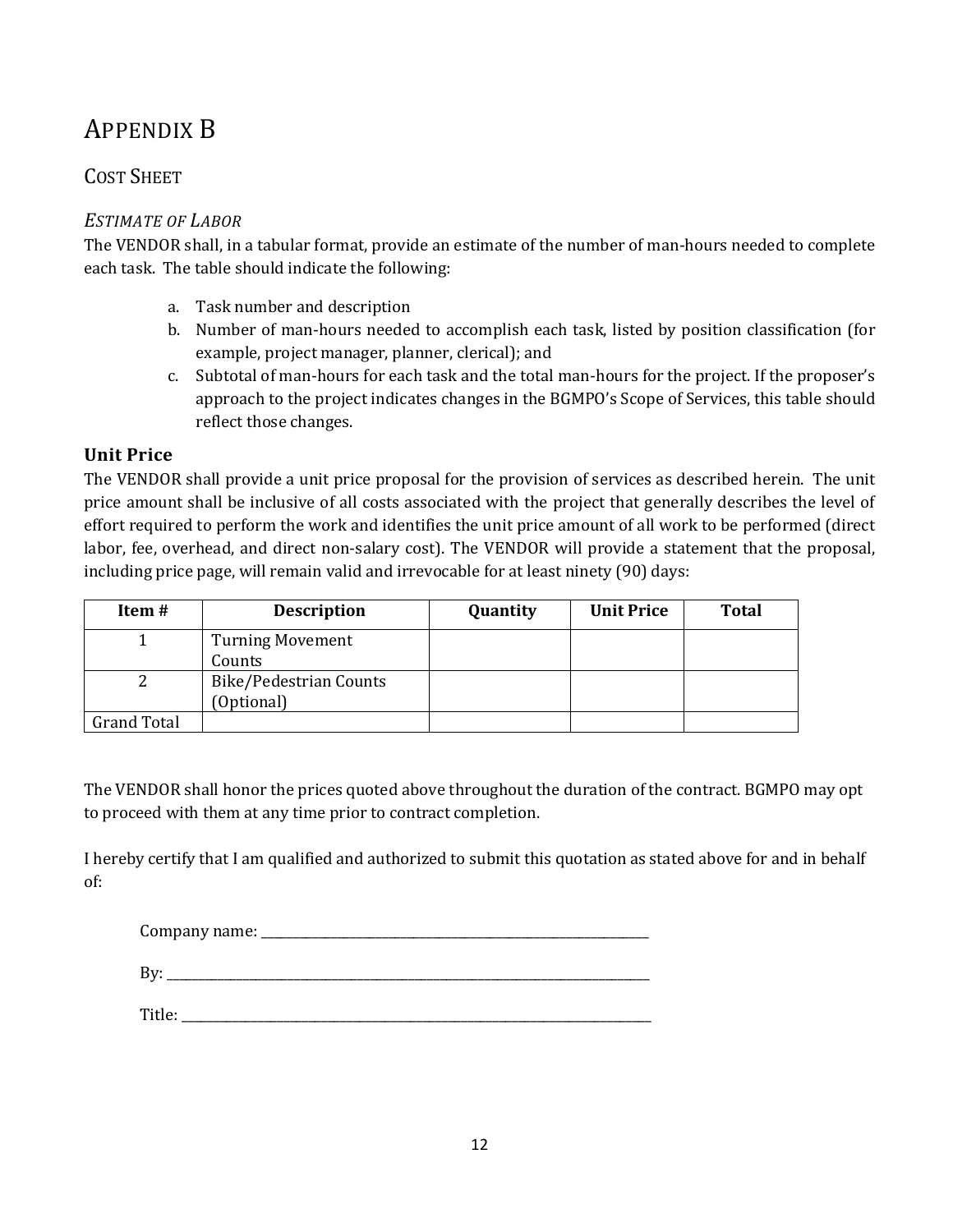# APPENDIX C

# TRAFFIC COUNT LOCATIONS

# **Proposed BGMPO Traffic Count Locations**

(Subject to change per contract agreement)

| $\mathbf{1}$     | <b>NC49</b>  | <b>NC 119</b>                  |
|------------------|--------------|--------------------------------|
| $\overline{2}$   |              | <b>NC 62</b>                   |
| $\overline{3}$   |              | Jeffries Cross Road            |
| 4                |              | McCray Road                    |
| 5                |              | Sandy Cross Road               |
| 6                |              | E. Parker                      |
| $\overline{7}$   |              | E. Harden                      |
| 8                |              | <b>NC87</b>                    |
| $\boldsymbol{9}$ |              | Maple Avenue                   |
| 10               |              | Anthony Road                   |
| 11               |              | Whites Kennel Road             |
| 12               |              | <b>Bellemont Alamance Road</b> |
| 13               |              | Friendship Patterson Mill Road |
| 14               |              | W. Greensboro Chapel Hill Road |
| 15               | <b>NC 54</b> | S. Mebane Street               |
| 16               |              | <b>Tucker Street</b>           |
| 17               |              | Maple Avenue                   |
| 18               |              | <b>NC 100</b>                  |
| 19               |              | Main Street                    |
| 20               |              | <b>NC49</b>                    |
| 21               |              | Riverbend                      |
| 22               |              | <b>Woody Drive</b>             |
| 23               |              | <b>Ivey Road</b>               |
| 24               |              | Cooper Road                    |
| 25               |              | Cherry Lane                    |
| 26               |              | Jim Minor Road                 |
| 27               |              | <b>Alfred Road</b>             |
| 28               |              | Freshwater Road                |
| 29               |              | <b>Brucewood Road</b>          |
| 30               |              | Salem Church Road              |
| 31               |              | <b>Mineral Springs Road</b>    |
| 32               |              | Thom Road                      |
| 33               | <b>NC 61</b> | E. Joyner Street               |
| 34               |              | W. Main Street                 |
| 35               |              | W. Minneola Street             |
| 36               |              | <b>Bethel Street</b>           |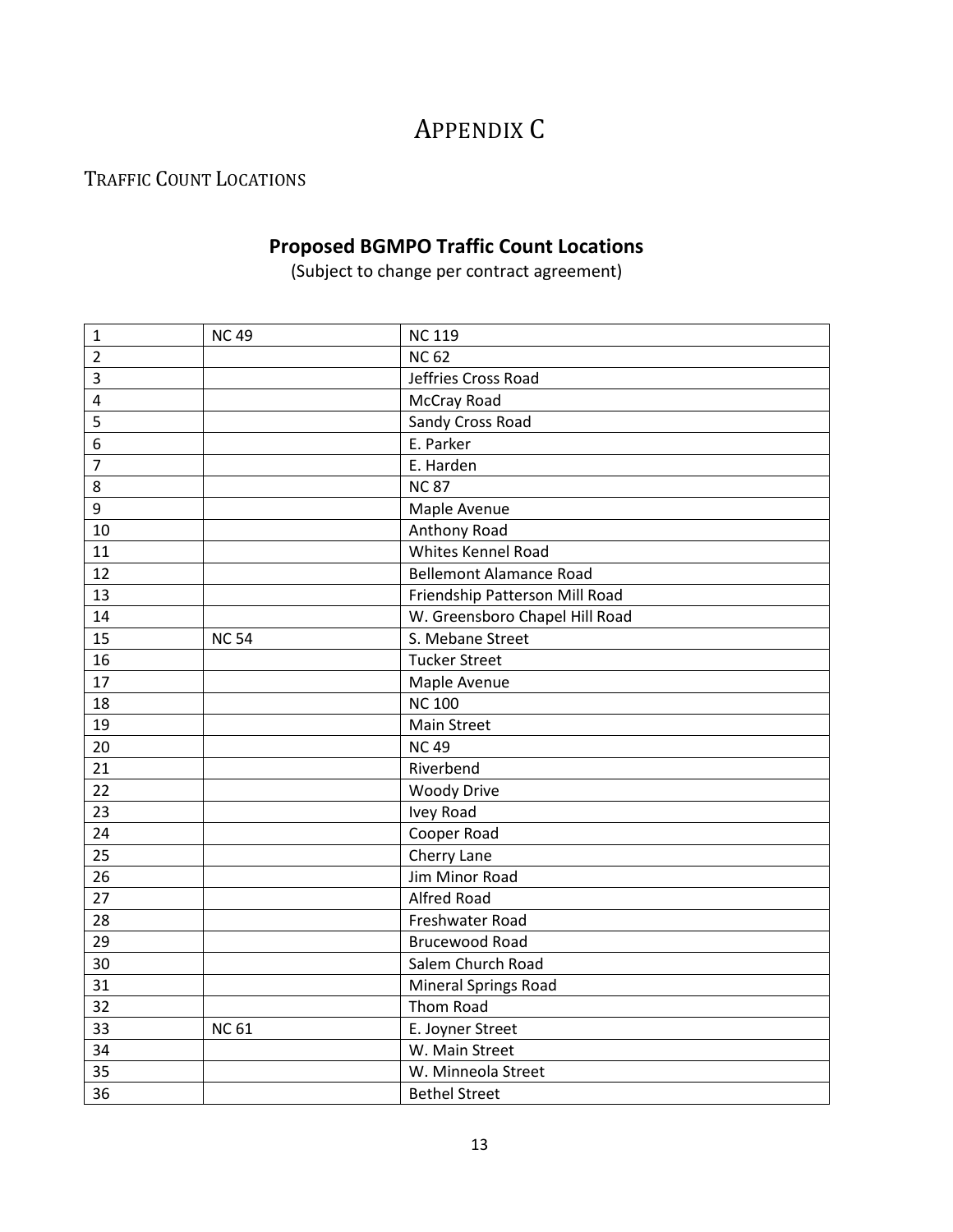| 37     |              | W. Steele Street               |
|--------|--------------|--------------------------------|
| 38     |              | Dew Sharpe Road                |
| 39     |              | Cone Club Road                 |
| 40     |              | <b>NC 100</b>                  |
| 41     |              | <b>US70</b>                    |
| 42     |              | <b>Crescent Road</b>           |
| 43     |              | <b>Whitsett Park Road</b>      |
| 44     |              | <b>Greeson Road</b>            |
| 45     |              | Pace Drive                     |
| 46     |              | Konica Drive                   |
| 47     | <b>NC 62</b> | Willie Pace Road               |
| 48     |              | Pleasant Grove Union School    |
| 49     |              | <b>McCauley Road</b>           |
| 50     |              | Jeffries Cross Road            |
| 51     |              | Fleming Graham Road            |
| 52     |              | McCray Road                    |
| 53     |              | Union Ridge Road               |
| 54     |              | Old Glencoe Road               |
| 55     |              | Sharpe Road                    |
| 56     |              | Apple Street                   |
| 57     |              | <b>Fisher Street</b>           |
| 58     |              | <b>NC87</b>                    |
| 59     |              | S. Mebane Street               |
| 60     |              | Ramada Road                    |
| 61     |              | <b>Eric Lane</b>               |
| 62     |              | Hatchery Road                  |
| 63     |              | <b>Grand Oaks Boulevard</b>    |
| 64     |              | <b>Hoskins Road</b>            |
| 65     |              | <b>Troxler Road</b>            |
| 66     |              | Anthony Road                   |
| 67     |              | Kirkpatrick Road               |
| 68     |              | Pond Road                      |
| 69     |              | <b>Birch Lane</b>              |
| 70     |              | <b>Bellemont Alamance Road</b> |
| $71\,$ |              | Friendship Patterson Mill Road |
| 72     |              | Kimesville Road                |
| 73     |              | <b>Brick Church Road</b>       |
| 74     | <b>US 70</b> | <b>Crescent Road</b>           |
| 75     |              | <b>NC 100</b>                  |
| 76     |              | Springwood Church Road         |
| 77     |              | <b>University Drive</b>        |
| 78     |              | Williams/St. Marks Church Road |
| 79     |              | Forestdale Drive               |
| 80     |              | Huffman Mill Road              |
| 81     |              | NC 62/54                       |
|        |              |                                |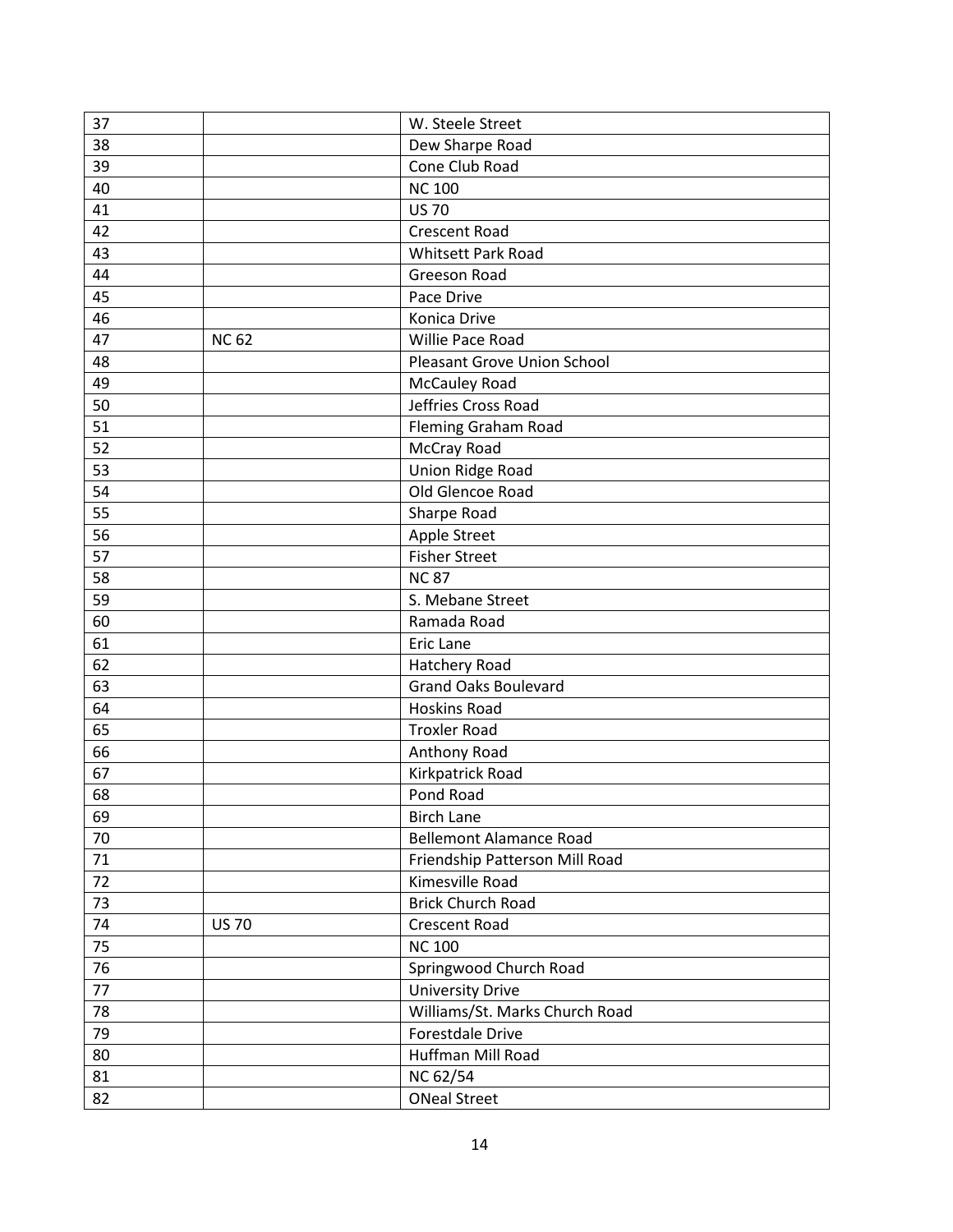| 83  |             | <b>Fisher Street</b>              |
|-----|-------------|-----------------------------------|
| 84  |             | N. Main                           |
| 85  |             | S. Beaumont                       |
| 86  |             | Graham Hopedale                   |
| 87  |             | Sellars Mill Road                 |
| 88  |             | W. Main Street                    |
| 89  |             | Roxboro Road                      |
| 90  |             | N. Wilkins Road/Trollingwood Road |
| 91  |             | Gibson Road                       |
| 92  |             | NC 119/3rd Street                 |
| 93  |             | NC 119/5 <sup>th</sup> Street     |
| 94  |             | State Road 1402                   |
| 95  |             | <b>Buckhorn Road</b>              |
| 96  | <b>NC87</b> | <b>Troxler Mill Road</b>          |
| 97  |             | <b>Jug House Road</b>             |
| 98  |             | <b>Stoney Creek Church Road</b>   |
| 99  |             | <b>Gilliam Church Road</b>        |
| 100 |             | Mack's Chapel Road                |
| 101 |             | Old NC 87                         |
| 102 |             | Hub Mill Road                     |
| 103 |             | <b>Gerringer Mill Road</b>        |
| 104 |             | Durham St. Ext.                   |
| 105 |             | <b>Barber Road</b>                |
| 106 |             | Shallowford Church Road           |
| 107 |             | <b>University Drive</b>           |
| 108 |             | Flora Avenue                      |
| 109 |             | Tarleton                          |
| 110 |             | <b>Elmira Street</b>              |
| 111 |             | <b>US 70</b>                      |
| 112 |             | S. Mebane Street                  |
| 113 |             | S. Anthony Street                 |
| 114 |             | <b>Albany Street</b>              |
| 115 |             | <b>NC 54</b>                      |
| 116 |             | E. Gilbreath Street               |
| 117 |             | <b>Hanford Road</b>               |
| 118 |             | <b>Crescent Square Drive</b>      |
| 119 |             | Ivey Road                         |
| 120 |             | Moore Street                      |
| 121 |             | Cheeks Lane                       |
| 122 |             | Swepsonville Road                 |
| 123 |             | E. Shannon Drive                  |
| 124 |             | Boywood Road                      |
| 125 |             | Woods Chapel Road                 |
| 126 |             | Mt. Hermon Rock Creek Road        |
| 127 |             | Preacher Holmes Road              |
| 128 |             | Snow Camp Road                    |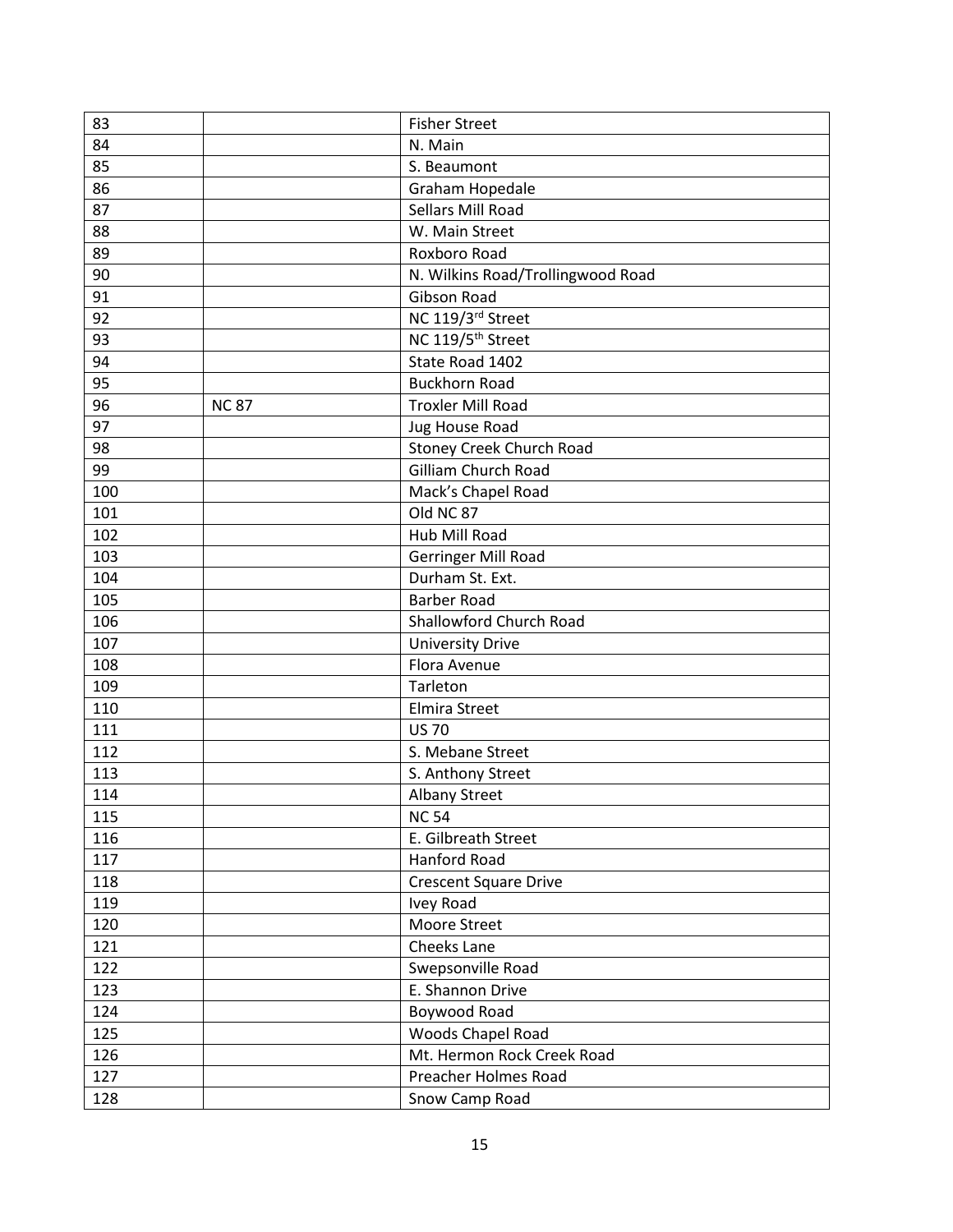| 129 |                              | Cedar Cliff Road                   |  |  |
|-----|------------------------------|------------------------------------|--|--|
| 130 |                              | Lindley Mill Road                  |  |  |
| 131 |                              | <b>Rumley Road</b>                 |  |  |
| 132 |                              | Moores Chapel Cemetery Road        |  |  |
| 133 |                              | <b>Stockard Road</b>               |  |  |
| 134 |                              | East Greensboro/Chapel Hill Road   |  |  |
| 135 |                              | <b>Greenhill Road</b>              |  |  |
| 136 |                              | Mt. Olive Church Road              |  |  |
| 137 | <b>NC 100</b>                | <b>University Drive</b>            |  |  |
| 138 |                              | <b>NC87</b>                        |  |  |
| 139 | <b>NC 119</b>                | Corbett Road                       |  |  |
| 140 |                              | Willie Pace Road                   |  |  |
| 141 |                              | Pleasant Grove Union School Road   |  |  |
| 142 |                              | Dailey Store Road                  |  |  |
| 143 |                              | Dickey Mill Road                   |  |  |
| 144 |                              | Lynch Store Road                   |  |  |
| 145 |                              | Ms. White Lane                     |  |  |
| 146 |                              | White Level Road                   |  |  |
| 147 |                              | St. Andrews Drive                  |  |  |
| 148 |                              | W. Stagecoach Road                 |  |  |
| 149 |                              | Mebane Oaks Road                   |  |  |
| 150 |                              | <b>Trollingwood Hawfields Road</b> |  |  |
| 151 |                              | <b>Turner Road</b>                 |  |  |
| 152 |                              | Kimrey Road                        |  |  |
| 153 | E. Main Street               | <b>Alfred Road</b>                 |  |  |
| 154 |                              | Swepsonville Methodist Church Road |  |  |
| 155 |                              | Swepsonville Saxapahaw Road        |  |  |
| 156 | $I-40$                       | <b>NC 61</b>                       |  |  |
| 157 |                              | <b>University Drive</b>            |  |  |
| 158 |                              | <b>Huffman Mill Road</b>           |  |  |
| 159 |                              | <b>NC 62</b>                       |  |  |
| 160 |                              | <b>NC49</b>                        |  |  |
| 161 |                              | <b>NC87</b>                        |  |  |
| 162 |                              | <b>NC 54</b>                       |  |  |
| 163 |                              | Jimmie Kerr Road                   |  |  |
| 164 |                              | Trollingwood Hawfields Road        |  |  |
| 165 |                              | Mebane Oaks Road                   |  |  |
| 166 |                              | <b>Buckhorn Road</b>               |  |  |
| 167 | <b>Mattress Factory Road</b> | E. Washington Street               |  |  |
| 168 | <b>Buckhorn Road</b>         | West Ten Road                      |  |  |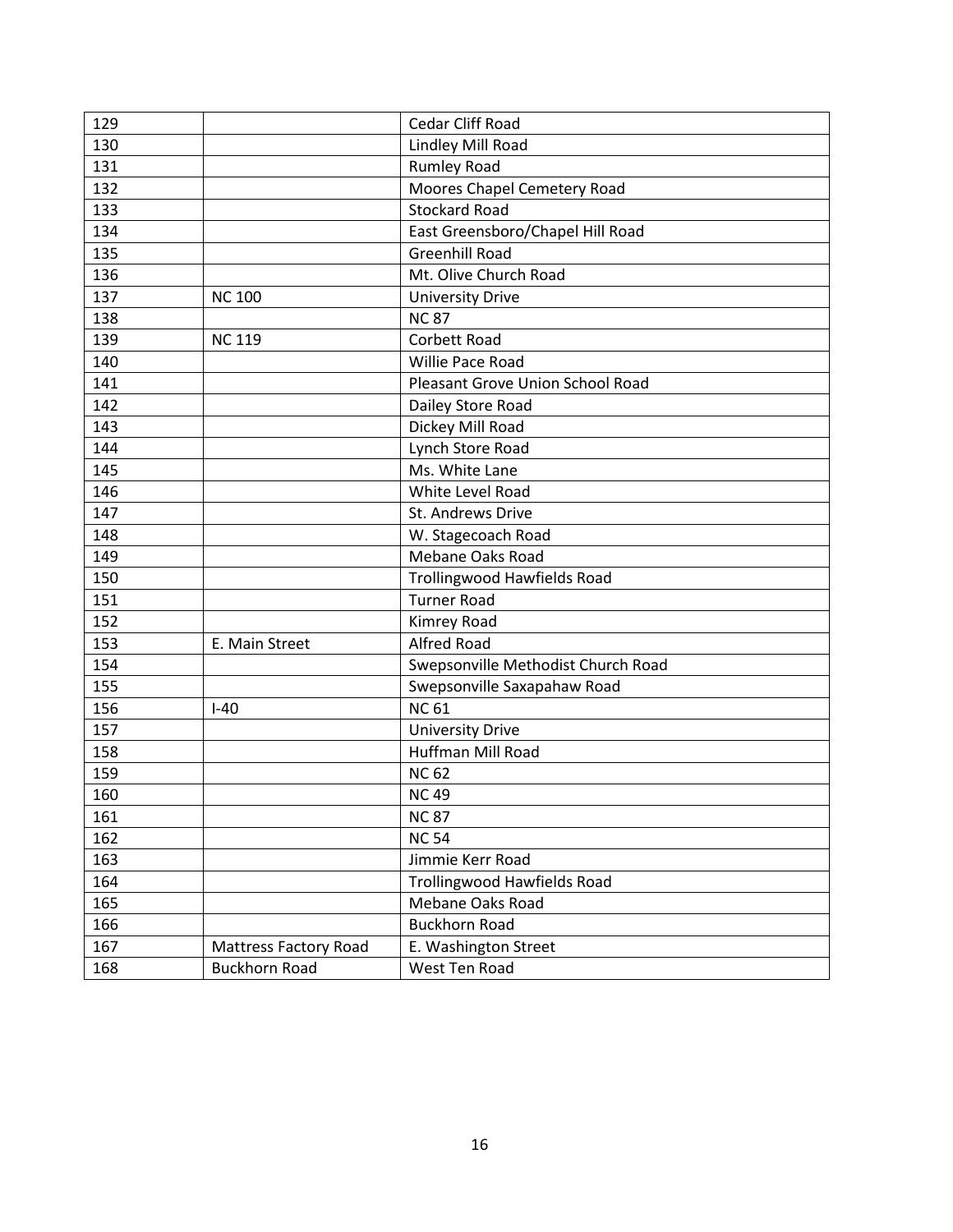# APPENDIX D

# INSTRUCTIONS TO CONSULANTS

*GENERAL:* All quotes are subject to the provisions of the attached General Contract Terms and Conditions. All Vendor responses will be controlled by the Terms and Conditions included by the City of Burlington. Vendor terms and conditions included as a part of published price lists, catalogs, and/or other documents submitted as a part of the quote response are waived and will have no effect either on the quote, or any contract which may be awarded as a result of this quote. The attachment of any other terms and conditions may be grounds for rejection. Vendor specifically agrees to the conditions set forth in this paragraph by signature of the "QUOTE" contained herein.

Pursuant to G.S. 143-48 and Executive Order No. 77, the State and the BGMPO invites and encourages participation in this procurement by a business owned by minorities, women, and the handicapped.

*BID EVALUATION:* The BGMPO reserves the right to reject any quote on the basis of the function, compatibility with user requirements, as well as cost. The BGMPO reserves the right to award this contract to a single overall Vendor on all items, or to make award on the basis of individual items or groups of items, whichever shall be considered by the BGMPO to be most advantageous or to constitute its best interest. Vendors should show unit prices, but are requested to offer a lump sum price. The BGMPO will not be bound by oral discussions during evaluation process. Responsible purchasing agent should approve all contact regarding this award.

*SAFETY*: Further, all items furnished by the successful Vendor shall meet all requirements of the Occupational Safety and Health Act (OSHA), and state and federal requirements relating to clean air and water pollution.

All Vendors must comply with North Carolina Occupational Safety and Health Standards for General Industry, 29CFR 1910. Construction Vendors must comply with North Carolina Occupational Safety and Health Standards for the Construction Industry, 29CFR 1926. In addition, Vendors shall comply with all applicable occupational health and safety and environmental rules and regulations. Vendors shall effectively manage their safety and health responsibilities including:

1. Accident Prevention. Prevent injuries and illnesses to their employees and others on or near their job site. Bidder managers and supervisors shall ensure employer's personnel safety by strict adherence to established safety rules and procedures.

2. Environmental Protection. Protect the environment on, near, and around their work site by compliance with all applicable environmental regulations.

3. Employee Education and Training. Provide education and training to all Vendors employees before they are exposed to potential workplace or other hazards as required by specific OSHA Standards.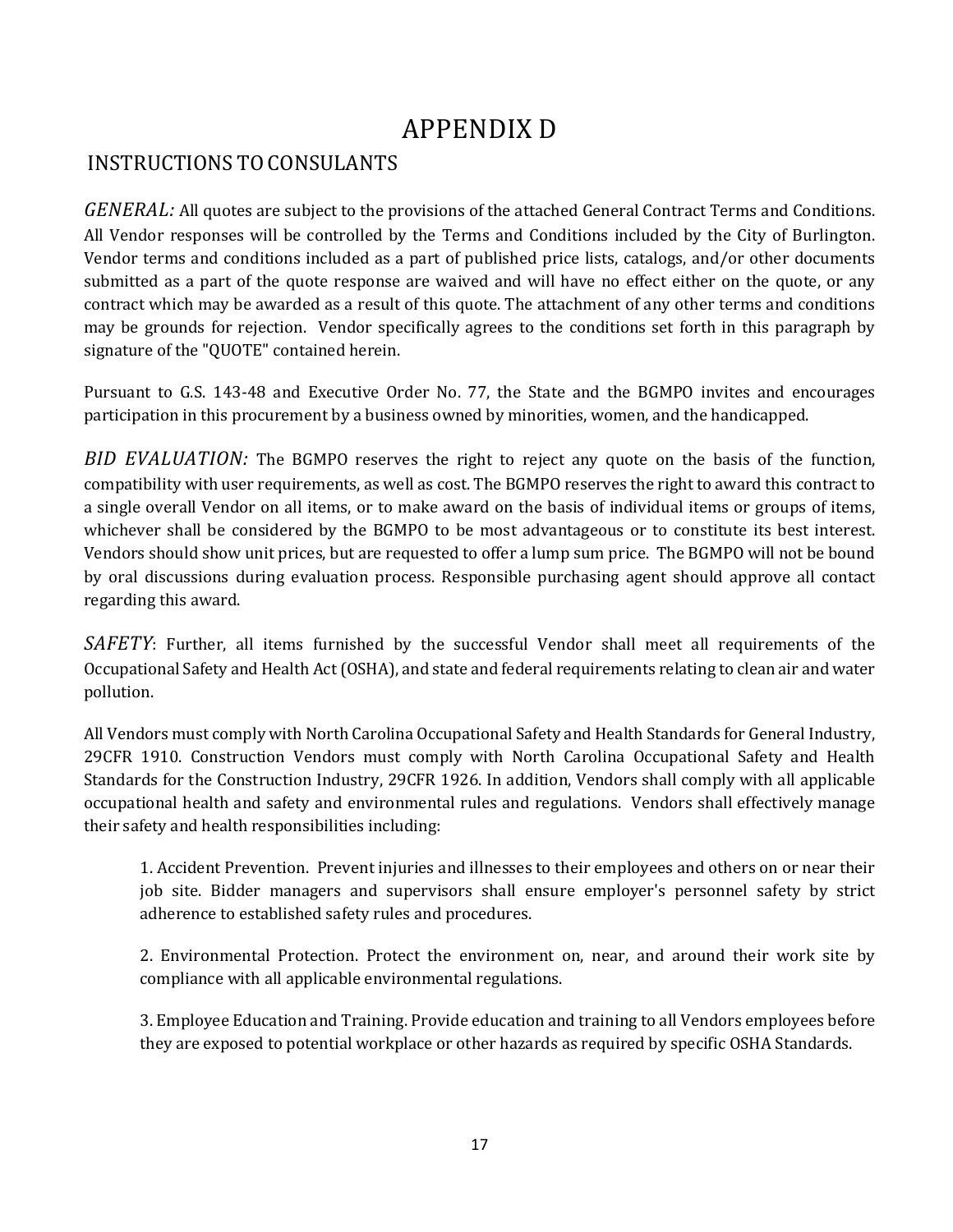# *SPECIAL INTEREST GROUP DEFINITIONS*:

Women Owned (51% and controlled by Women)

Handicapped Owned (51% owned & controlled by a Physically Handicapped Person)

Minority Owned (At least 51% of which is owned and controlled by minority group member (Black, Asian, Hispanic, and American Indian).

# GENERAL TERMS AND CONDITIONS

1. ACCEPTANCE AND REJECTION: The BGMPO reserves the right to reject any and all Quotes, to waive any informality in Quotes, and unless otherwise specified by the bidder, to accept any item in the bid. If either a unit price or extended price is obviously in error or the other is obviously correct, the incorrect price will be disregarded.

2. TIME FOR CONSIDERATION: Unless otherwise indicated on the first page of this document, the offer shall be valid for 90 days from the date of bid opening.

3. TAXES: No taxes shall be included in any bid prices.

a. FEDERAL: Generally, states and political subdivisions are exempt from such taxes, as excise and transportation. Exemption is claimed under Registry No. 56-70-0047K as provided by Chapter 32 of the Internal Revenue Code.

b. OTHER: Bid prices are not to include any sales, import, or personal property taxes. To the extent applicable, they are to be invoiced as a separate item(s)

4. PRICE ADJUSTMENTS: Any price changes, downward or upward, which might be permitted during the contract period, must be general, either by reason of market change or on the part of the bidder to other customers.

a. NOTIFICATION: Must be given to the BGMPO Purchasing Department, in writing, concerning any proposed price adjustments. Such notification shall be accompanied by copy of manufacturers' official notice or other evidence that the change is general in nature.

b. DECREASES: The BGMPO shall receive full proportionate benefit immediately at any time during the contract period.

c. INCREASES: All prices offered herein shall be firm against any increase for 365 days from effective date of the proposed contract. After this period, a request for increase may be submitted with the BGMPO reserving the right to accept or reject the increase, or cancel the contract. Such action by the BGMPO shall occur not later than 15 days after receipt and review by the BGMPO of a properly documented request for price increase. Any increases accepted shall become effective on a date to be determined by the BGMPO which: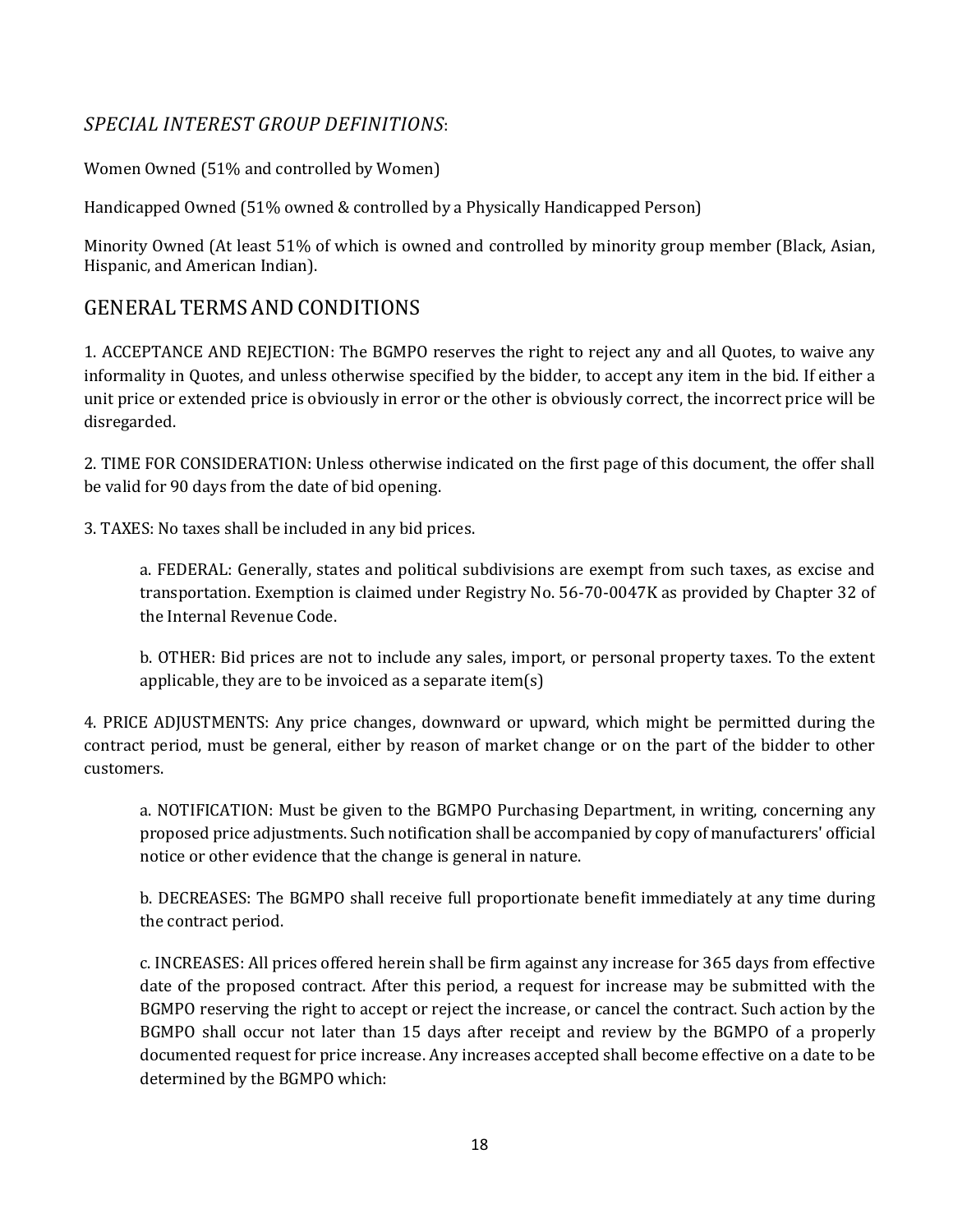1) Shall not be later than 30 days after the expiration of the original 15 days reserved by the BGMPO to evaluate the request for increase;

5. PAYMENT TERMS: Payment terms are Net, 30 days after installation and acceptance by the BGMPO. The BGMPO is responsible for all payments under the contract.

6. AFFIRMATIVE ACTION: The successful bidder will take affirmative action in complying with all Federal and State requirements concerning fair employment and employment of the handicapped, and concerning the treatment of all employees, without discrimination by reason of race, color, religion, sex, national origin, or physical handicap.

7. PERFORMANCE BOND AND DEFAULT: The BGMPO reserves the right to require performance bonds from successful bidder, as provided by law, without expense to the BGMPO. Otherwise, in case of default by the Bidder, the BGMPO may procure the articles or services from other sources and hold the Vendor responsible for any excess cost occasioned thereby. Default shall occur if the Vendor fails to perform any obligation under the contract and schedule and such failure remains uncured for more than thirty (30) days after receipt of written notice thereof from the BGMPO.

8. INFORMATION AND DESCRIPTIVE LITERATURE: Vendors are to furnish all information requested and in the spaces provided on the bid form. Quotes, which do not comply with these requirements, will be subject to rejection.

9. PROMPT PAYMENT DISCOUNTS: Vendors are urged to compute all discounts into the price offered. If a prompt payment discount is offered, it will not be considered in the award of the contract except as a factor to aid in resolving cases of identical prices.

10. AWARD OF CONTRACT: As directed by statute, qualified Quotes will be evaluated and acceptance made of the lowest and best bid most advantageous to the BGMPO as determined upon consideration of such factors as: prices offered; the quality of the articles offered; the general reputation and performance capabilities of the Vendors; the substantial conformity with the specifications and other conditions set forth in the bid; the suitability of the articles for the intended use; the related services needed; the date or dates of delivery and performance; and such other factors deemed by the BGMPO to be pertinent or peculiar to the purchase in question. Unless otherwise specified by the BGMPO or the bidder, the BGMPO reserves the right to accept any items or groups of items on a multi-item bid.

The BGMPO reserves the right to make partial, progressive or multiple awards: where it is advantageous to award separately by items; or where more than one supplier is needed to provide the contemplated requirements as to quantity, quality, delivery, service, geographical areas; other factors deemed by the BGMPO to be pertinent or peculiar to the purchase in question.

11. GOVERNMENTAL RESTRICTIONS: In the event any Governmental restrictions may be imposed which would necessitate alteration of the material, quality, workmanship or performance of the items offered on this proposal prior to their delivery, it shall be the responsibility of the successful Vendor to notify the BGMPO at once, indicating in his letter the specific regulation which required such alterations. The BGMPO reserves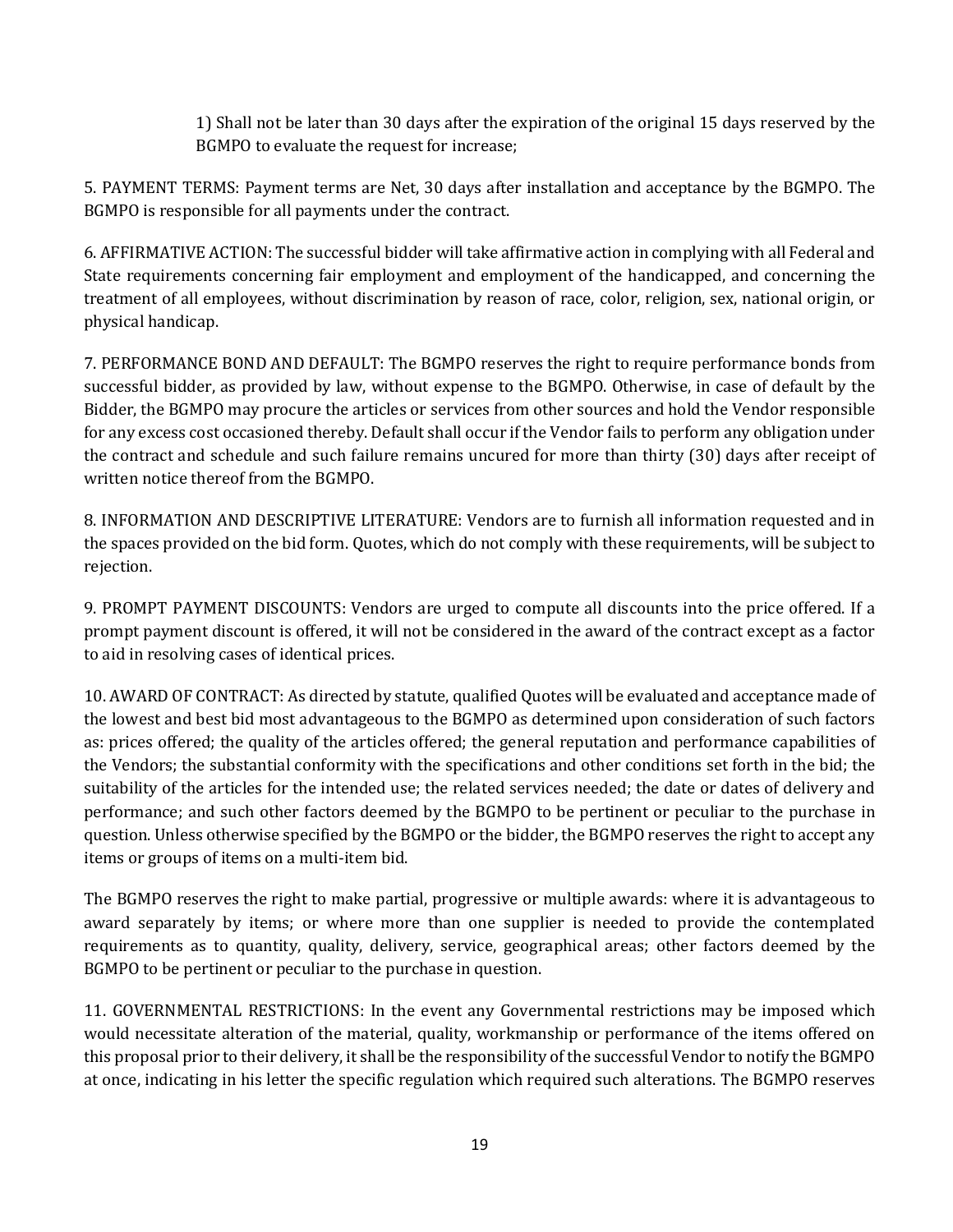the right to accept any such alterations, including any price adjustments occasioned thereby, or to cancel the contract.

12. M/WBE: Pursuant to General Statute 143-48 and Executive Order #77, the BGMPO invites and encourages participation in this procurement process by businesses owned by minorities, women, and the handicapped.

13. INSURANCE:

LIABILITY INSURANCE REQUIREMENTS:

The successful Vendor shall be responsible for obtaining and maintaining adequate liability insurance to completely and fully protect the BGMPO and City of Burlington against all claims and actions arising out of any and all property damages or personal injury or death as shown in table below. The Contractor shall furnish proof of this liability insurance to be attached to the executed copies of the contract.

| GENERAL LIABILITY                                               | <b>EACH OCCURRENCE</b> | AGGREGATE   |
|-----------------------------------------------------------------|------------------------|-------------|
| Bodily Injury & Property Damage<br><b>Combined Single Limit</b> | \$1,000,000            | \$3,000,000 |
| AUTOMOBILE LIABILITY                                            |                        |             |
| Bodily Injury & Property Damage<br><b>Combined Single Limit</b> | \$1,000,000            |             |
| OWNERS PROTECTIVE LIABILITY OR<br>PROJECT SPECIFIC AGGREGATE    |                        |             |
| Bodily Injury & Property Damage<br><b>Combined Single Limit</b> | \$1,000,000            | \$3,000,000 |
| <b>EXCESS LIABILITY</b>                                         | \$5,000,000            | \$5,000,000 |

\*This is a special additional policy written for this project alone which specifically indemnifies the City of Burlington as the Owner of this project.

#### \*\*NOTE\*\*

THE CITY OF BURLINGTON MUST BE NAMED AS AN ADDITIONAL NAMED INSURED ON THE CONTRACTOR'S POLICY.

A Blanket Waiver of Subrogation shall apply in favor of the City of Burlington and all additional insured's as required by the contract for Workers Compensation and General Liability.

WORKERS COMPENSATION Statutory limits, as required by law.

\$500,000 Employers Liability Limit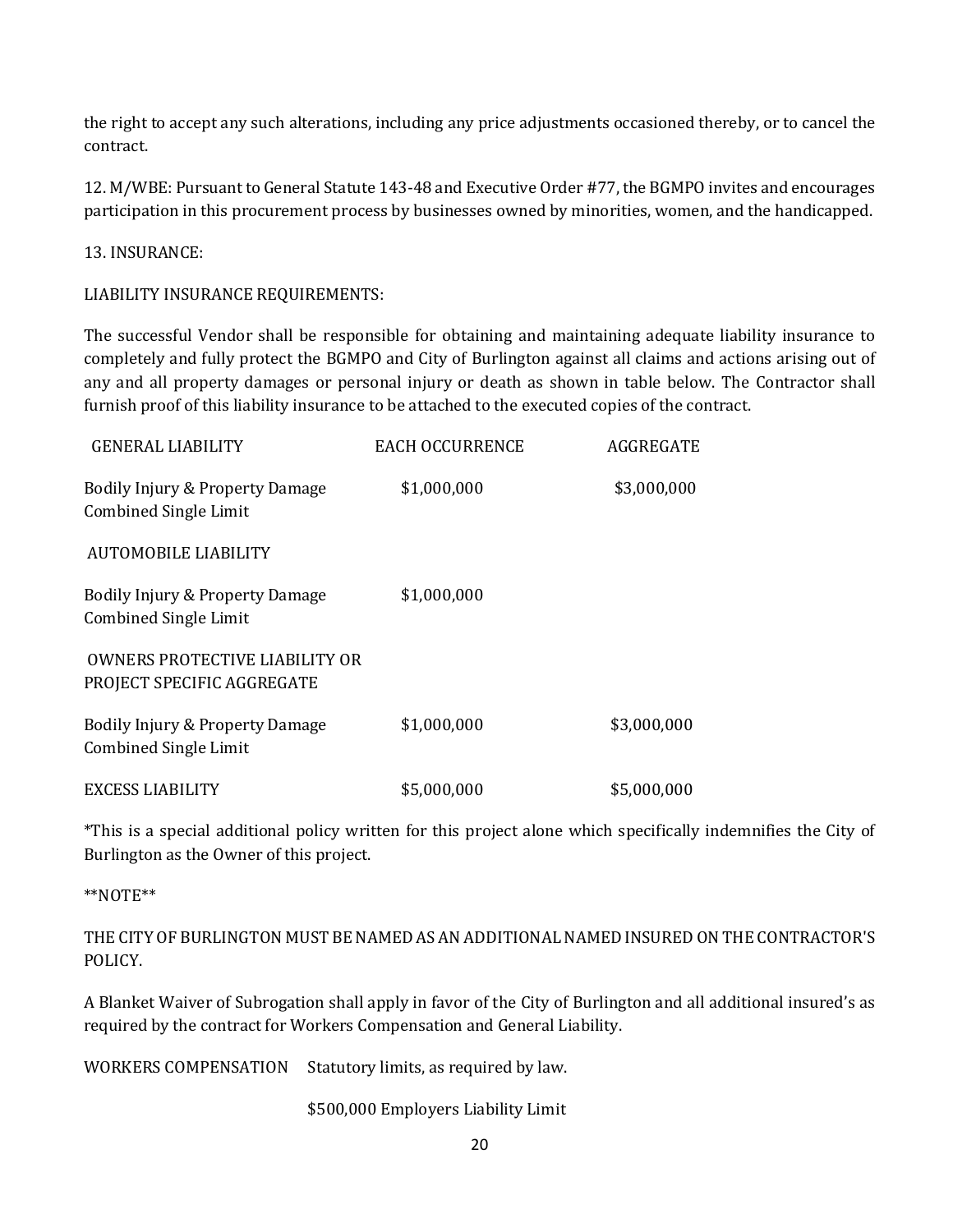14. PATENTS AND COPYRIGHTS: The Vendor shall hold and save the BGMPO and City of Burlington, its officers, agents, and employees, harmless from liability of any kind, including costs and expenses on account of any patented or unpatented invention, articles, device or appliance manufactured or used in the performance of this contract, including use by the government.

Any and all copy, art, designs, negatives, photographs, or other tangible items created pursuant to Vendor's performance of this project shall be the property of BGMPO and shall be delivered to the BGMPO upon completion of the project. Such property shall be transferred to BGMPO in excellent, reusable condition.

In addition, the copyright in and to any copyrightable work, including, but not limited to, copy, art, negatives, photographs, designs, text, software, or documentation created as part of the bidder's performance of this project shall vest in the BGMPO, and the Vendor agrees to assign all rights therein to the BGMPO. Vendor further agrees to provide the BGMPO with any and all reasonable assistance, which the BGMPO may require to obtain copyright registrations or to perfect its title in any such work, including the execution of any documents submitted by the BGMPO.

15. PATENT AND COPYRIGHT INDEMNITY: Vendor will defend or settle, at its own expense, any action brought against BGMPO to the extent that it is based on a claim that the product(s) provided pursuant to this agreement infringe any U.S. copyright or patent; and will pay those costs, damages and attorney's fees finally awarded against Customers in any such action attributable to any such claim, but such defense, settlements and payments are conditioned on the following (1) that Vendor shall be notified promptly in writing by Customer of any such claim; (2) that Vendor shall have sole control of the defense of any action on such claim and of all negotiations for its settlement or compromise; (3) that BGMPO shall cooperate with Vendor in a reasonable way to facilitate the settlement of defense of such claim; (4) that such claim does not arise from Customer modifications not authorized by the Vendor or from the use of combination of products provided by the Vendor with products provided by the Customer or by others; and (5) should such product(s) become, or in the Vendor's opinion likely to become, the subject of such claim of infringement, then Customer shall permit Vendor, at Vendor's option and expense, either to procure for Customer the right to continue using the product(s), or replace or modify the same so that it becomes non-infringing and performs in a substantially similar manner to the original product; or (c) upon failure of (a) or (b) despite the reasonable efforts of the Vendor for a sold product or licensed software, return the price paid for the licensed software and any product dependent thereon.

16. ADVERTISING: Vendor agrees not to use the existence of this contract or the name of the BGMPO as a part of any commercial advertising without prior approval of the BGMPO.

17. EXCEPTIONS: All proposals are subject to the terms and conditions outlined herein. All responses will be controlled by such terms and conditions and the submission of other terms and conditions, price catalogs, and other documents as part of a Vendor's response will be waived and have no effect on this RFQ or any other contract that may be awarded resulting from this solicitation. The submission of any other terms and conditions by a Vendor may be grounds for rejection of the Vendor's proposal. The Bidder specifically agrees to the conditions set forth in the above paragraph by affixing his name on the signatory page contained herein.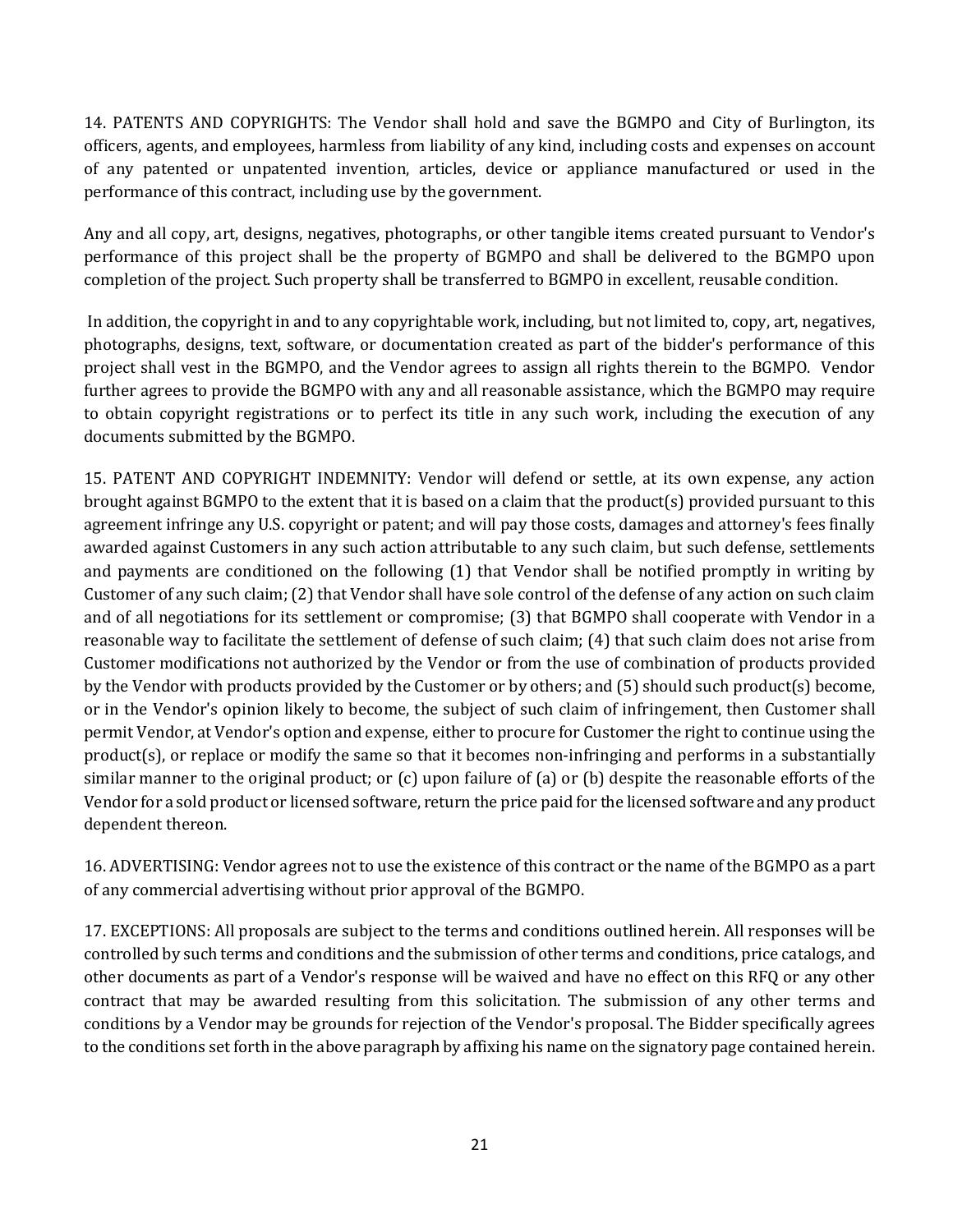18. CONFIDENTIAL INFORMATION: As provided by statute and rule, the BGMPO will consider keeping trade secrets which the Vendor does not wish DISCLOSED confidential. Each page shall be identified in boldface at the top and bottom as "CONFIDENTIAL" by the bidder. Cost information shall not be deemed confidential. In spite of what is labeled as a trade secret, the determination whether it is or not will be determined by North Carolina law.

19. ASSIGNMENT: No assignment of the Vendor's obligations nor the bidder's right to receive payment hereunder shall be permitted. However, upon written request approved by the City of Burlington Purchasing Department, solely as a convenience to the bidder, the City of Burlington may:

a. Forward the bidder's payment check directly to any person or entity designated by the bidder, and

b. Include any person or entity designated by bidder as a joint payee on the bidder's payment check.

In no event shall such approval and action obligate the City of Burlington to anyone other than the bidder and the bidder shall remain responsible for fulfillment of all contract obligations.

21. ACCESS TO PERSONS AND RECORDS: The City Auditor shall have access to persons and records as a result of all contracts or grants entered into by the City in accordance with General Statute 147-64.7.

22. AVAILABILITY OF FUNDS: Any and all payments of compensation of this specific transaction, it's continuing or any renewal or extension are dependent upon and subject to the allocation of appropriation of funds to the City for the purpose set forth in this agreement.

20. GOVERNING LAWS: All contracts, transactions, agreements, etc., are made under and shall be governed by and construed in accordance with the laws of the State of North Carolina.

21. ADMINISTRATIVE CODE: Quotes, proposals, and awards are subject to applicable provisions of the North Carolina Administrative Code.

22. EXECUTION: Failure to sign under EXECUTION section will render bid invalid.

23. ORDER OF PRECEDENCE: In cases of conflict between specific provisions in this bid, the order of precedence shall be (1) special terms and conditions specific to this bid, (2) specifications, (3) City of Burlington General Contract Terms and Conditions, and (4) City of Burlington Bid Terms and Conditions.

24. CLARIFICATIONS/INTERPRETATIONS: Any and all questions regarding this document must be addressed to the City named on the cover sheet of this document. Do not contact the user directly. Any and all revisions to this document shall be made only by written addendum from the City of Burlington Purchasing Department. The bidder is cautioned that the requirements of this bid can be altered only by written addendum and that verbal communications from whatever source is of no effect.

25. SITUS: The place of all contracts, transactions, agreements, their situs and forum, shall be North Carolina, where all matters, whether sounding in contract or tort, relating to the validity, construction, interpretation, and enforcement shall be determined.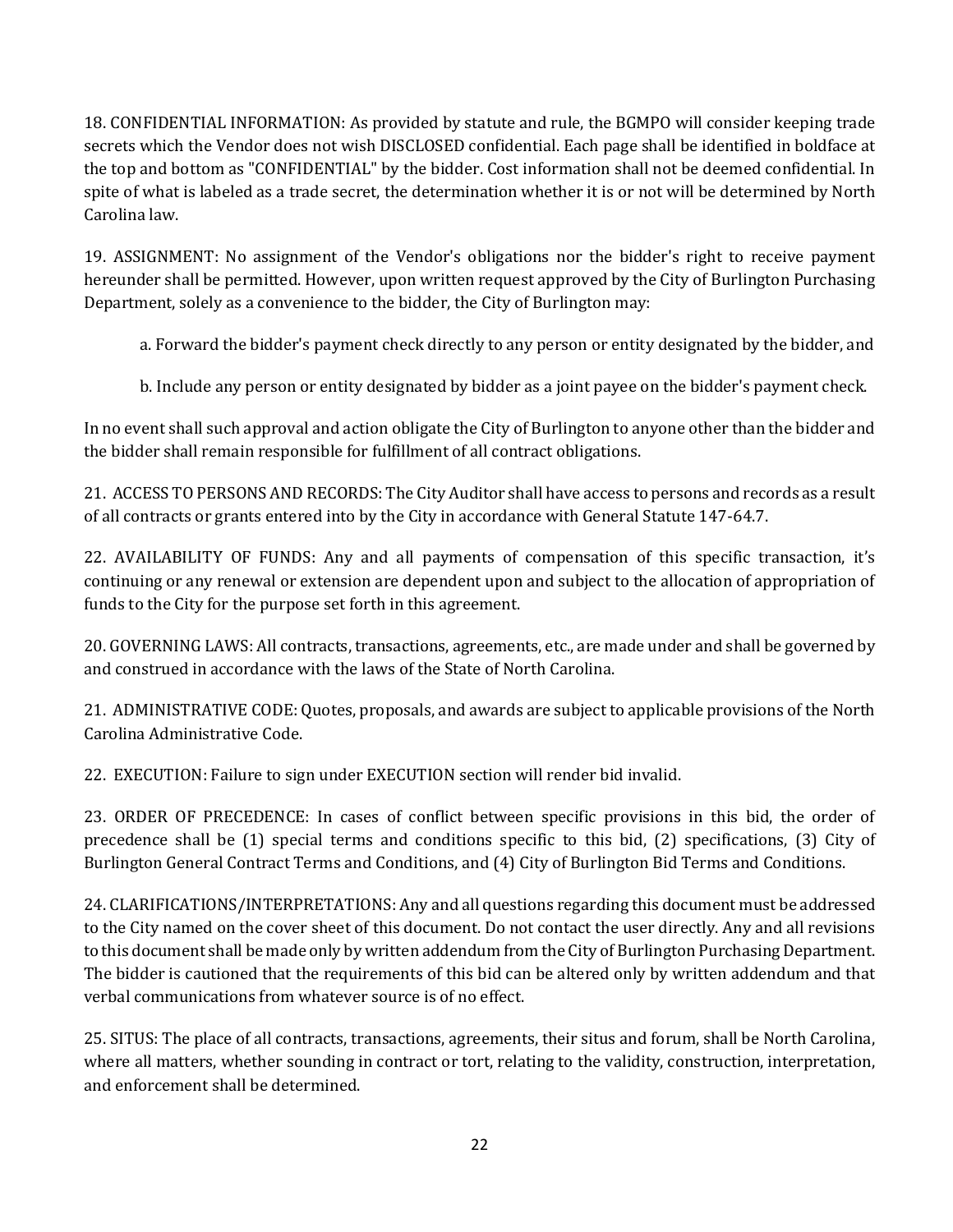# APPENDIX E

# FEDERAL REQUIREMENTS AND SPECIAL CONDITIONS

# *GENERAL*

The work performed under this contract will be financed, in part, by grants provided under programs of the Federal Transit Act, as amended. References include, but are not limited to, the Master Agreement FTA/FHWA MA (11), dated October 1, 2004; FTA/FHWA Circular 4220.1E, dated June 19, 2003; "Best Practices Procurement Manual", updated March 13, 1999 with revisions through February, 2001; 49 CFR Part 18 (State and Local Governments) and 49 CFR Part 19 (Institutions of Higher Education, Hospitals, and Other Non-Profit Organizations) and any subsequent amendments or revisions thereto.

# NOTE: "BIDDER" AND "CONTRACTOR" ARE USED SYNONYMOUSLY

### Federal Changes

The Contractor understands that Federal laws, regulations, policies, and related administrative practices applicable to this contract may be modified, amended or promulgated from time to time during the term of this contract. The Contractor agrees and shall comply with the most recent of such Federal requirements that will govern this contract at any particular time, unless the Federal Government determines otherwise. Likewise, new Federal laws, regulations, policies and administrative practices may be established after the contract is executed and may apply to this contract. The Contractor's failure to so comply shall constitute a material breach of this contract. The following identifies, but is not limited to, the federal requirements that shall apply to this contract.

# Notification of Federal Participation

In the announcement of any third party contract award for goods or services (including construction services) having an aggregate value of \$500,000 or more, the Recipient agrees to specify the amount of Federal assistance to be used in financing that acquisition of goods and services and to express the amount of that Federal assistance as a percentage of the total cost of that third party contract. (Public Law 102-141)

# Conflict of Interest

No employee, officer, board member, or agent of the grantee shall participate in the selection, award, or administration of a contract supported by federal funds if a conflict of interest, real or apparent, would be involved. Such a conflict would arise when the employee, officer, board member, or agent, any member of his or her immediate family, his or her partner, or an organization that employs, or is about to employ any of the above, has a financial or other interest in the firm selected for award.

### Lobbying

Byrd Anti-Lobbying Amendment, 31 U.S.C. 1352, as amended by the Lobbying Disclosure Act of 1995, P.L. 104-65 (2 U.S.C. §1601, et seq.). Contractors who apply or bid for an award of \$100,000 or more shall file the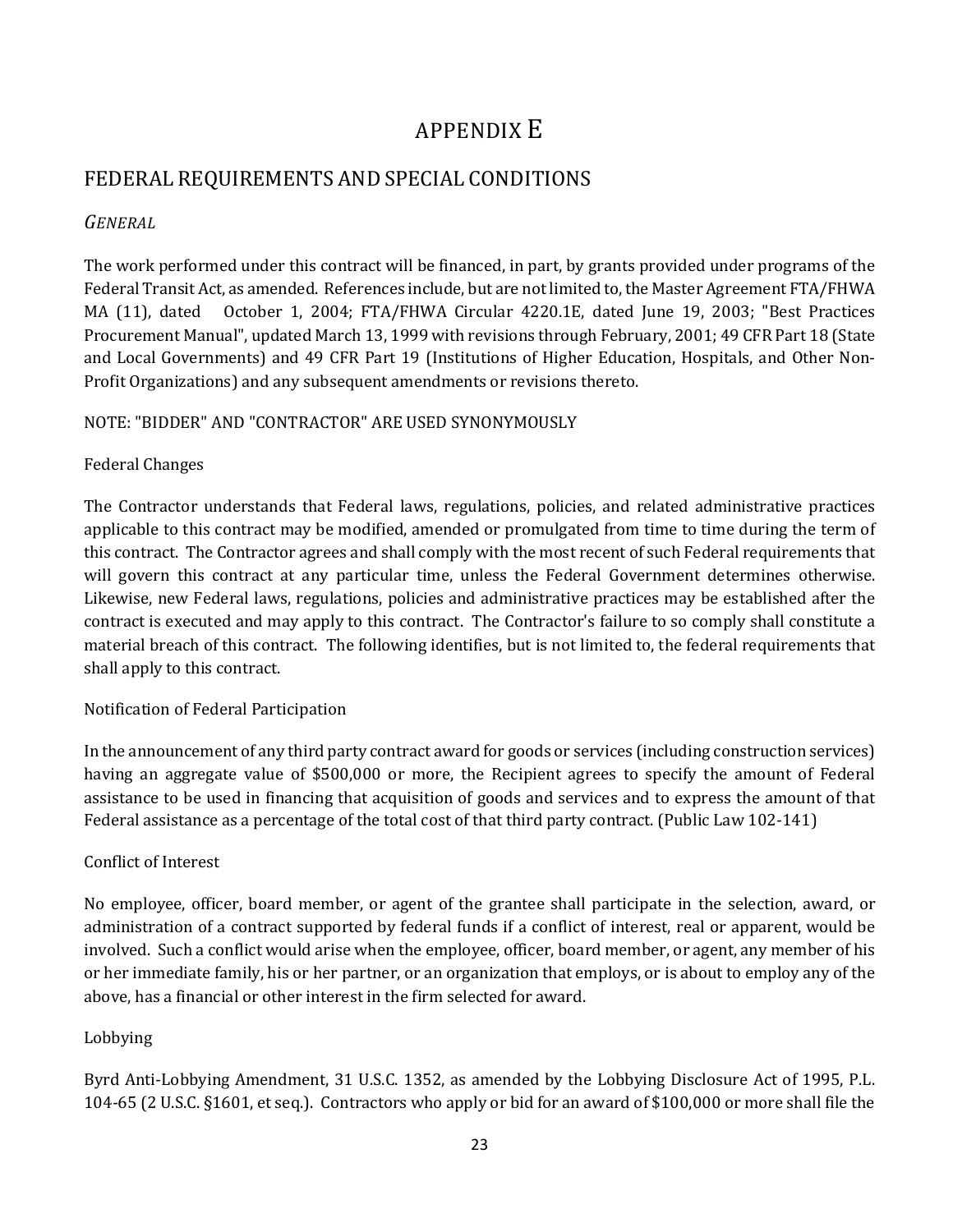certification required by 49 CFR part 20, "New Restrictions on Lobbying." Each tier certifies to the tier above that it will not and has not used Federal appropriated funds to pay any person or organization for influencing or attempting to influence an officer or employee of any agency, a member of Congress, officer or employee of Congress, or an employee of a member of Congress in connection with obtaining any Federal contract, grant or any other award covered by 31 U.S. C. 1352. Each tier shall comply with Federal statutory provisions to the extent applicable prohibiting the use of Federal assistance funds for activities designed to influence congress to a State legislature on legislation or appropriations, except through proper official channels. Each tier shall also disclose the name of any registrant under the Lobbying Disclosure Act of 1995 who has made lobbying contacts on its behalf with non-Federal funds with respect to that Federal contract, grant or award covered by 31 U.S.C. 1352. Such disclosures are forwarded from tier to tier up to the recipient. The requisite lobbying certification (attach Standard Form-LLL if necessary) is included (ATTACHMENT F) and must be executed for contracts of \$100,000 or more and prior to the award of the contract.

Contracting with Disadvantaged Business Enterprises

The Federal Fiscal Year goal has been set for the grantee or subgrantee in an attempt to match projected procurements with available qualified disadvantaged businesses. The goals for budgeted service contracts, bus parts, and other material and supplies for Disadvantaged Business Enterprises have been established as set forth by the Department of Transportation Regulations 49 C.F.R. Part 26, January 29, 1999, and authorized by:

- a) Titles I, III, V and VI of ISTEA, Pub. L. 102-240, or
- b) Federal transit laws in Title 49, U.S. Code, or

c) Federal transit laws in Titles I, III, and V of the Transportation Equity Act for the 21st Century (TEA-21), Pub. L. 105-178. amended by Section 106(c) of the Surface Transportation Assistance Act of 1987, and is considered pertinent to any contract resulting from this request for proposal.

If a specific DBE goal is assigned to this contract, it will be clearly stated in the Special Specifications, and if the contractor is found to have failed to exert sufficient, reasonable, and good faith efforts to involve DBE's in the work provided, (name of grantee) may declare the Contractor noncompliant and in breach of contract. If a goal is not stated in the Special Specifications, it will be understood that no specific goal is assigned to this contract.

a) Policy. It is the policy of the Department of Transportation and (name of grantee) that Disadvantaged Business Enterprises, as defined in 49 CFR Part 26 shall have the maximum opportunity to participate in the performance of Contract financed in whole or in part with federal funds under this Agreement. Consequently, the DBE requirements of 49 CFR Part 26 apply to this Contract. The Contractor agrees to ensure that DBEs as defined in 49 CFR Part 26 have the maximum opportunity to participate in the whole or in part with federal funds provided under this Agreement. In this regard, the Contractor shall take all necessary and reasonable steps in accordance with the regulations to ensure that DBEs have the maximum opportunity to compete for and perform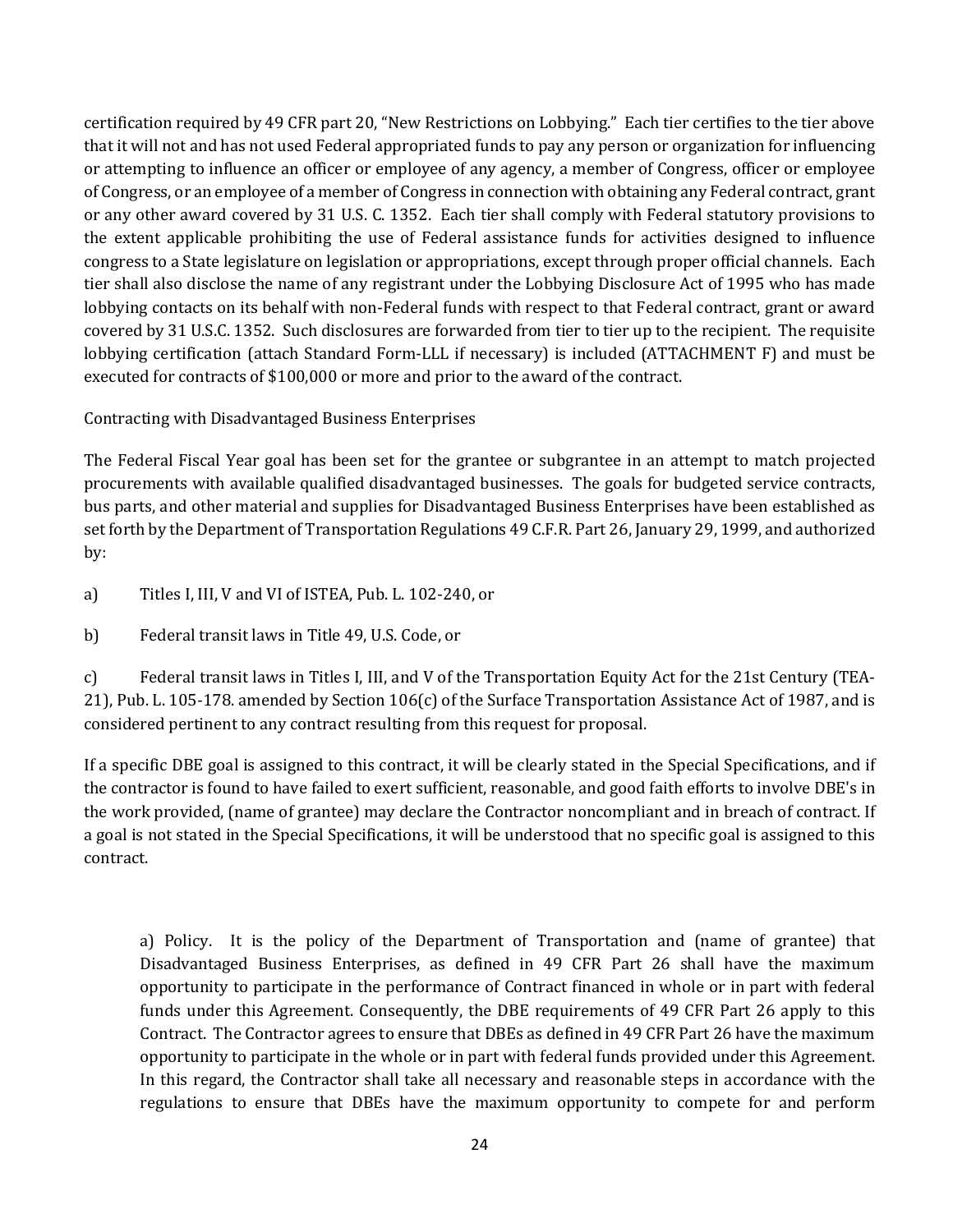subcontracts. The Contractor shall not discriminate on the basis of race, color, national origin, religion, sex, age or physical handicap in the award and performance of subcontracts. The grantee or subgrantee shall promote the development and increase the participation of businesses owned and controlled by disadvantaged. DBE involvement in all phases of procurement activities are encouraged.

b) DBE obligation. The Contractor and its subcontractors agree to ensure that disadvantaged businesses have the maximum opportunity to participate in the performance of contracts and subcontracts financed in whole or in part with federal funds provided under the Agreement. In that regard, all Contractors and subcontractors shall take all necessary and reasonable steps in accordance with 49 CFR Part 26 as amended, to ensure that minority business enterprises have the maximum opportunity to compete for and perform contracts.

c) Where the Contractor is found to have failed to exert sufficient reasonable and good faith efforts to involve DBE's in the work provided, the grantee or subgrantee may declare the contractor noncompliant and in breach of contract.

d) The Contractor will keep records and documents for a reasonable time following performance of this contract to indicate compliance with grantee or subgrantee DBE program. These records and documents will be made available at reasonable times and places for inspection by any authorized representative of grantee or subgrantee and will be submitted to grantee or subgrantee upon request.

e) The grantee or subgrantee will provide affirmative assistance as may be reasonable and necessary to assist the prime contractor in implementing their programs for DBE participation. The assistance may include the following upon request:

- Identification of qualified DBE
- Available listing of Minority Assistance Agencies
- Holding bid conferences to emphasize requirements

### Civil Rights

Contractors and subcontractors shall assure and comply with all requirements of Title VI of the Civil Rights Act of 1964, as amended, 42 U.S.C. Sect. 2000d; 49 U.S.C. Sect. 5332; and DOT regulations, "Nondiscrimination in Federally-Assisted Programs of the Department of Transportation -- Effectuation of Title VI of the Civil Rights Act", 49 C.F.R. part 21, and any implementing requirements FTA/FHWA may issue.

### Equal Employment Opportunity

The contractor or any sub-contractor may not discriminate against any employee or applicant for employment, because of race, color, age, creed, sex, or national origin. The contractor shall take affirmative action to ensure that applicants are employed, and that employees are treated during employment, without regard to their race, color, religion, sex, age, or national origin. Such action shall include, but not be limited to, the following: employment, upgrading, demotion or transfer, recruitment or recruitment advertising, layoff or termination; rates of pay or other forms of compensation; and selection for training, including apprenticeship.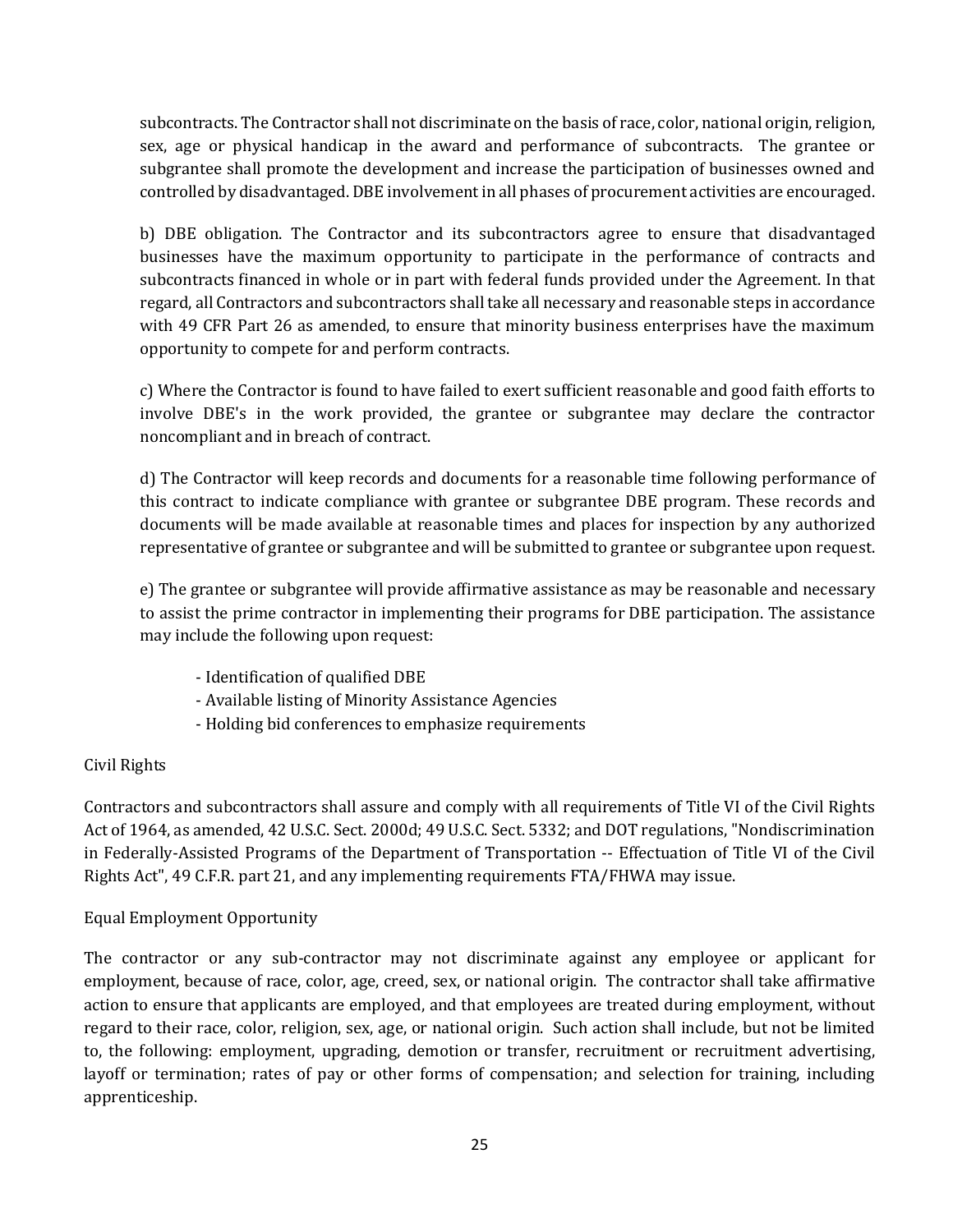Access Requirements of Individuals with Disabilities

Contractors shall agree to comply with all applicable requirements of the Americans with Disabilities Act of 1990 (ADA), as amended, 42 U.S.C. Subsection 12101 et seq.; Section 504 of the Rehabilitation Act of 1973, as amended; 29 U.S.C. Section 794; 49 U.S.C. Section 5301(d); and the following Federal regulations including any amendments thereto:

(1) U.S. DOT regulations "Transportation Services for Individuals with Disabilities (ADA)" 49 C.F.R. Part 37;

(2) U.S. DOT regulations "Nondiscrimination on the Basis of Handicap in Programs and Activities Receiving or Benefiting from Federal Financial Assistance," 49 C.F.R. Part 27;

(3) Joint U.S. Architectural and Transportation Barriers Compliance Board/ U.S. DOT regulations, "Americans with Disabilities (ADA) Accessibility Specifications for Transportation Vehicles," 36 C.F.R. Part 1192 and 49 C.F. R. Part 38;

(4) U.S. DOJ regulations "Nondiscrimination on the Basis of Disability in State and Local Government Services 28 C.F.R. Part 35;

(5) U.S. DOJ regulations "Nondiscrimination on the Basis of Disability by Public Accommodations and in Commercial Facilities." 28 C.F.R. Part 36;

(6) U.S. GSA regulations "Accommodations for the Physically Handicapped," 41 C.F.R. Subpart 101-19;

(7) U.S. Equal Employment Opportunity Commission, "Regulations to Implement the Equal Employment Provisions of the Americans with Disabilities Act," 29 C.F.R. Part 1630;

(8) U.S. Federal Communications Commission regulations "Telecommunications Relay Services and Related Customer Premises Equipment for the Hearing and Speech Disabled," 49 C.F.R. Part 64, Subpart F;

(9) FTA/FHWA regulations, "Transportation of Elderly and Handicapped Persons," 49 C.F.R. part 609;

(10) Architectural and Transportation Barriers Compliance Board regulations, "Electronic and Information Technology Accessibility Standards." 36 C.F.R. Part 1194; and

(11) Any implementing requirement FTA/FHWA may issue.

### Clean Air Act

(1) The Contractor agrees to comply with all applicable standards, orders, or regulations issued pursuant to Section 306 of the Clean Air Act as amended, 42 U.S.C. § 7414 as amended and other applicable provisions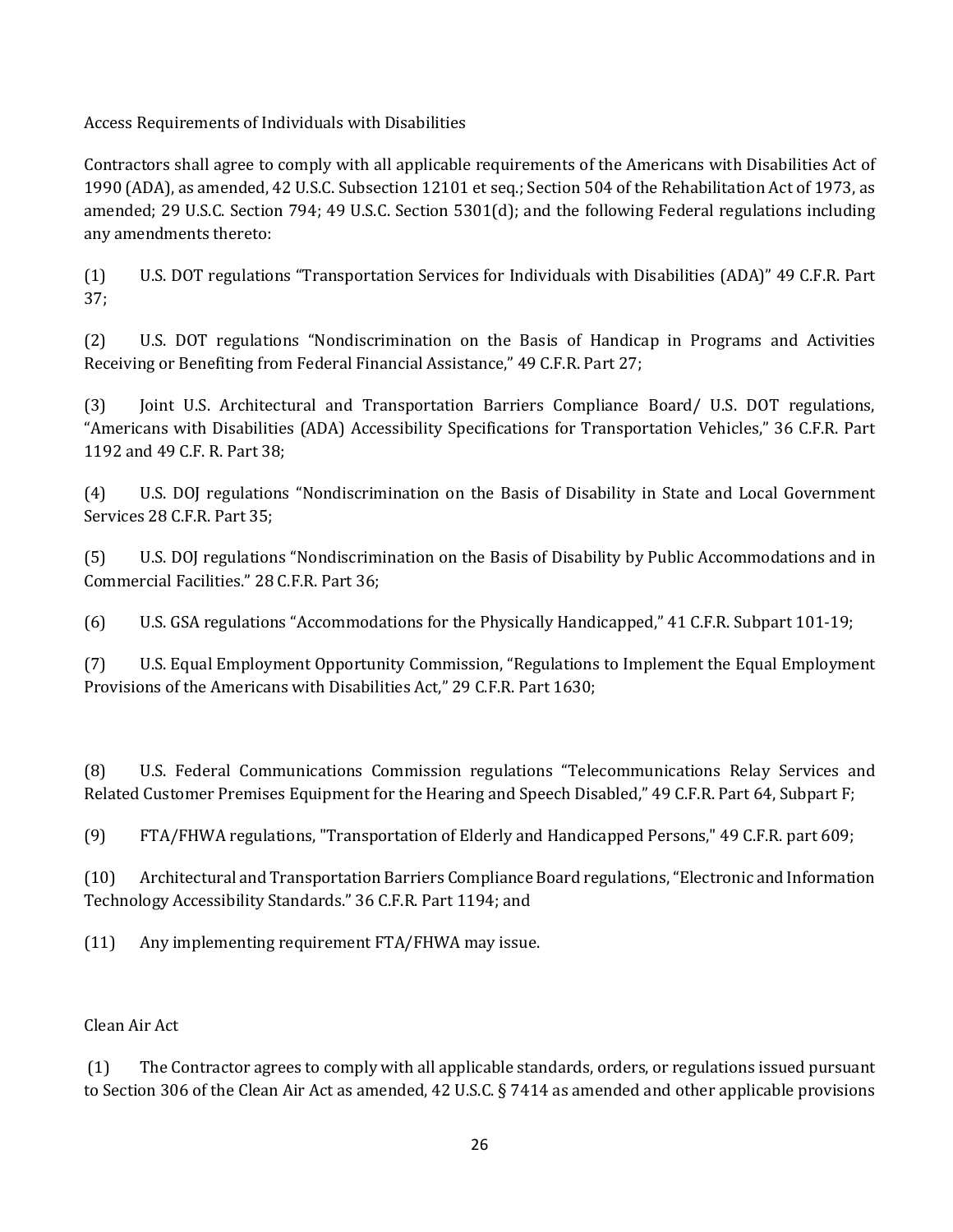of the Clean Air Act, as amended, 42 U.S.C. §§ 7401 through 7671q. The Contractor agrees to report each violation to the Purchaser and understands and agrees that the Purchaser will, in turn, report each violation as required to assure notification to FTA/FHWA and the appropriate EPA Regional Office

### Clean Water

(1) The Contractor agrees to comply with all applicable standards, orders, or regulations issued pursuant to Section 508 of the Clean Water Act, as amended, 33 U.S.C. § 1368, and other applicable requirements of the Clean Water Act, as amended, 33 U.S.C. §§ 1251 through 1377, The Contractor agrees to report each violation as required to assure notification to FTA/FHWA and the appropriate EPA Regional Office.

(2) The Contractor also agrees to include these requirements in each subcontract exceeding \$250,000 financed in whole or in part with Federal assistance provided by FTA/FHWA.

### Environmental Protection

The Contractor agrees to comply with all applicable requirements of the National Environmental Policy Act of 1969, as amended 42 U.S.C. subsection 4321 et seq. in accordance with Executive Order No. 12898, "Federal Actions to Address Environmental Justice in Minority Populations and Low-Income Populations," 59 Fed. Reg. 7629, Feb. 16, 1994, FTA/FHWA statutory requirements on environmental matters at 49 U.S.C. section 5324(b); Council on Environmental Quality regulations on compliance with the National Environmental Policy Act of 1969, as amended, 40 C.F.R. Part 1500 et seq. and joint FHWA FTA/FHWA regulations, "environmental Impact and Related procedures," 23 C.F.R. Part 771 and 49 C.F.R. Part 622; and when promulgated, FHWA/FTA/FHWA joint regulations, "NEPA and Related Procedures for Transportation Decision Making, Protection of Public Parks, Wildlife and Waterfowl Refuges, and Historic Sites," 23 C.F.R. Part 1420 and 49 C.F.R. Part 623.

### Energy Conservation

The Contractor agrees to comply with mandatory standards and policies relating to energy efficiency that are contained in the state energy conservation plans issued in compliance with the Energy Policy and Conservation Act, 42 U.S.C. Sect. 6321 et seq.

### Recycled Products

The Recycled Products requirement applies to all contracts for items designated by the EPA, when the purchaser or contractor procures \$10,000 or more of one of these items during the fiscal year, or has procured \$10,000 or more of such items in the previous fiscal year, using Federal funds. New requirements for "recovered materials" will become effective May 1, 1996. These regulations apply to all procurement actions involving items designated by the EPA, where the procuring agency purchases \$10,000 or more of one of these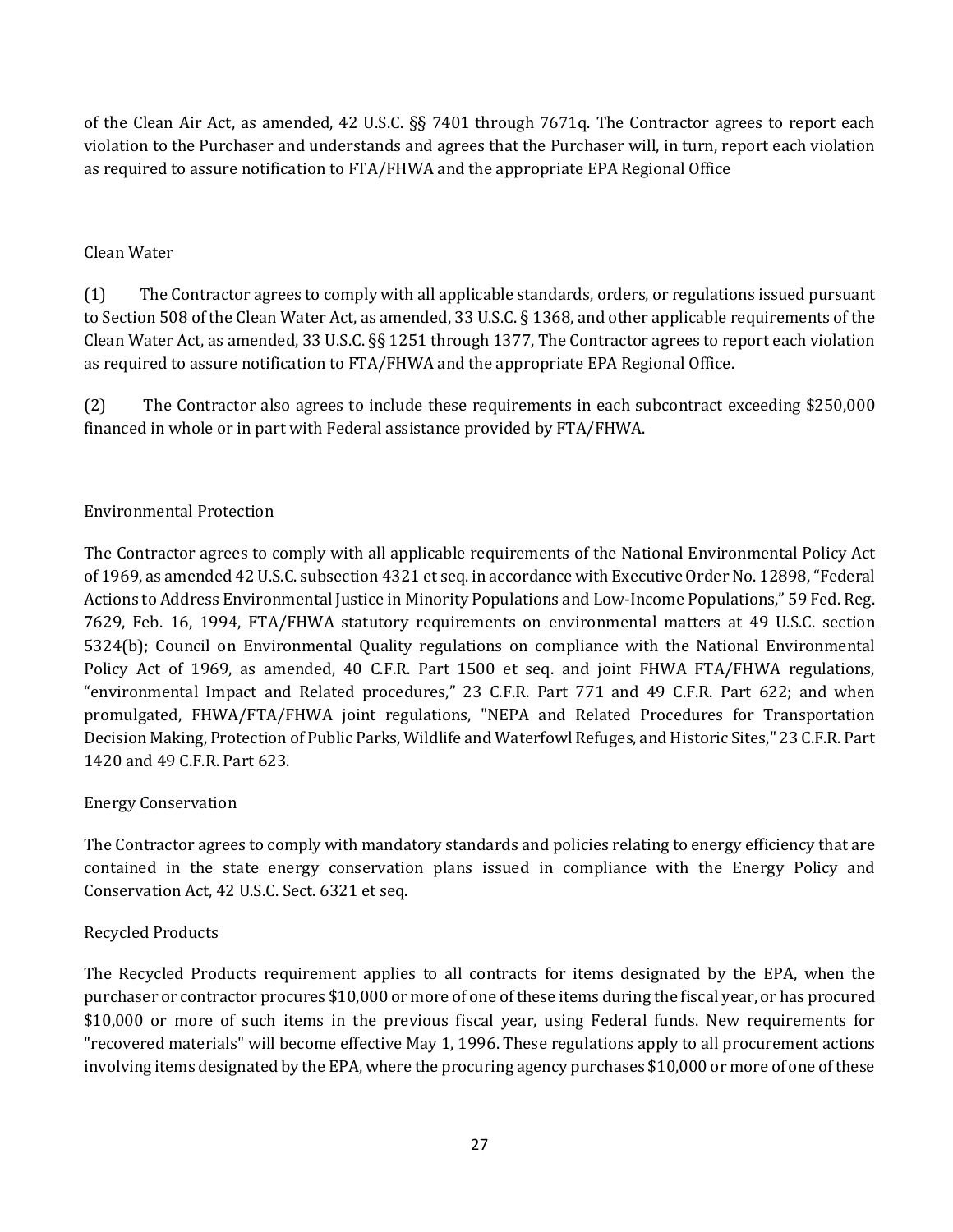items in a fiscal year, or when the cost of such items purchased during the previous fiscal year was \$10,000. These requirements flow down to all contractor and subcontractor tiers.

The contractor agrees to comply with all the requirements of Section 6002 of the Resource Conservation and Recovery Act (RCRA), as amended (42 U.S.C. 6962), including but not limited to the regulatory provisions of 40 CFR Part 247, and Executive Order 12873, as they apply to the procurement of the items designated in Subpart B of 40 CFR Part 247. These items include:

Paper and paper products, excluding building and construction paper grades.

Vehicular products:

(a) Lubricating oils containing re-refined oil, including engine lubricating oils, hydraulic fluids, and gear oils, excluding marine and aviation oils;

(b) Tires, excluding airplane tires;

(c) Reclaimed engine coolants, excluding coolants used in non-vehicular applications.

Construction products:

(a) Building insulation products, including the following items:

(1) Loose-fill insulation, including but not limited to cellulose fiber, mineral fibers (fiberglass and rock wool), vermiculite, and perlite;

(2) Blanket and batt insulation, including but not limited to mineral fibers (fiberglass and rock wool);

(3) Board (sheathing, roof decking, wall panel) insulation, including but not limited to structural fiberboard and laminated paperboard products, perlite composite board, polyurethane, polyisocyanurate, polystyrene, phenolics, and composites; and

(4) Spray-in-place insulation, including but not limited to foam-in-place polyurethane and polyisocyanurate, and spray-on cellulose.

(b) Structural fiberboard and laminated paperboard products for applications other than building insulation, including building board, sheathing, shingle backer, sound deadening board, roof insulating board, insulating wallboard, acoustical and non-acoustical ceiling tile, acoustical and non-acoustical lay-in panels, floor underlayment's, and roof overlay (coverboard).

(c) Cement and concrete, including concrete products such as pipe and block, containing coal fly ash or ground granulated blast furnace (GGBF) slag.

(d) Carpet made of polyester fiber for use in low- and medium-wear applications.

(e) Floor tiles and patio blocks containing recovered rubber or plastic.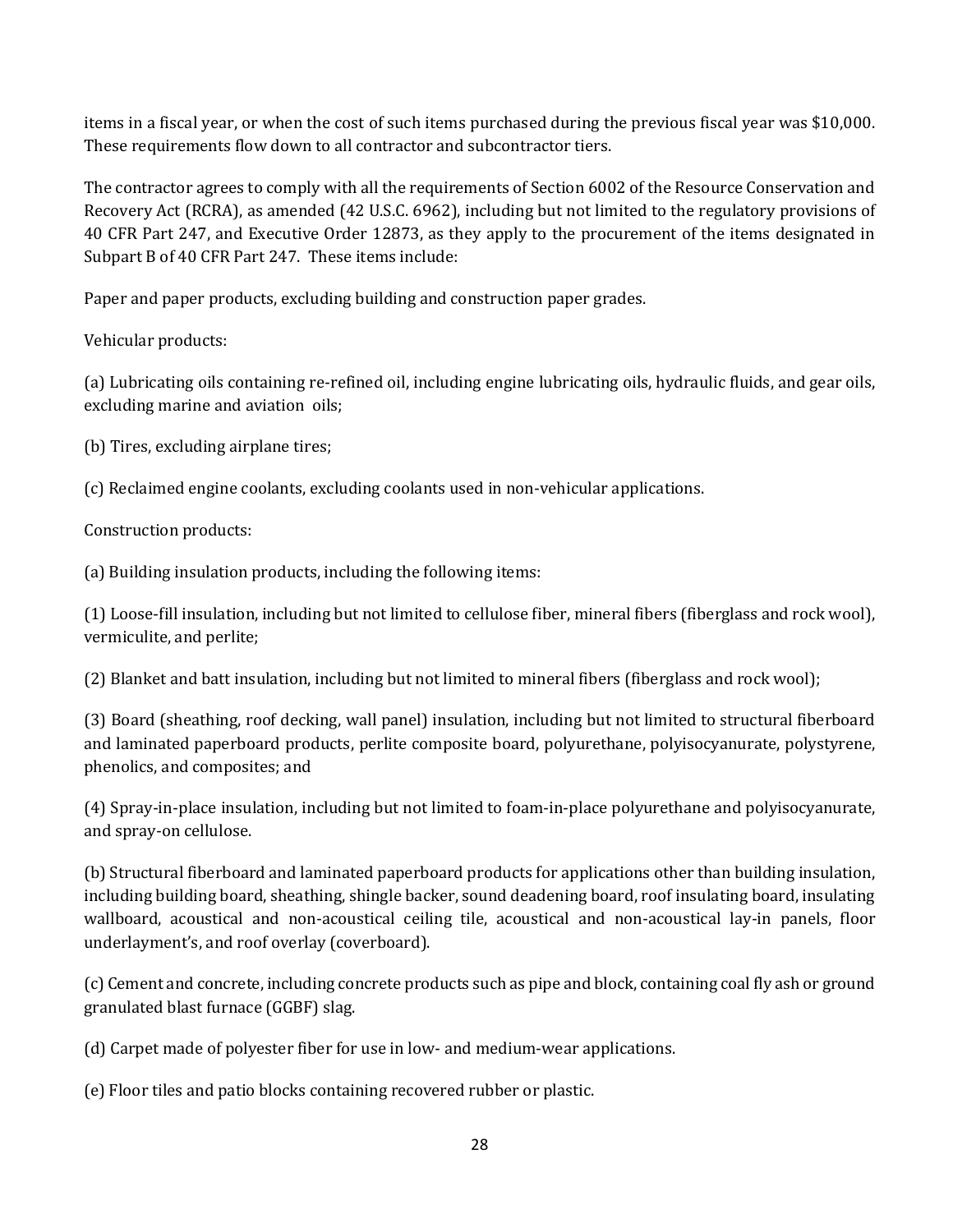Transportation products:

(a) Traffic barricades and traffic cones used in controlling or restricting vehicular traffic.

Park and recreation products:

(a) Playground surfaces and running tracks containing recovered rubber or plastic.

Landscaping products:

(a) Hydraulic mulch products containing recovered paper or recovered wood used for hydro seeding and as an over-spray for straw mulch in landscaping, erosion control, and soil reclamation;

(b) Compost made from yard trimmings, leaves, and/or grass clippings for use in landscaping, seeding of grass or other plants on roadsides and embankments, as a nutritious mulch under trees and shrubs, and in erosion control and soil reclamation.

Non-paper office products:

- (a) Office recycling containers and office waste receptacles;
- (b) Plastic desktop accessories;
- (c) Toner cartridges;
- (d) Binders; and
- (e) Plastic trash bags.

### Cargo Preference

46 U.S.C. 1241(b)(1) and 46 CFR Part 381 impose cargo preference requirements in contracts and subcontracts in which equipment, materials or commodities may be transported by ocean vessel in carrying out the project. If the Contractor has knowledge of or anticipates any equipment, materials or commodities that may be shipped by ocean vessel, the Contractor is obligated to inform the Department, so that additional requirements and clauses may be attached to this Contract.

### Buy America

The contractor agrees to comply with 49 U.S.C. 5323(j) and 49 CFR Part 661, to the extent those regulations are consistent with MAP-21 provisions, and subsequent amendments to those regulations that may be promulgated. The Contractor also agrees to comply with FTA/FHWA directives to the extent those directives are consistent with MAP-21 provisions, except to the extent that FTA/FHWA determines otherwise in writing. Buy America requirements state that Federal funds may not be obligated unless steel, iron, and manufactured products used in FTA/FHWA-funded projects are produced in the United States, unless a waiver has been granted by FTA/FHWA or the product is subject to a general waiver. General waiver requirements are listed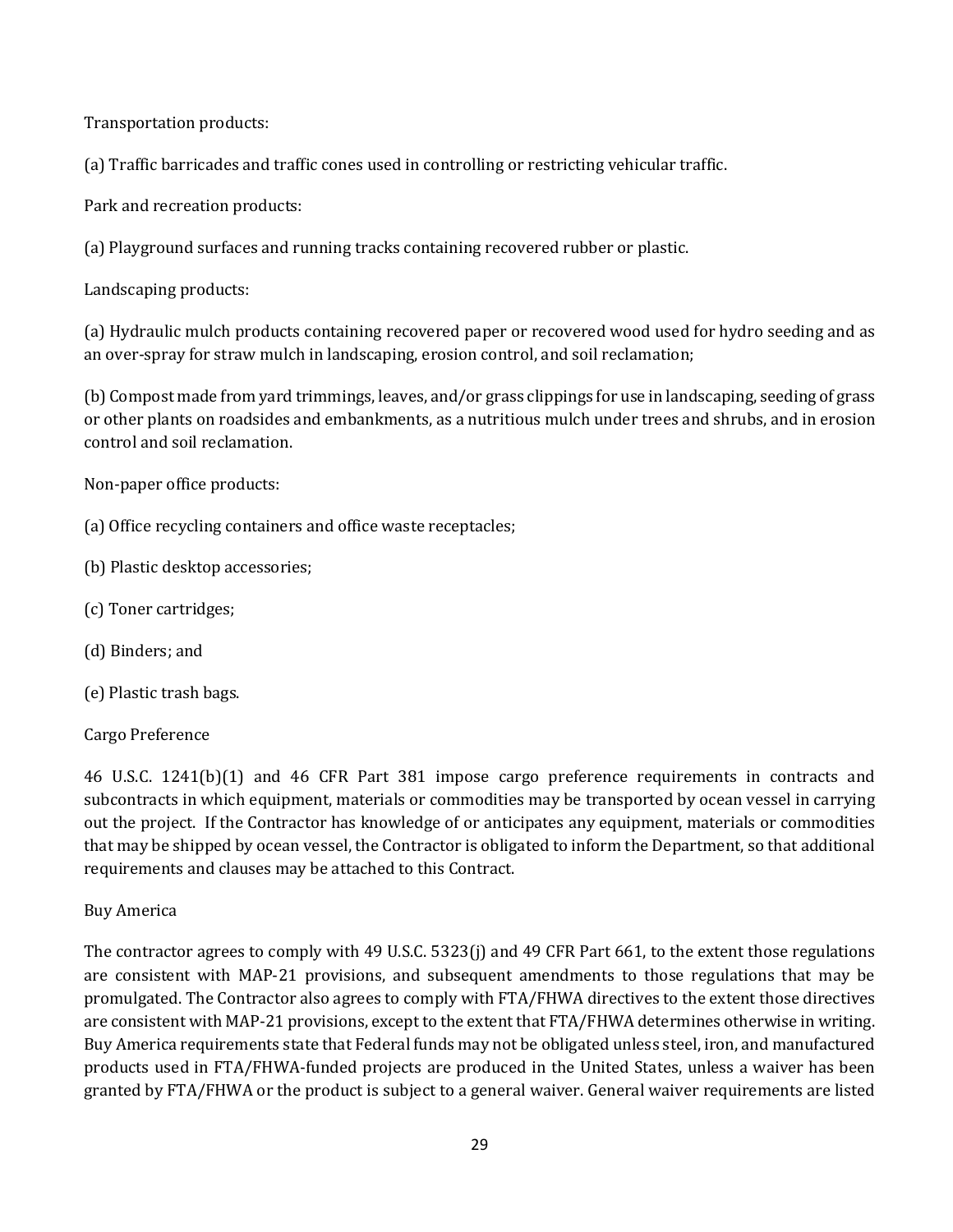in 49 CFR 661.7. Appendix A grants a general public interest waiver from the Buy America requirements that apply to microprocessors, 7 computers, microcomputers, or software, or other such devices, which are used solely for the purpose of processing or storing data. This general waiver does not extend to a product or device which merely contains a microprocessor or microcomputer and is not used solely for the purpose of processing or storing data. Small purchases (currently less than \$250,000) made with capital, operating, or planning funds are also exempt from the Buy America requirements. The Buy America requirements flow down from FTA/FHWA recipients and subrecipients to first tier contractors, who are responsible for ensuring that lower tier contractors and subcontractors are in compliance. Effective June 20, 2018 small purchases (under the \$250,000 threshold) made with FTA/FHWA funds, will not be subject to the Buy America requirement. The value of small purchases should be determined by using "contract price" and not "unit price". These regulations require, as a matter of responsiveness, that the Bidder or Contractor submit to the purchaser the appropriate Buy America certification (Attachment B or C) with all Quotes where FTA/FHWA funds are provided, except those subject to a general waiver or less than \$250,000. QUOTES OR OFFERS THAT ARE SUBMITTED WITHOUT THE COMPLETED BUY AMERICA CERTIFICATION MUST BE REJECTED AS NONRESPONSIVE. The certification requirement does not apply to lower tier subcontractors.

### Debarment and Suspensions

Executive Order 12549, as implemented by 49 CFR Part 29 prohibits FTA/FHWA recipients and subrecipients from contracting for goods and services from organizations that have been suspended or debarred from receiving Federally-assisted contracts.

Contractors are required to pass this requirement on to subcontractors seeking subcontracts over \$100,000. Thus, the terms "lower tier covered participant" and "lower tier covered transaction" include both contractors and subcontractors and contracts and subcontracts over \$100,000.

#### Instructions for Certification:

(1) By signing and submitting this bid or proposal, the prospective lower tier participant is providing the signed certification set out below.

(2) The certification in this clause is a material representation of fact upon which reliance was placed when this transaction was entered into. If it is later determined that the prospective lower tier participant knowingly rendered an erroneous certification, in addition to other remedies available to the Federal Government, (Recipient) may pursue available remedies, including suspension and/or debarment.

(3) The prospective lower tier participant shall provide immediate written notice to (Recipient) if at any time the prospective lower tier participant learns that its certification was erroneous when submitted or has become erroneous by reason of changed circumstances.

(4) The terms "covered transaction," "debarred," "suspended," "ineligible," "lower tier covered transaction," :"participant," "persons," "lower tier covered transaction," "principal," "proposal," and "voluntarily excluded," as used in this clause, have the meanings set out in the Definitions and Coverage sections of rules implementing Executive Order 12549 [49 CFR Part 29]. You may contact (Recipient) for assistance in obtaining a copy of those regulations.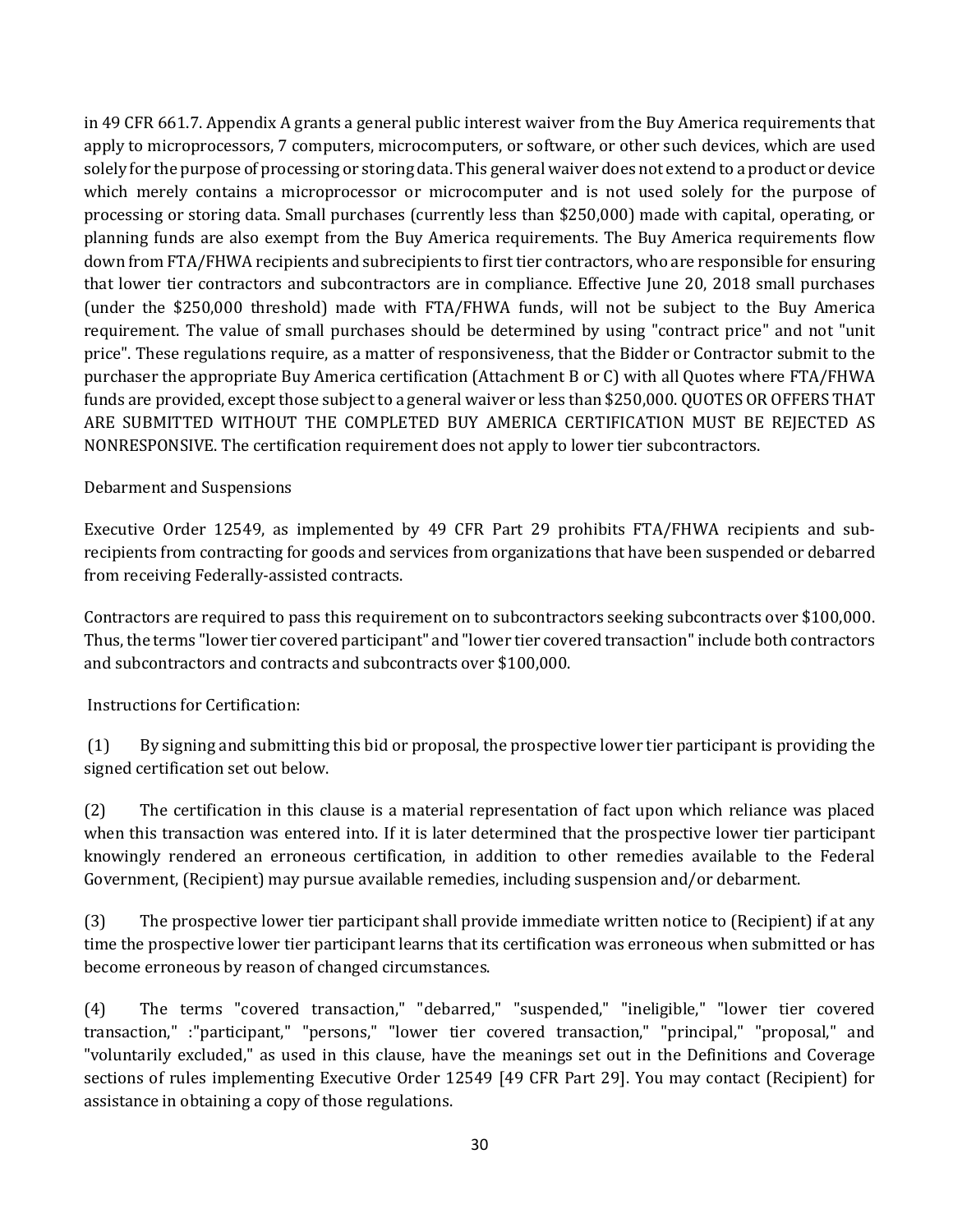(5) The prospective lower tier participant agrees by submitting this proposal that, should the proposed covered transaction be entered into, it shall not knowingly enter into any lower tier covered transaction with a person who is debarred, suspended, declared ineligible, or voluntarily excluded from participation in this covered transaction, unless authorized in writing by (Recipient).

(6) The prospective lower tier participant further agrees by submitting this proposal that it will include the clause titled "Certification Regarding Debarment, Suspension, Ineligibility and Voluntary Exclusion Lower Tier Covered Transaction", without modification, in all lower tier covered transactions and in all solicitations for lower tier covered transactions.

(7) A participant in a covered transaction may rely upon a certification of a prospective participant in a lower tier covered transaction that it is not debarred, suspended, ineligible, or voluntarily excluded from the covered transaction, unless it knows that the certification is erroneous. A participant may decide the method and frequency by which it determines the eligibility of its principals. Each participant may, but is not required to, check the Nonprocurement List issued by U.S. General Service Administration.

(8) Nothing contained in the foregoing shall be construed to require establishment of system of records in order to render in good faith the certification required by this clause. The knowledge and information of a participant is not required to exceed that which is normally possessed by a prudent person in the ordinary course of business dealings.

(9) Except for transactions authorized under Paragraph 5 of these instructions, if a participant in a covered transaction knowingly enters into a lower tier covered transaction with a person who is suspended, debarred, ineligible, or voluntarily excluded from participation in this transaction, in addition to all remedies available to the Federal Government, (Recipient) may pursue available remedies including suspension and/or debarment.

"Certification Regarding Debarment, Suspension, Ineligibility and Voluntary Exclusion Lower Tier Covered Transaction"

(1) The prospective lower tier participant certifies, by submission of this bid or proposal, that neither it nor its "principals" [as defined at 49 C.F.R. §29.105(p)] is presently debarred, suspended, proposed for debarment, declared ineligible, or voluntarily excluded from participation in this transaction by any Federal department or agency.

(2) When the prospective lower tier participant is unable to certify to the statements in this certification, such prospective participant shall attach an explanation to this proposal.

# Geographic Preference

Procurements shall be conducted in a manner that prohibits the use of statutorily or administratively imposed in-State or local geographical preferences in evaluation or award of Quotes or proposals, except where applicable Federal statutes expressly mandate or encourage geographic preference. This does not preempt State licensing laws.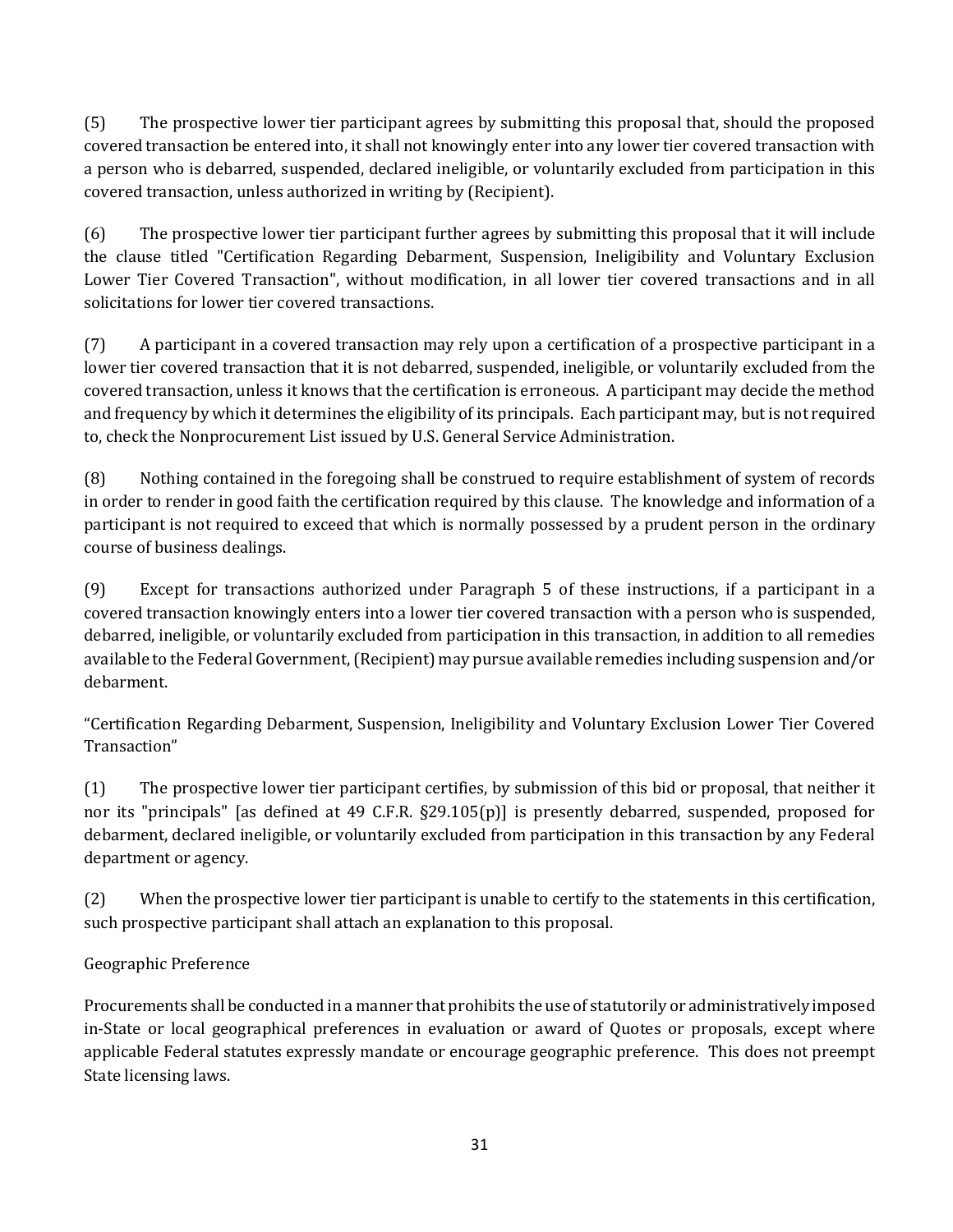### Termination or Cancellation of Contract

Termination or cancellation of the contract, in whole or in part, may be determined by the project if it is in the best interest of the project. A notice of termination shall be delivered to the Contractor, specifying the extent to which performance of work under the contract is terminated, and the date upon which such termination becomes effective. The Contractor shall be paid for work that has been performed and completed up to the time of termination. The Contractor shall promptly submit its termination claim to be paid. A 30 day notice of termination shall be required.

### Breach of Contract

If the Contractor fails to make delivery of the equipment, supplies, or services within the specified terms of the contract, or fails to perform within the provisions of the contract, the contract may be terminated by reason of default or breach. A written notice of default or breach of contract shall be presented to the Contractor within three (3) working days of such failure. The Contractor will only be paid the contract price for equipment delivered and accepted in accordance with the requirements set forth in the contract.

If it is determined that the Contractor had an excusable reason for not performing, such as a strike, fire, or flood, events which are not the fault of or are beyond the control of the Contractor, the project, after setting up a new delivery of performance schedule, may allow the Contractor to continue work, or treat the termination as a termination for convenience.

The project in its sole discretion may, in the case of breach of contract, allow the Contractor a specified period of time in which to correct the defect. In such case, the notice of termination will state the time period in which the correction is permitted and other appropriate conditions.

If Contractor fails to remedy to the project's satisfaction the breach or default or any of the terms, covenants, or conditions of this contract within twenty (20) days after written notice from the project setting forth the nature of said breach or default, the project shall have the right to terminate the Contract without any further obligation to Contractor. Any such termination for default shall not in any way operate to preclude the project from also pursuing all available remedies against Contractor and its sureties for said breach or default.

### Resolution of Disputes

Disputes Disputes arising in the performance of this Contract which are not resolved by agreement of the parties shall be decided in writing by the authorized representative of the project. This decision shall be final and conclusive unless within ten (10) days from the date of receipt of its copy, the Contractor mails or otherwise furnishes a written appeal to the authorized representative of the project. In connection with any such appeal, the Contractor shall be afforded an opportunity to be heard and to offer evidence in support of its position. The decision of the authorized representative of the project shall be binding upon the Contractor and the Contractor shall abide be the decision.

Performance During Dispute Unless otherwise directed by project, Contractor shall continue performance under this Contract while matters in dispute are being resolved.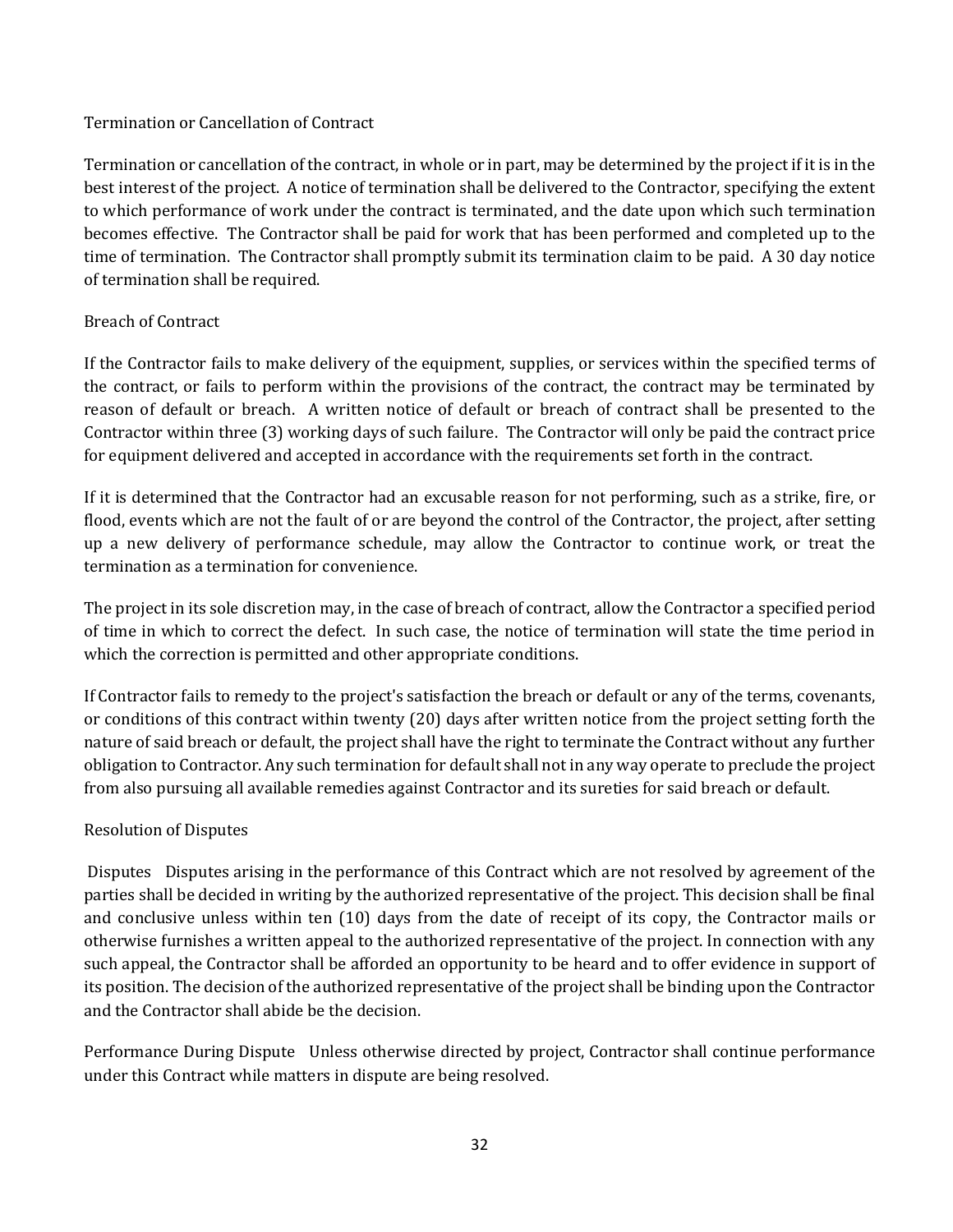Claims for Damages - Should either party to the Contract suffer injury or damage to person or property because of any act or omission of the party or of any of his employees, agents or others for whose acts he is legally liable, a claim for damages therefor shall be made in writing to such other party within a reasonable time after the first observance of such injury of damage.

Remedies - Unless this contract provides otherwise, all claims, counterclaims, disputes and other matters in question between the (Recipient) and the Contractor arising out of or relating to this agreement or its breach will be decided by arbitration if the parties mutually agree, or in a court of competent jurisdiction within the State in which the (Recipient) is located.

Rights and Remedies - The duties and obligations imposed by the Contract Documents and the rights and remedies available thereunder shall be in addition to and not a limitation of any duties, obligations, rights and remedies otherwise imposed or available by law. No action or failure to act by the (Recipient), (Architect) or Contractor shall constitute a waiver of any right or duty afforded any of them under the Contract, nor shall any such action or failure to act constitute an approval of or acquiescence in any breach thereunder, except as may be specifically agreed in writing.

# Protest Procedures

All protests shall be filed, handled, and resolved in a manner consistent with the requirements of Federal Transit Administration (FTA/FHWA) Circular 4220.1E Third Party Contracting Guidelines dated June 19, 2003 and the City of Burlington's Protest Procedures which are on file and available upon request.

Current FTA/FHWA policy states that: "Reviews of protests by FTA/FHWA will be limited to a grantee's failure to have or follow its protest procedures, or its failure to review a complaint or protest. An appeal to FTA/FHWA must be received by the cognizant FTA/FHWA regional or Headquarters Office within five (5) working days of the date the protester knew or should have known of the violation. Violations of federal law or regulations will be handled by the complaint process stated within that law or regulation. Violations of State or local law or regulations will be under the jurisdiction of State or local officials." (FTA/FHWA Circular 4220.1E, Section 7, paragraph l., Written Protest Procedures)

Protests based upon alleged improprieties in a solicitation which are apparent prior to bid opening or time set for receipt of proposals shall be filed 15 days prior to bid opening or the time set for receipt of proposals. If the contract has been awarded, protests must be filed within 10 days after contract award or 5 days after the date the protester was given the opportunity to be debriefed, whichever date is later. To be filed on a given day, protests must be received by 4:30 p.m. current local time. Any protest received after that time will be considered to be filed on the next day. Incomplete submissions will not be considered filed until all information is complete. Unless the time limit for receiving the protest is extended for good cause, a protest that is received after the time limit will not be considered.

All protests should be filed in writing with the City Manager, City of Burlington, P.O. Box 1358, Burlington, NC 27216. No other location shall be acceptable. To be complete, protests must contain the following information: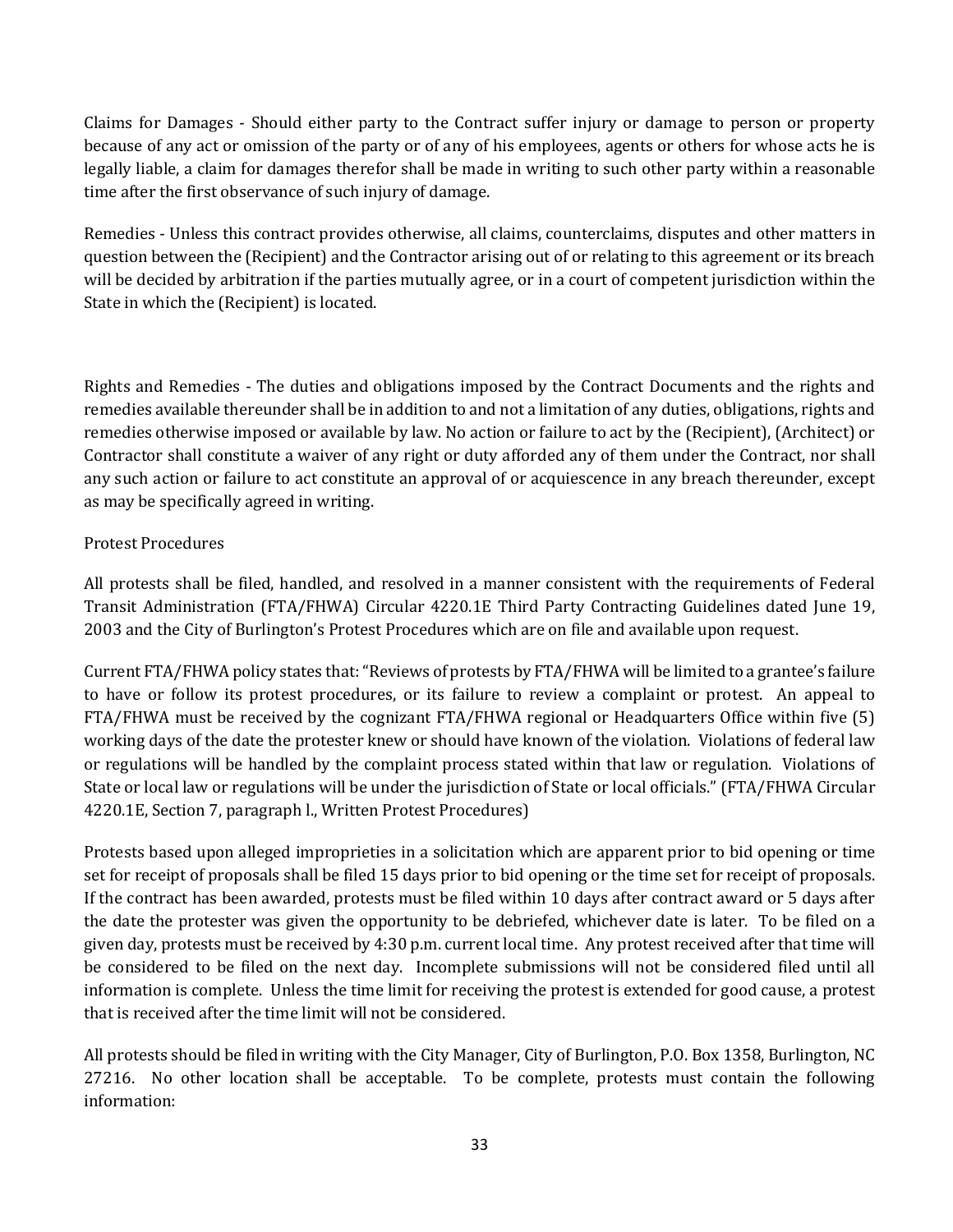- 1. The protester's name, address, telephone number, and fax number;
- 2. The solicitation/bid number;

3. A detailed statement of all factual and legal grounds for protests and an explanation of how the protester was prejudiced;

- 4. Copies of relevant documents supporting protester's statement;
- 5. A request for ruling by the City of Burlington;
- 6. Statement as to form of relief requested;
- 7. All information establishing that the protester is an interested party for the purpose of filing a protest; and
- 8. All information establishing the timeliness of the protest.

All protests must be signed by an authorized representative of the protester.

When a protest is filed before an award, an award shall not be made until the matter is resolved unless based on written finding that 1) the supplies or services are urgently required, or 2) delivery or performance would be unduly delayed by failure to make the award promptly, or 3) a prompt award would be in the best interest of the City. Should the City postpone the date of bid submission owing to a protest or appeal of the solicitation specifications, addenda, dates, or any other issue relating to the procurement, the City shall notify, via addendum, all parties who are on record as having obtained a copy of the solicitation documents that an appeal/protest has been filed, and the due date for the bid submission shall be postponed until the City has issued its final decision.

When a protest is filed within ten (10) days after an award or five (5) days after a debriefing date was offered to the protester under a timely debriefing request, whichever is later, performance shall be immediately suspended pending resolution of the protest. However, contract performance may continue, notwithstanding the protest, based on written finding that 1) contract performance would be in the best interest of the City, or 2) urgent and compelling circumstances that significantly effect the interests of the City will not permit waiting for a decision.

The City Manager shall make a decision on the protest within ten (10) working days from the receipt of the protest. The written decision will respond to the issues raised by the protester and will address any other issues, which even if not raised by the protester, that may have been identified as being relevant to the fairness of the procurement process. The decision will be delivered to the protester by "Certified Mail, Return Receipt Requested." In extreme cases, it may take longer than ten (10) working days to issue a decision. In these cases, the protester and all other interested parties will be notified of the delay. Any decision rendered by the City Manager may be appealed to the City Council. The protester has the right within five (5) working days of receipt of determination to file an appeal restating the basis of the protest and the grounds of the appeal. In the appeal, the protester shall only be permitted to raise factual information previously provided in the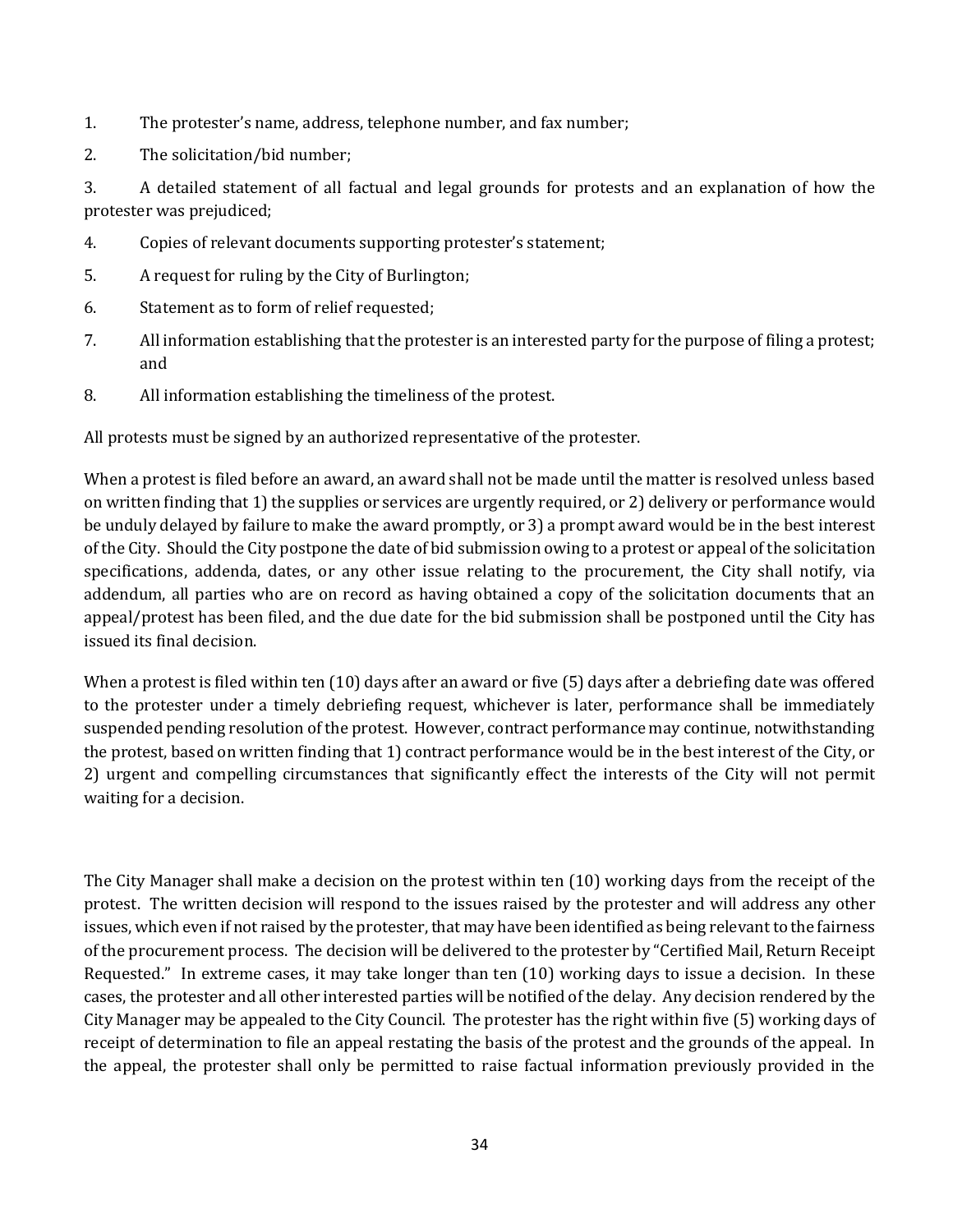protest or discovered subsequent to the City Manager's decision and directly related to the grounds of the protest. The City Council's decision shall constitute the final administrative remedy of the City of Burlington.

If the City Manager or City Council find for the protester, one or more of the following remedies may be granted:

- 1. Terminate the contract.
- 2. Re-compete the requirement.
- 3. Issue a new solicitation.
- 4. Refrain from exercising options under the contract.
- 5. Award a contract consistent with statutes and regulations.
- 6. Amend the solicitation provisions that gave rise to the protest and continue with the procurement.
- 7. Such other remedies as the decision-maker may determine are necessary to correct a defect.

The Vendor may withdraw its protest or appeal at any time before the BGMPO issues a final decision.

A protester must exhaust all administrative remedies with the BGMPO before pursuing a protest with the Federal Transit Administration (FTA/FHWA). However, if the protester believes that the BGMPO failed to review the complaint or protest or failed to follow its own protest procedures, the protester may file an appeal to the FTA/FHWA office below:

Regional Administrator Federal Transit Administration, Region IV 61 Forsyth Street, SW

Suite 17T50

Atlanta, GA 30303-8917

The protester must file with the FTA/FHWA no later than five (5) days after the City Manager or City Council's final decision is rendered, with a concurrent copy of the appeal to the City of Burlington. The submission to the FTA/FHWA should include the name and address of the protester, a statement of the grounds for protest and any supporting documentation, a copy of the local protest filed with the City of Burlington, and a copy of the City of Burlington's decision.

The BGMPO will submit to the FTA/FHWA any required information requested in order for the FTA/FHWA to make a determination, including a copy of these protest procedures, a description of the process followed concerning the protest in question, and any supporting documentation. The BGMPO will provide to the protester any material submitted to the FTA/FHWA.

### 23. Nonconstruction Employee Protection Requirements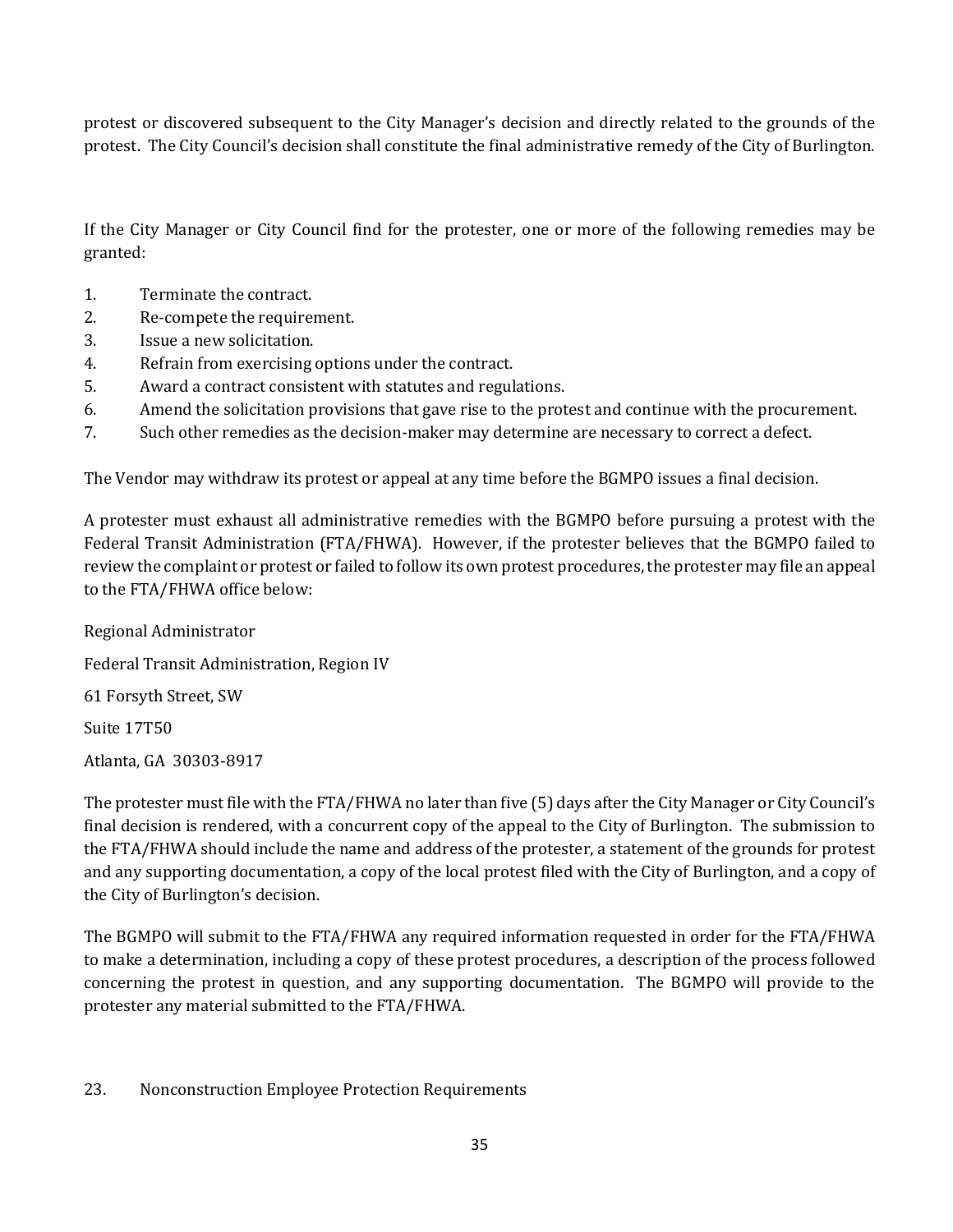Section 102 of the Contract Work Hours and Safety Standards Act, as amended, 40 U.S.C Sections 327 through 333 are mandated under DOL regulation 29 C.F.R. Section 5.5.

(1) Overtime requirements No contractor or subcontractor contracting for any part of the contract work which may require or involve the employment of laborers or mechanics shall require or permit any such laborer or mechanic in any workweek in which he or she is employed on such work to work in excess of forty hours in such workweek unless such laborer or mechanic receives compensation at a rate not less than one and one half times the basic rate of pay for all hours worked in excess of forty hours in such workweek.

2) Violation; liability for unpaid wages; liquidated damages In the event of any violation of the clause set forth in paragraph (1) of this section the contractor and any subcontractor responsible therefor shall be liable for the unpaid wages. In addition, such contractor and subcontractor shall be liable to the United States for liquidated damages. Such liquidated damages shall be computed with respect to each individual laborer or mechanic, including watchmen and guards, employed in violation of the clause set forth in paragraph (1) of this section, in the sum of \$ 10 for each calendar day on which such individual was required or permitted to work in excess of the standard workweek of forty hours without payment of the overtime wages required by the clause set forth in paragraph (1) of this section.

(3) Withholding for unpaid wages and liquidated damages The Project shall upon its own action or upon written request of an authorized representative of the Department of Labor withhold or cause to be withheld, from any moneys payable on account of work performed by the contractor or subcontractor under any such contract or any other Federal contract with the same prime contractor, or any other federally assisted contract subject to the Contract Work Hours and Safety Standards Act, which is held by the same prime contractor, such sums as may be determined to be necessary to satisfy any liabilities of such contractor or subcontractor for unpaid wages and liquidated damages as provided in the clause set forth in paragraph (2) of this section.

(4) Subcontracts The contractor or subcontractor shall insert in any subcontracts the clauses set forth in this section and also a clause requiring the subcontractors to include these clauses in any lower tier subcontracts. The prime contractor shall be responsible for compliance by any subcontractor or lower tier subcontractor with the clauses set forth in this section.

(5) Payrolls and basic records (i) Payrolls and basic records relating thereto shall be maintained by the contractor during the course of the work and preserved for a period of three years thereafter for all laborers and mechanics working at the site of the work (or under the United States Housing Act of 1937, or under the Housing Act of 1949, in the construction or development of the project). Such records shall contain the name, address, and social security number of each such worker, his or her correct classification, hourly rates of wages paid (including rates of contributions or costs anticipated for bona fide fringe benefits or cash equivalents thereof of the types described in section  $1(b)(2)(B)$  of the Davis Bacon Act), daily and weekly number of hours worked, deductions made and actual wages paid. Whenever the Secretary of Labor has found under 29 CFR 5.5(a)(1)(iv) that the wages of any laborer or mechanic include the amount of any costs reasonably anticipated in providing benefits under a plan or program described in section 1(b)(2)(B) of the Davis Bacon Act, the contractor shall maintain records which show that the commitment to provide such benefits is enforceable, that the plan or program is financially responsible, and that the plan or program has been communicated in writing to the laborers or mechanics affected, and records which show the costs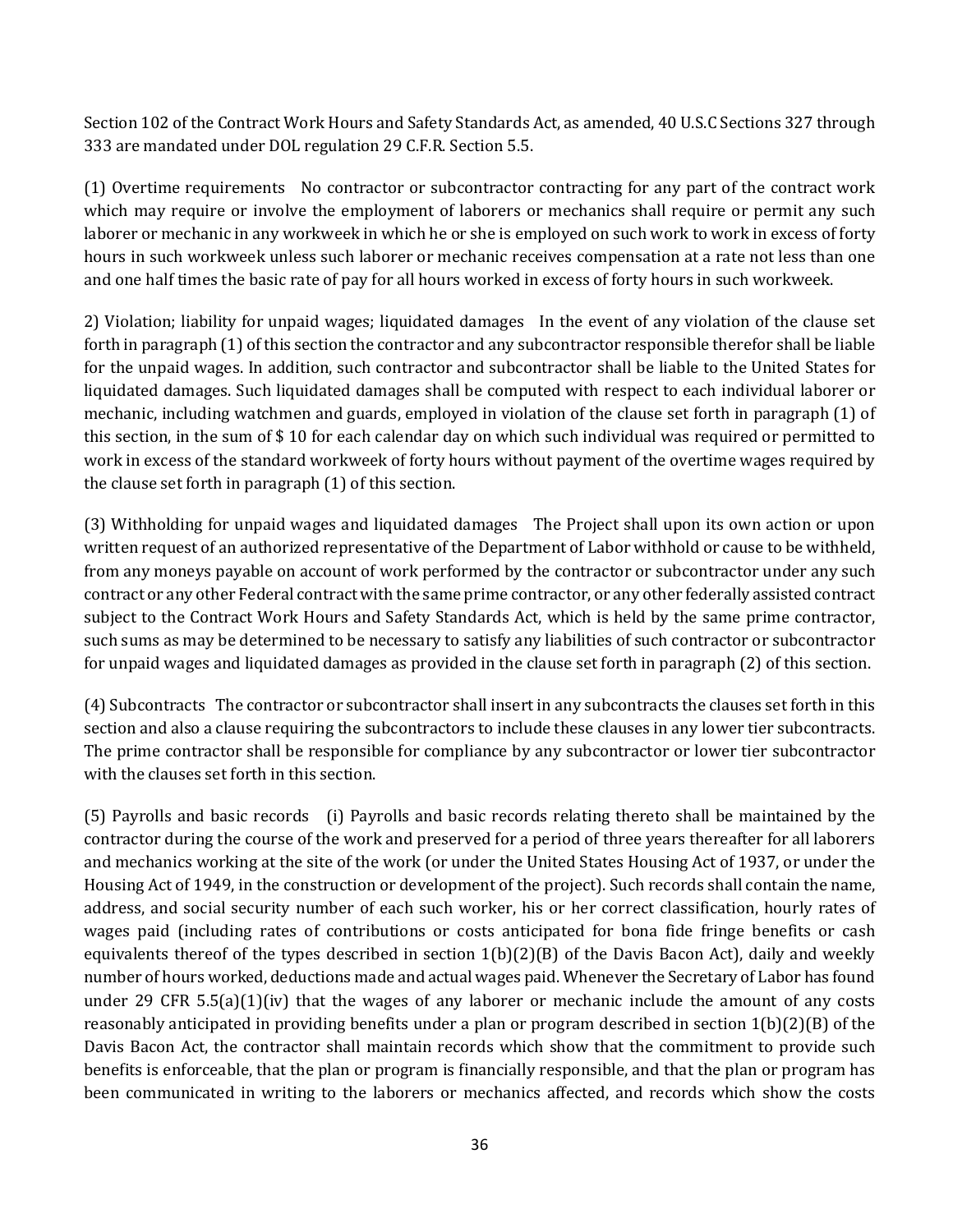anticipated or the actual cost incurred in providing such benefits. Contractors employing apprentices or trainees under approved programs shall maintain written evidence of the registration of apprenticeship programs and certification of trainee programs, the registration of the apprentices and trainees, and the ratios and wage rates prescribed in the applicable programs.

### 24. No Federal Government Obligations to Third Parties

The Purchaser and Contractor acknowledge and agree that, notwithstanding any concurrence by the Federal Government in or approval of the solicitation or award of the underlying contract, absent the express written consent by the Federal Government, the Federal Government is not a party to this contract and shall not be subject to any obligations or liabilities to the Purchaser, Contractor, or any other party (whether or not a party to that contract) pertaining to any matter resulting from the underlying contract.

The Contractor agrees to include the above clause in each subcontract financed in whole or in part with Federal assistance provided by FTA/FHWA. It is further agreed that the clause shall not be modified, except to identify the subcontractor who will be subject to its provisions.

### 25. False or Fraudulent Statements and Claims

(1) The Contractor acknowledges that the provisions of the Program Fraud Civil Remedies Act of 1986, as amended, 31 U.S.C. §3801 et seq . and U.S. DOT regulations, "Program Fraud Civil Remedies," 49 C.F.R. Part 31, apply to its actions pertaining to this Project. Upon execution of the underlying contract, the Contractor certifies or affirms the truthfulness and accuracy of any statement it has made, it makes, it may make, or causes to be made, pertaining to the underlying contract or the FTA/FHWA assisted project for which this contract work is being performed. In addition to other penalties that may be applicable, the Contractor further acknowledges that if it makes, or causes to be made, a false, fictitious, or fraudulent claim, statement, submission, or certification, the Federal Government reserves the right to impose the penalties of the Program Fraud Civil Remedies Act of 1986 on the Contractor to the extent the Federal Government deems appropriate.

(2) The Contractor also acknowledges that if it makes, or causes to be made, a false, fictitious, or fraudulent claim, statement, submission, or certification to the Federal Government under a contract connected with a project that is financed in whole or in part with Federal assistance originally awarded by FTA/FHWA under the authority of 49 U.S.C. Section 5307, the Government reserves the right to impose the penalties of 18 U.S.C. Section 1001 and 49 U.S.C. Section 5307(n)(1) on the Contractor, to the extent the Federal Government deems appropriate.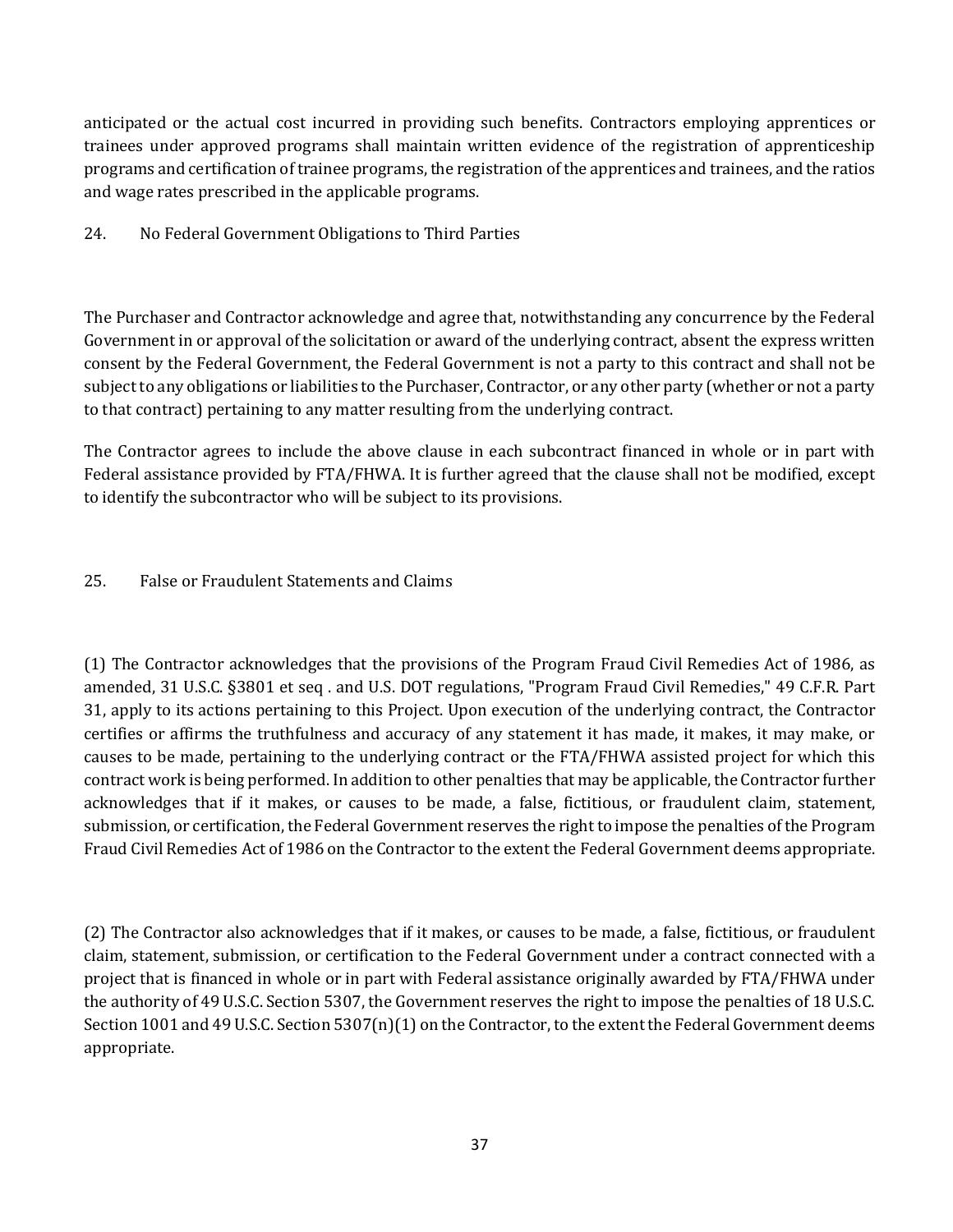(3) The Contractor agrees to include the above two clauses in each subcontract financed in whole or in part with Federal assistance provided by FTA/FHWA. It is further agreed that the clauses shall not be modified, except to identify the subcontractor who will be subject to the provisions.

26. Reporting, Record Retention, and Access

The following access to records requirements apply to this Contract:

1. In accordance with 49 C. F. R. 18.36(i)(10), the Contractor agrees to provide the Purchaser, the N.C. Department of Transportation, the FTA/FHWA Administrator, the Comptroller General of the Unites States or any of their authorized representatives

access to any books, documents, papers and records of the Contractor which are directly pertinent to this contract for the purposes of making audits, examinations, excerpts and transcriptions. Contractor also agrees, pursuant to 49 C. F. R. 633.17 to provide the FTA/FHWA Administrator or his authorized representatives including any PMO Contractor access to Contractor's records and construction sites pertaining to a major capital project, defined at 49 U.S.C. 5302(a)1, which is receiving federal financial assistance through the programs described at 49 U.S.C. 5307, 5309 or 5311.

2. Where the Purchaser enters into a negotiated contract for other than a small purchase or under the simplified acquisition threshold and is an institution of higher education, an hospital or other non profit organization and is the FTA/FHWA Recipient or a subgrantee of the FTA/FHWA Recipient in accordance with 49 C.F.R19.48(d), the Contractor agrees to provide the Purchaser, the N.C. Department of Transportation, the FTA/FHWA Administrator, the Comptroller General of the Unites States or any of their duly authorized representatives with access to any books, documents, papers and record of the Contractor which are directly pertinent to this contract for the purposes of making audits, examinations, excerpts and transcriptions.

3. Where any Purchaser which is the FTA/FHWA Recipient or a subgrantee of the FTA/FHWA Recipient in accordance with 49 U.S.C. 5325(a) enters into a contract for a capital project or improvement (defined at 49 U.S.C. 5302(a)1) through other than competitive bidding, the Contractor shall make available records related to the contract to the Purchaser, the Secretary of Transportation and the Comptroller General or any authorized officer or employee of any of them for the purposes of conducting an audit and inspection.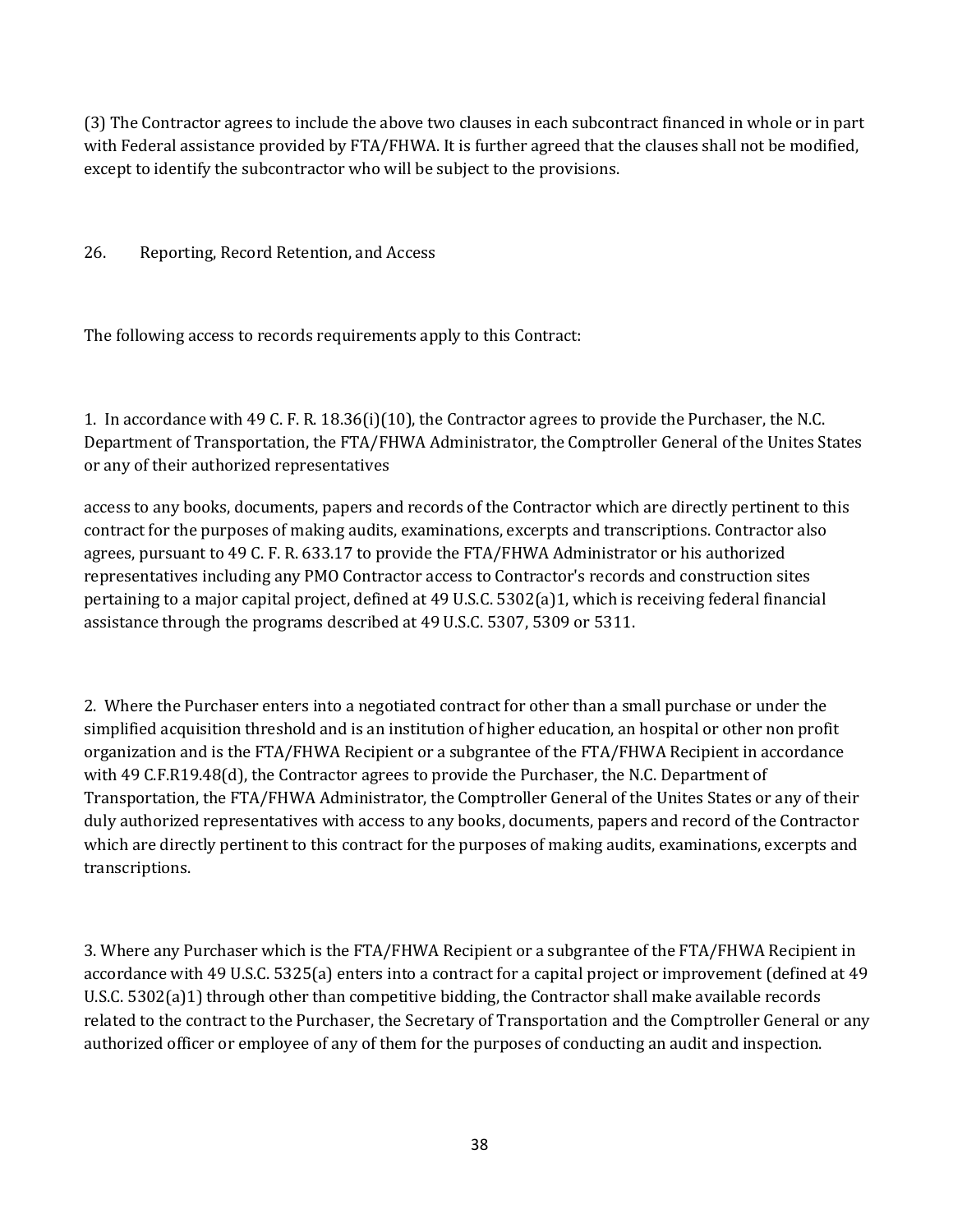4. The Contractor agrees to permit any of the foregoing parties to reproduce by any means whatsoever or to copy excerpts and transcriptions as reasonably needed.

5. The Contractor agrees to maintain all books, records, accounts and reports required under this contract for a period of not less than three years after the date of termination or expiration of this contract, except in the event of litigation or settlement of claims arising from the performance of this contract, in which case Contractor agrees to maintain same until the Purchaser, the FTA/FHWA Administrator, the Comptroller General, or any of their duly authorized representatives, have disposed of all such litigation, appeals, claims or exceptions related thereto. Reference 49 CFR 18.36(i)(11).

# 27. State and Local Disclaimer

The use of many of the suggested clauses are not governed by Federal law, but are significantly affected by State law. The language of the suggested clauses may need to be modified depending on state law, and that before the suggested clauses are used in the grantees procurement documents, the grantees should consult with their local attorney.

# 28. Incorporation of Federal Transit Administration (FTA/FHWA) Terms

The preceding provisions include, in part, certain Standard Terms and Conditions required by DOT, whether or not expressly set forth in the preceding contract provisions. All contractual provisions required by DOT, as set forth in FTA/FHWA Circular 4220.1D, dated April 15, 1996, and any amendments thereto, are hereby incorporated by reference. Anything to the contrary herein notwithstanding, all FTA/FHWA mandated terms shall be deemed to control in the event of a conflict with other provisions contained in this Agreement. The Contractor shall not perform any act, fail to perform any act, or refuse to comply with any (name of grantee) requests which would cause (name of grantee) to be in violation of the FTA/FHWA terms and conditions.

# 29. Hold Harmless

Except as prohibited or otherwise limited by State law, the Contractor agrees to indemnify, save, and hold harmless the Solicitor/Purchaser of this Purchase Contract and its officers, agents, and employees acting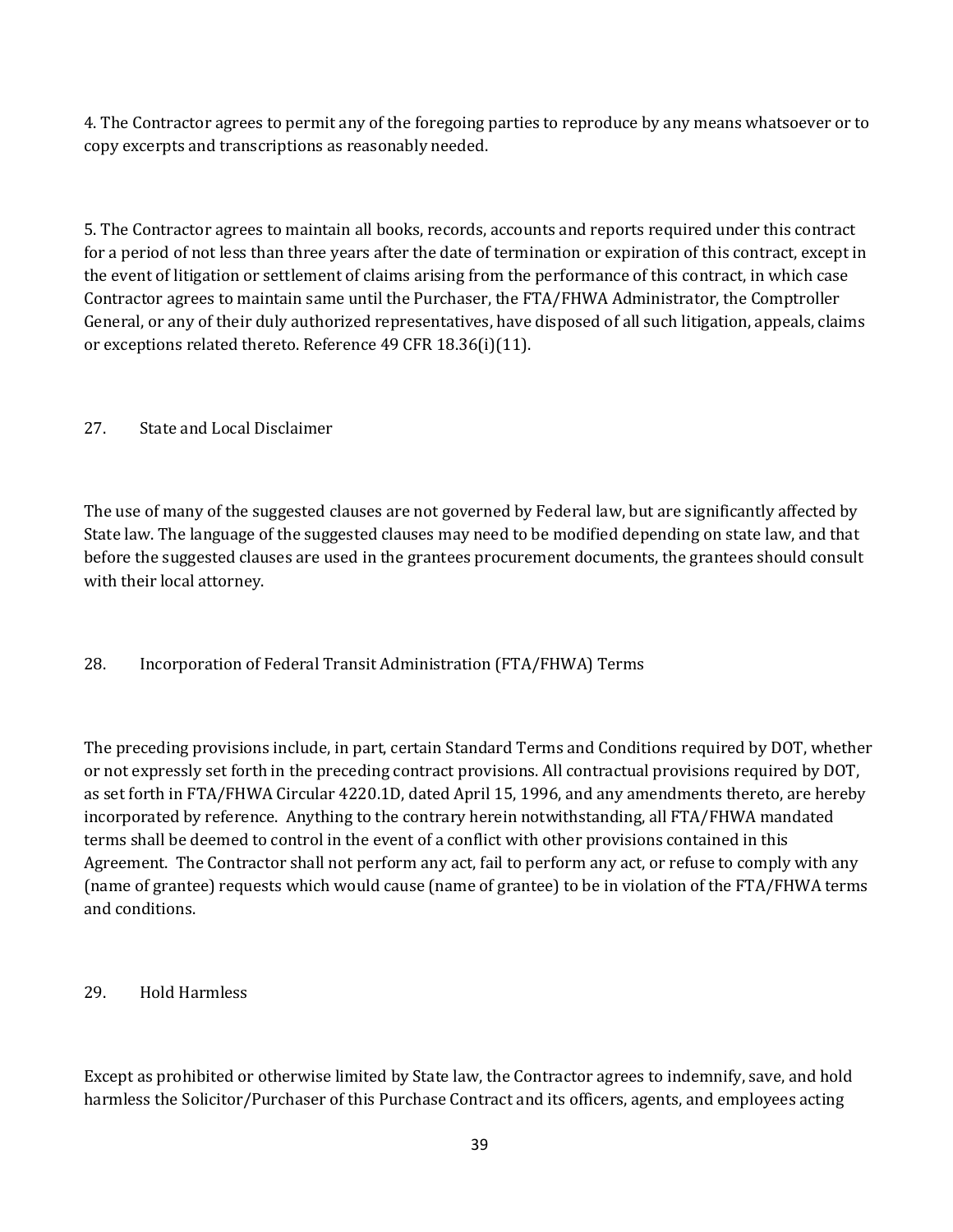within the scope of their official duties against any liability, including costs and expenses, resulting from any negligent or willful acts or omissions by the Contractor, or the officers, agents, employees, or subcontractors of the Contractor, or the failure to perform or comply with any of the provisions of the Purchase Contract.

### 30. Seat Belt Usage

Pursuant to Executive Order No. 13043, April 16, 1997, 23 U. S. C. § 402, the Contractor is encouraged to adopt on the job seat belt use policies and programs for its employees when operating company owned, rented, or personally-operated vehicles and include this provision in any third party subcontracts entered into under this project.

### IV. REQUIRED FORMS

### ATTACHMENT A

### CERTIFICATION REGARDING LOBBYING

(To be submitted with each bid or offer exceeding \$100,000)

The undersigned certifies, to the best of his or her knowledge and belief, that:

### (Contractor)

1. No Federal appropriated funds have been paid or will be paid, by or on behalf of the undersigned, to any persons for influencing or attempting to influence an officer or employee of any agency, a Member of Congress, an officer or employee of Congress, or an employee of a Member of Congress in connection with the awarding to any Federal contract, the making of any Federal grant, the making of any Federal loan, the entering into of any cooperative agreement, and the extension, continuation, renewal, amendment, or modification of any Federal contract, grant, loan, or cooperative agreement.

2. If any funds other than Federal appropriated funds have been paid or will be paid to any person for influencing or attempting to influence an officer or employee of any agency, a Member of Congress, an officer or employee of Congress, or an employee of a Member of Congress in connection with this Federal contract, grant loan, or cooperative agreement, the undersigned shall complete and submit Standard Form-LLL, "Disclosure Form to Report Lobbying", in accordance with its instructions [as amended by "Government wide Guidance for New Restrictions on Lobbying," 61 Fed. Reg. 1413 (1/19/96). Note: language in paragraph (2) herein has been modified in accordance with Section 10 of the Lobbying Disclosure Act of 1995 (P.L. 104-65, to be codified at 2 U.S.C. 1601, et seq .)]